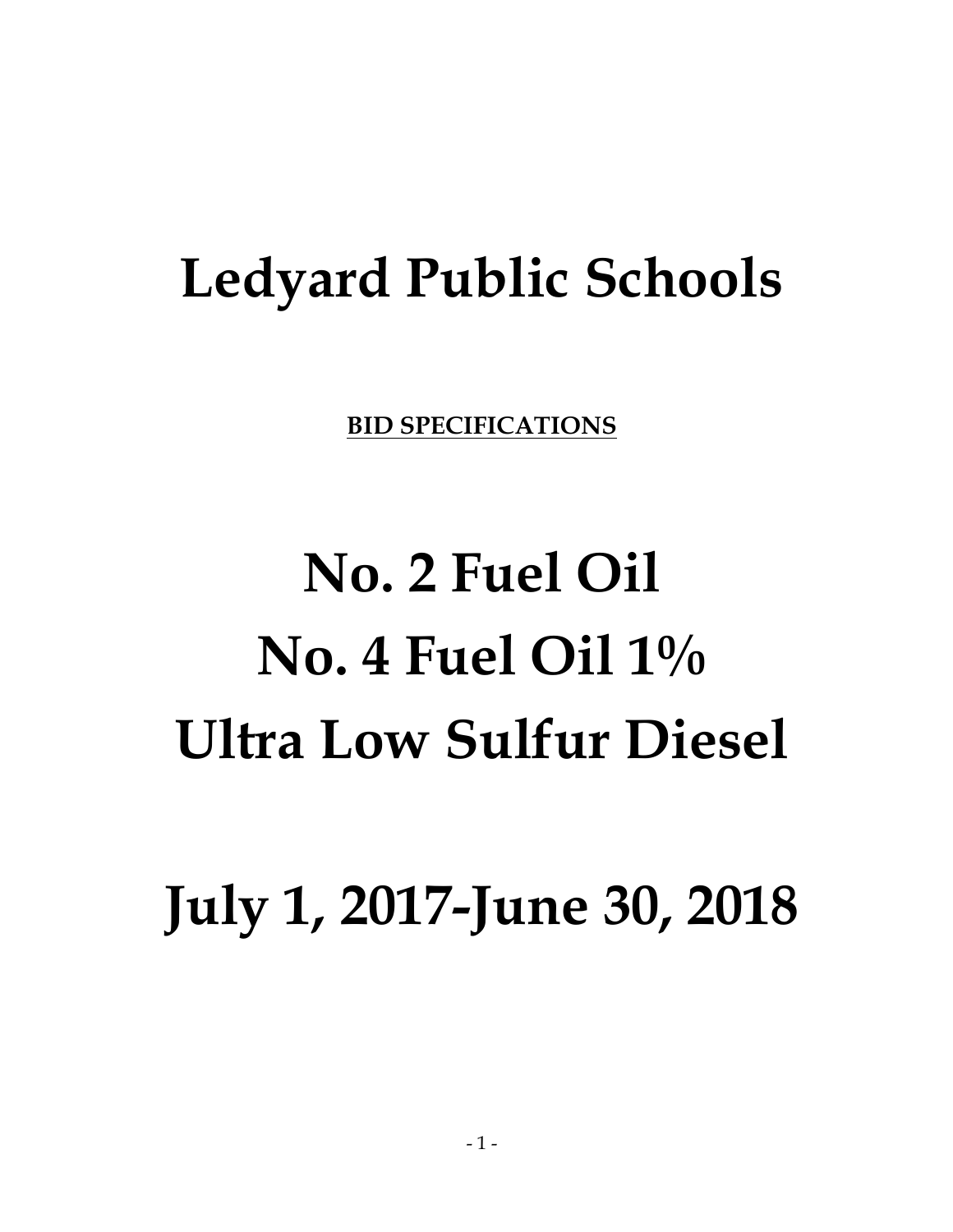#### **LEGAL NOTICE**

## TOWN OF LEDYARD, CONNECTICUT REQUEST FOR PROPOSALS

*No. 2 Fuel Oil*

*No. 4 Fuel Oil 1% Ultra Low Sulfur Diesel July 1, 2017-June 30, 2018 Due: April 5th, 2017*

The Town of Ledyard will receive sealed bids **"No. 2 Fuel Oil/Ultra Low Sulfur Diesel/No. 4 Oil 1%" until 2pm** on April 5th, 2017. At that time proposals will be opened in public and read aloud.

Bids must be clearly marked **"No. 2 Fuel Oil/Ultra Low Sulfur Diesel/No. 4 Oil 1%"** on the outside of a sealed envelope and returned to Jason Lathrop, Business Manager, 4 Blonder Blvd, Ledyard CT 06339 **no later than Wednesday, April 5, 2017. Bids will be opened and read at 2:00 PM at the above address**.

The documents comprising this Request for Proposals may be obtained from Samuel Kilpatrick III, at Ledyard Public Schools, 4 Blonders Boulevard, Ledyard, CT 06339 during the hours of 8:00 AM – 4:00 PM Monday through Friday or on the Town's website, [www.ledyard.net,](http://www.ledyard.net/) click District, Finance, Bids/RFPs, 2017- 2018, then click on corresponding LPS bid number. **Each proposer is responsible for checking the Town's website to determine if the Town has issued any addenda and, if so, to complete its proposal in accordance with the RFP as modified by the addenda.**

The Town reserves the rights to amend or terminate this Request for Proposals, accept all or any part of a proposal, reject all proposals, waive any informalities or non-material deficiencies in a proposal, and award the proposal to the proposer that, in the Town's judgment, will be in the Town's best interests.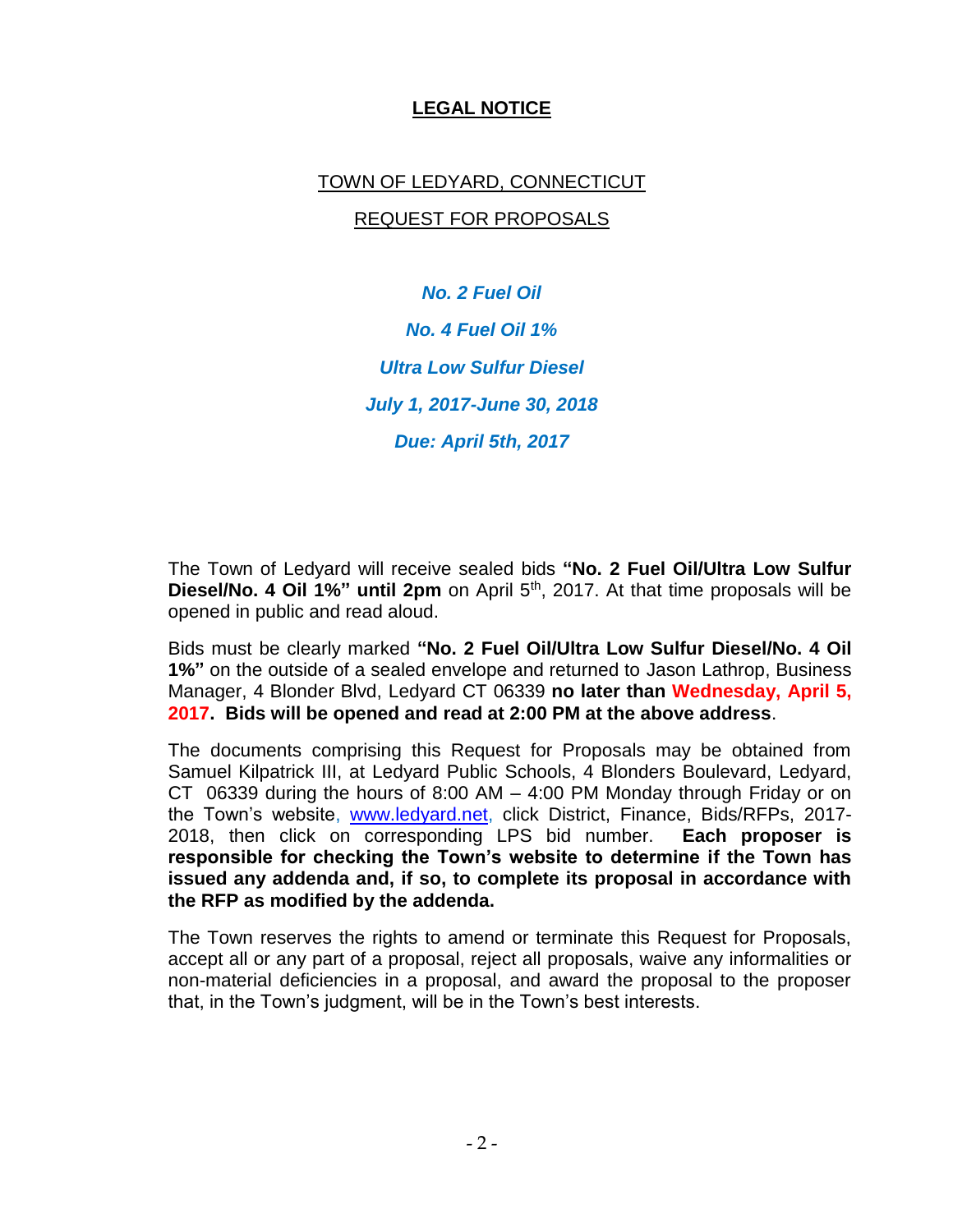#### **TOWN OF LEDYARD, CONNECTICUT**

#### **REQUEST FOR PROPOSALS FOR**

#### **#2 Fuel Oil #4 Fuel Oil Ultra Low Sulfur Diesel**

**Proposal Number: LPS-0028 Proposal Opening Date: April 5th Proposal Opening Time: 2 PM Proposal Opening Place:** Ledyard Board of Education Conference Room

**\*\*\*\*\*\*\*\*\*\*\*\*\*\*\*\*\*\*\*\*\*\*\*\*\*\*\*\*\*\*\*\*\*\*\*\*\*\*\*\*\*\*\*\*\*\*\*\*\*\*\*\*\*\*\*\*\*\*\*\*\*\*\*\*\*\*\*\*\*\*\*\*\*\*\*\*\*\*\***

The Town Of Ledyard is seeking proposals for #2 Fuel oil, #4 Fuel Oil, and Ultra Low Sulfur Diesel**.** One (1) original and two (2) copies of sealed proposals must be received at Ledyard Public Schools, Central Office, 4 Blonder Boulevard, Ledyard, CT 06339 by the date and time noted above. The Town of Ledyard (the "Town") will not accept submissions by e-mail or fax. **Late bids and facsimiles will not be accepted.** The Town will reject proposals received after the date and time noted above.

Proposals must be held firm and cannot be withdrawn for two (2) calendar days after the opening date.

The Town reserves the rights to amend or terminate this Request for Proposals, accept all or any part of a proposal, reject all proposals, waive any informalities or non-material deficiencies in a proposal, and award the proposal to the proposer that, in the Town's judgment, will be in the Town's best interests.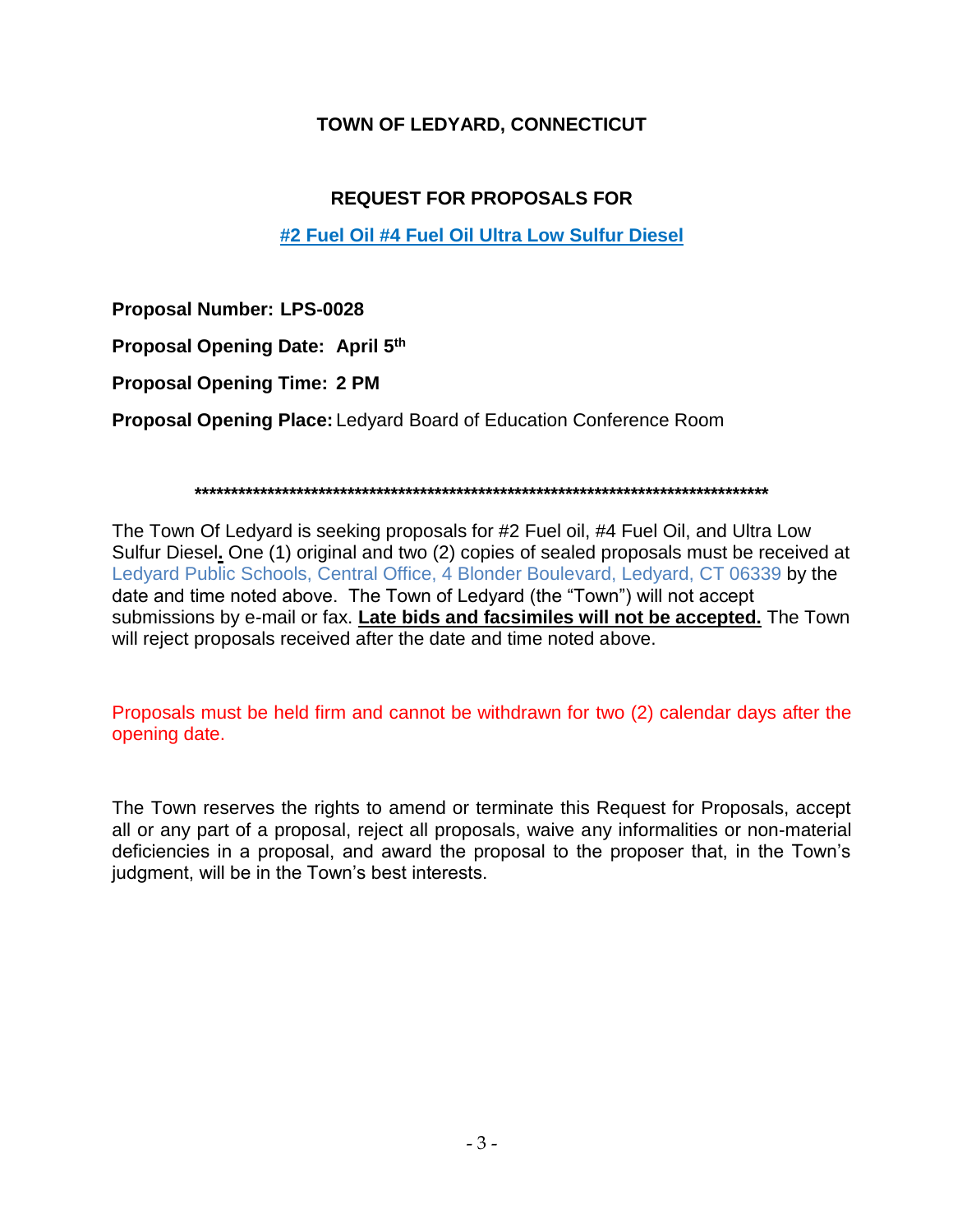This Request for Proposals ("RFP") includes:

- Standard Instructions to Proposers
- Specifications
- Insurance Requirements
- Proposal Form
- Proposer's Legal Status Disclosure
- Proposer's Certification Concerning Equal Employment Opportunities and Affirmative Action Policy
- Proposer's Non Collusion Affidavit
- Proposer's Statement of References
- Sample Contract in the form attached
- State of Connecticut Contractor Verification
- Addenda, if any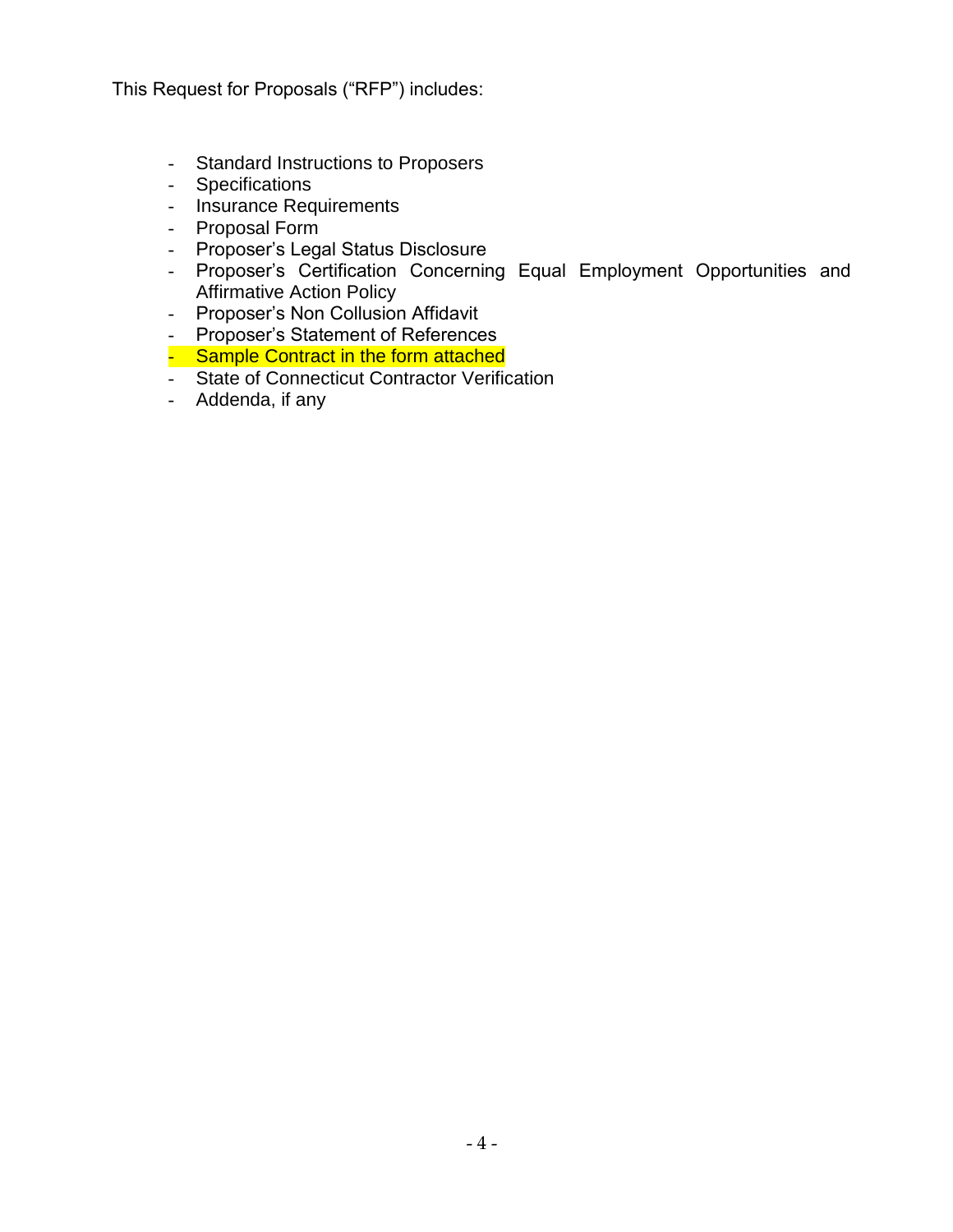#### **TOWN OF LEDYARD, CONNECTICUT**

#### **STANDARD INSTRUCTIONS TO PROPOSERS**

#### **1. INTRODUCTION**

The Town of Ledyard (the "Town") is soliciting proposals for #2 Fuel oil, #4 Fuel Oil, and Ultra Low Sulfur Diesel. This RFP is not a contract offer, and no contract will exist unless and until a written contract is signed by the Town and the successful proposer.

Interested parties should submit a proposal in accordance with the requirements and directions contained in this RFP. **Proposers are prohibited from contacting any Town employee, officer or official concerning this RFP, except as set forth in Section 6, below. A proposer's failure to comply with this requirement may result in disqualification.**

If there are any conflicts between the provisions of these Standard Instructions to Proposers and any other documents comprising this RFP, these Standard Instructions to Proposers shall prevail.

#### **2. RIGHT TO AMEND OR TERMINATE THE RFP OR CONTRACT**

The Town may, before or after proposal opening and in its sole discretion, clarify, modify, amend or terminate this RFP if the Town determines it is in the Town's best interest. Any such action shall be effected by a posting on the Town's website, *www.Ledyard.net.* **Each proposer is responsible for checking the Town's website to determine if the Town has issued any addenda and, if so, to complete its proposal in accordance with the RFP as modified by the addenda.**

If this RFP provides for a multi-year agreement, the Town also reserves the right to terminate the Contract at the end of the last fiscal year for which funds have been appropriated, and the Town shall have no obligation or liability to the successful proposer for any unfunded year or years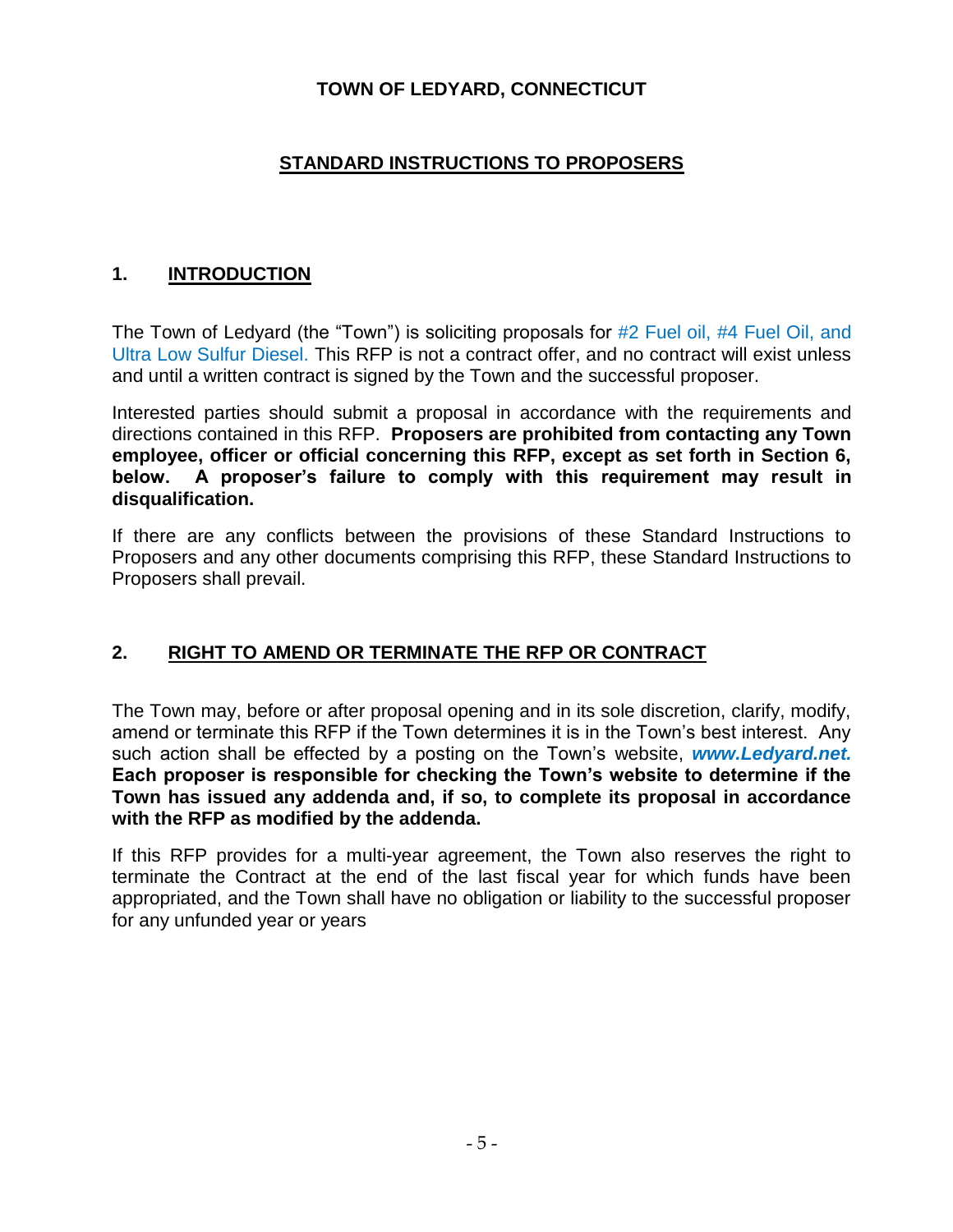#### **3. KEY DATES**

Pre-Proposal Conference or Site Visit: *THIS ITEM IS NOT APPLICABLE TO THIS RFP*

Proposal Opening: April 5<sup>th</sup>, 2017

Interviews of one or more proposers (if deemed necessary): *THIS ITEM IS NOT APPLICABLE TO THIS RFP*

Preliminary Notice of Award: April 6<sup>th</sup>, 2017

Contract Execution: April 7<sup>th</sup>, 2017

The Preliminary Notice of Award and Contract Execution dates are anticipated, not certain, dates.

#### **4. OBTAINING THE RFP**

All documents that are a part of this RFP may be obtained from Sam Kilpatrick III 4 Blonders Blvd., at the Ledyard Board of Education Office, Ledyard, CT. 06339 during the hours of 8:30 AM – 4:00 PM Monday through Friday" OR "or on the Town's website, www.Ledyard.net.

#### **5. PROPOSAL SUBMISSION INSTRUCTIONS**

Proposals must be received in the Ledyard Board of Education Office, 4Blonders Blvd., Ledyard, CT 06339, prior to the date and time the proposals are scheduled to be opened publicly. Postmarks prior to the opening date and time do **NOT** satisfy this condition. The Town will not accept submissions by e-mail or fax. Proposers are solely responsible for ensuring timely delivery. The Town will **NOT** accept late proposals.

One (1) original and two (2) copies of all proposal documents must be submitted in sealed, opaque envelopes clearly labeled with the proposer's name, the proposer's address, the words **"PROPOSAL DOCUMENTS**,**"** and the **Proposal Title, Proposal Number and Proposal Opening Date**. The Town may decline to accept proposals submitted in unmarked envelopes that the Town opens in its normal course of business. The Town may, but shall not be required to, return such proposal documents and inform the proposer that the proposal documents may be resubmitted in a sealed envelope properly marked as described above.

Proposal prices must be submitted on the Proposal Form included in this RFP. All blank spaces for proposal prices must be completed in ink or be typewritten; proposal prices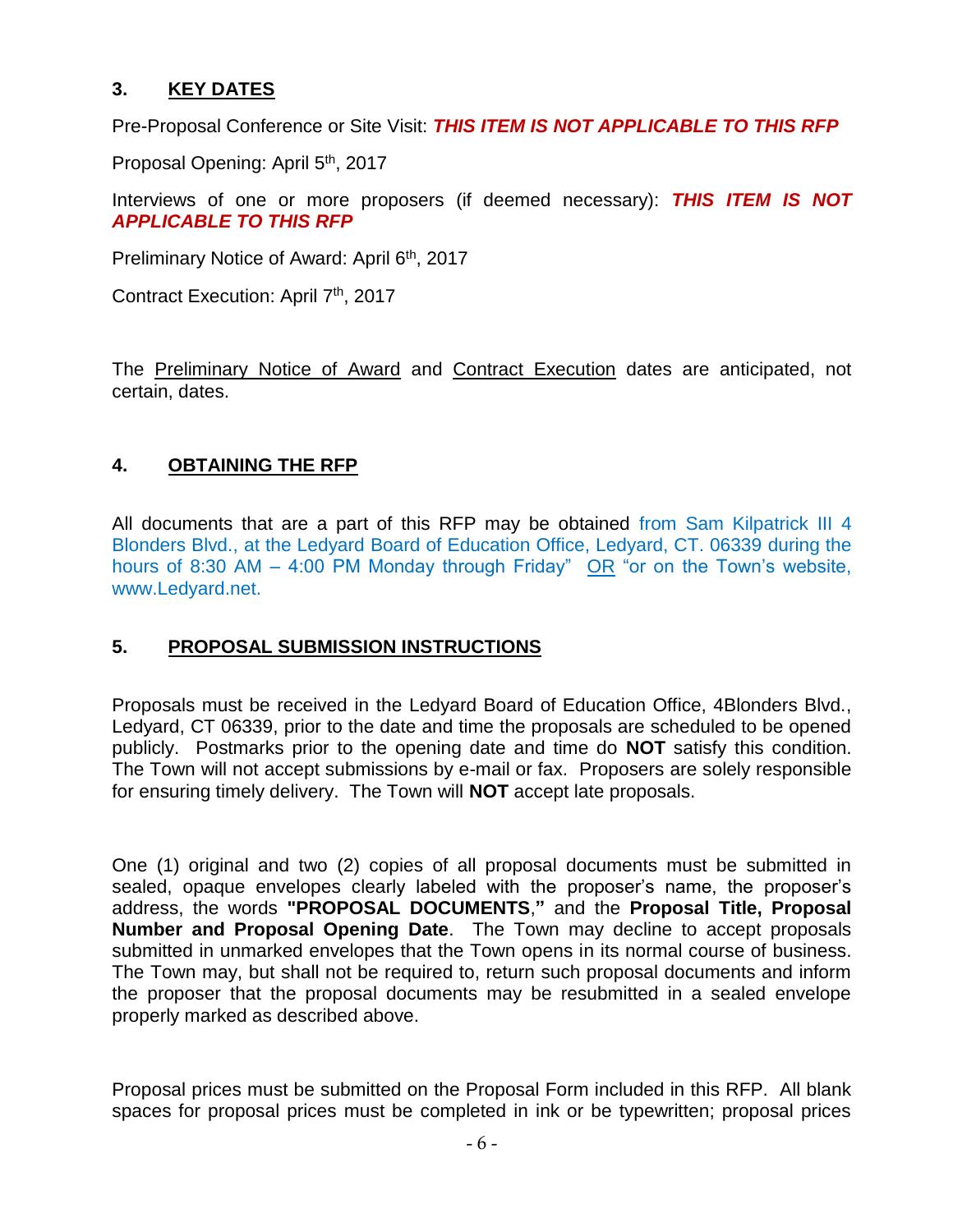must be stated in both words and figures. The person signing the Proposal Form must initial any errors, alterations or corrections on that form. Ditto marks or words such as "SAME" shall not be used in the Proposal Form.

Proposals may be withdrawn personally or in writing provided that the Town receives the withdrawal prior to the time and date the proposals are scheduled to be opened. Proposals are considered valid, and may not be withdrawn, cancelled or modified, for sixty (60) days after the opening date, to give the Town sufficient time to review the proposals, investigate the proposers' qualifications, secure any required municipal approvals, and execute a binding contract with the successful proposer.

An authorized person representing the legal entity of the proposer must sign the Proposal Form and all other forms included in this RFP.

#### **6. QUESTIONS AND AMENDMENTS**

Questions concerning the process and procedures applicable to this RFP are to be submitted **in writing** (including by e-mail or fax) and directed **only to**:

Name: Jason Lathrop

Department: Business Office

E-mail: [jlathrop@ledyard.net](mailto:jlathrop@ledyard.net)

Fax: 860 464-8589

Questions concerning this RFP's Specifications are to be submitted **in writing** (including by e-mail or fax) and directed **only to**:

Name: Samuel Kilpatrick III

Department: Facilities

E-mail: [samkilpatrick@ledyard.net](mailto:samkilpatrick@ledyard.net)

Fax: 860 464-8589

#### **Proposers are prohibited from contacting any other Town employee, officer or official concerning this RFP. A proposer's failure to comply with this requirement may result in disqualification.**

The appropriate Town representative listed above must receive any questions from proposers no later than five (5) business days before the proposal opening date. That representative will confirm receipt of a proposer's questions by e-mail. The Town will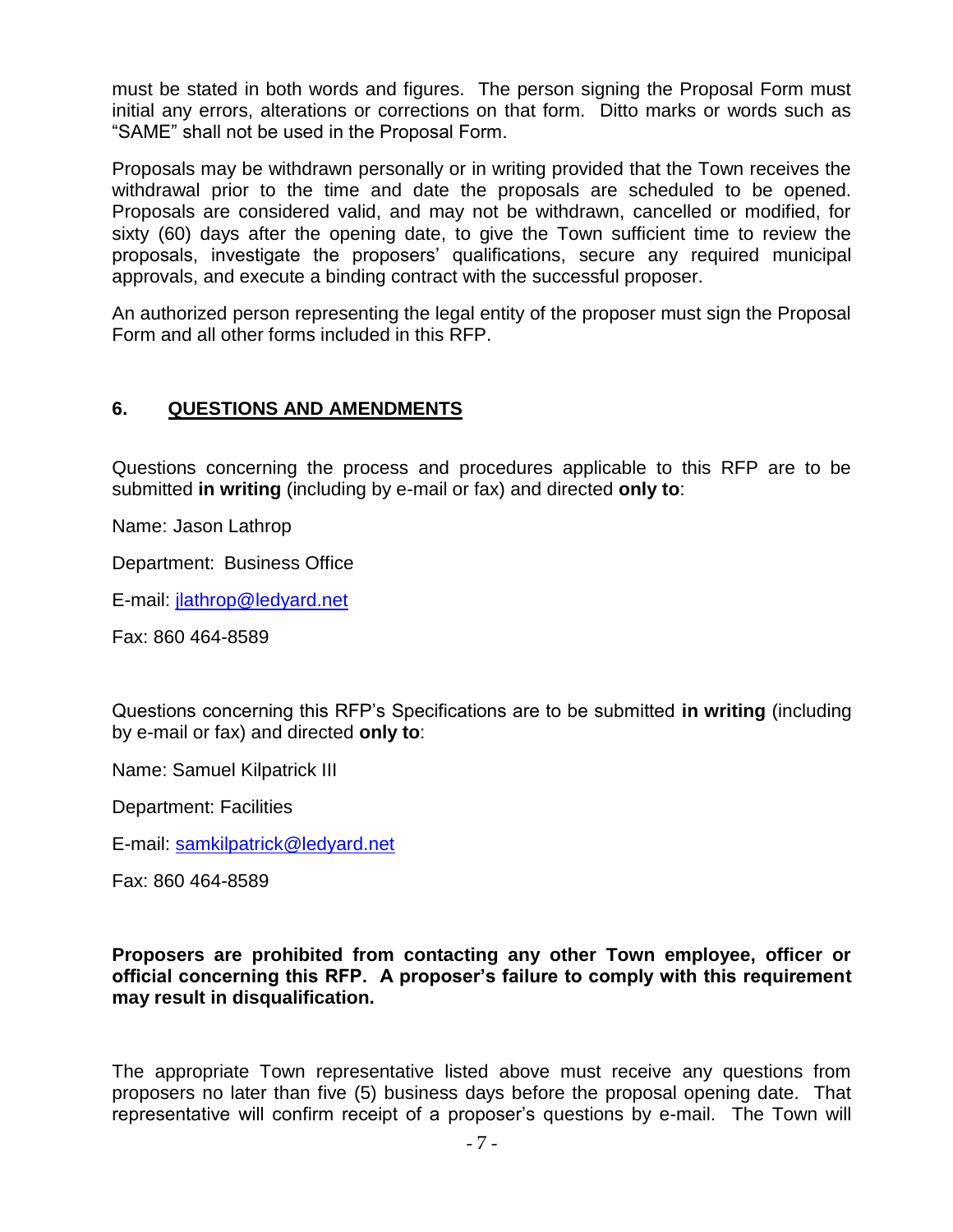answer all written questions by issuing one or more addenda, which shall be a part of this RFP and the resulting Contract, containing all questions received as provided for above and decisions regarding same.

At least four (4) calendar days prior to proposal opening, the Town will post any addenda on the Town's website, [www.Ledyard.net](http://www.ledyard.net/) .**Each proposer is responsible for checking the website to determine if the Town has issued any addenda and, if so, to complete its proposal in accordance with the RFP as modified by the addenda.**

No oral statement of the Town, including oral statements by the Town representatives listed above, shall be effective to waive, change or otherwise modify any of the provisions of this RFP, and no proposer shall rely on any alleged oral statement.

#### **7. ADDITIONAL INFORMATION**

The Town reserves the right, either before or after the opening of proposals, to ask any proposer to clarify its proposal or to submit additional information that the Town in its sole discretion deems desirable.

#### **8. COSTS FOR PREPARING PROPOSAL**

Each proposer's costs incurred in developing its proposal are its sole responsibility, and the Town shall have no liability for such costs.

#### **9. OWNERSHIP OF PROPOSALS**

All proposals submitted become the Town's property and will not be returned to proposers.

#### **10. FREEDOM OF INFORMATION ACT**

All information submitted in a proposal or in response to a request for additional information is subject to disclosure under the Connecticut Freedom of Information Act as amended and judicially interpreted. A proposer's responses may contain financial, trade secret or other data that it claims should not be public (the "Confidential Information"). A proposer must identify specifically the pages and portions of its proposal or additional information that contain the claimed Confidential Information by visibly marking all such pages and portions. Provided that the proposer cooperates with the Town as described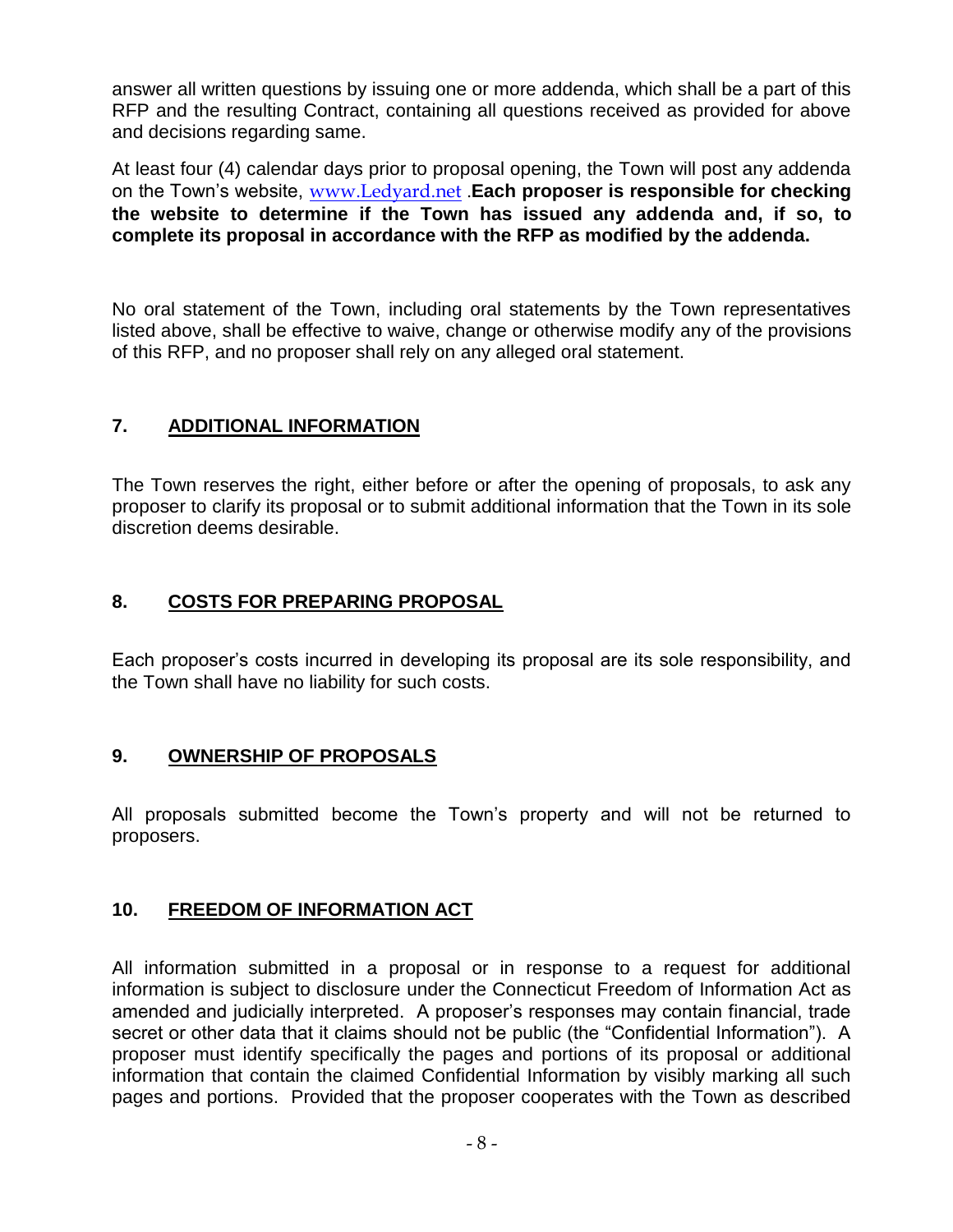in this section, the Town shall, to the extent permitted by law, protect from unauthorized disclosure such Confidential Information.

If the Town receives a request for a proposer's Confidential Information, it will promptly notify the proposer in writing of such request and provide the proposer with a copy of any written disclosure request. The proposer may provide written consent to the disclosure, or may object to the disclosure by notifying the Town in writing to withhold disclosure of the information, identifying in the notice the basis for its objection, including the statutory exemption(s) from disclosure. The proposer shall be responsible for defending any complaint brought in connection with the nondisclosure, including but not only appearing before the Freedom of Information Commission, and providing witnesses and documents as appropriate.

#### **11. REQUIRED DISCLOSURES**

Each proposer must, in its Proposal Form, make the disclosures set forth in that form. A proposer's acceptability based on those disclosures lies solely in the Town's discretion.

#### **12. REFERENCES**

Each proposer must complete and submit the Proposer's Statement of References form included in this RFP.

#### **13. LEGAL STATUS**

If a proposer is a corporation, limited liability company, or other business entity that is required to register with the Connecticut Secretary of the State's Office, it must have a current registration on file with that office. The Town may, in its sole discretion, request acceptable evidence of any proposer's legal status. Each proposer must complete and submit the Proposer's Legal Status Disclosure form included in this RFP.

#### **14. PROPOSAL (BID) SECURITY**

*"THIS ITEM IS NOT APPLICABLE TO THIS RFP"*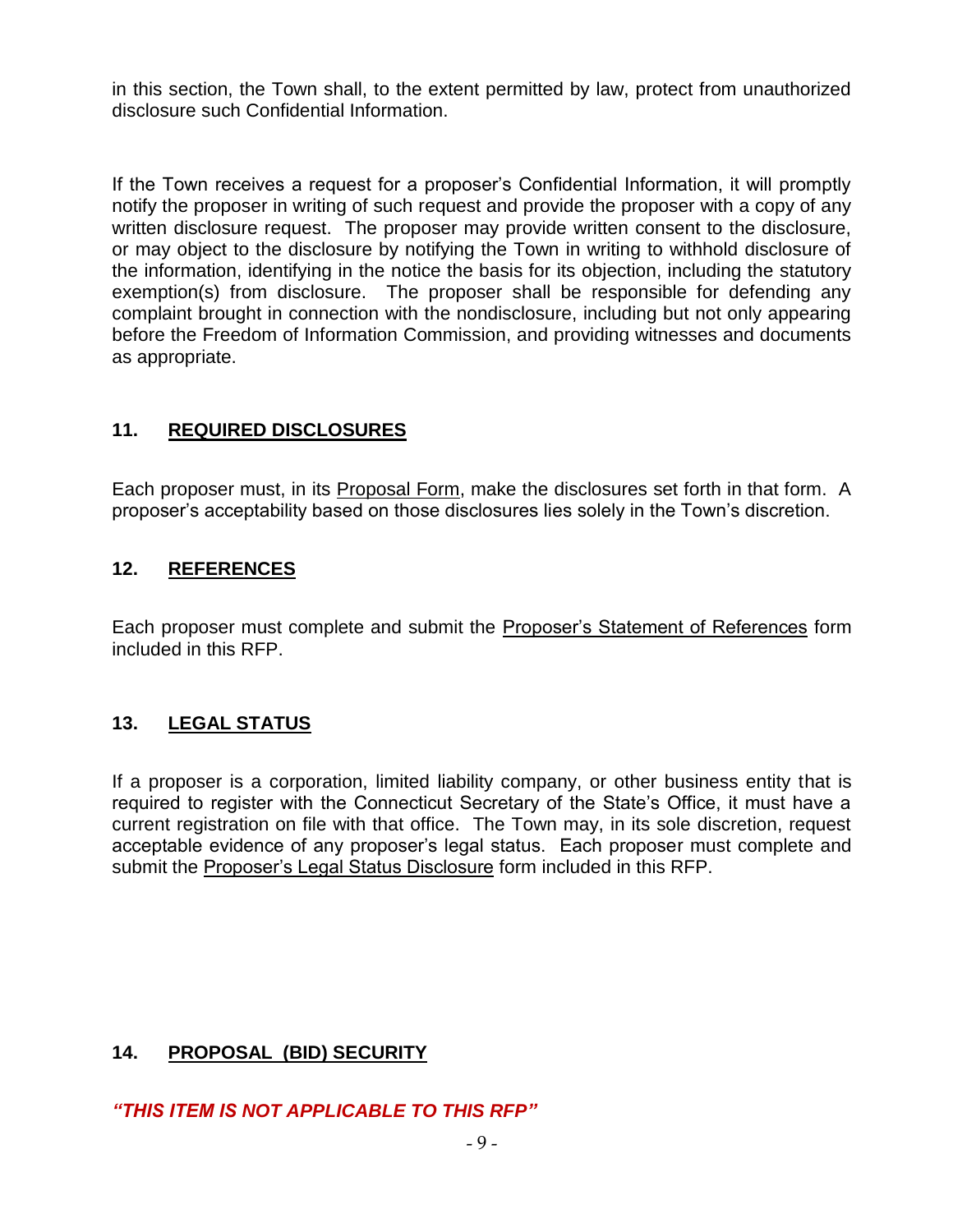#### **15. PRESUMPTION OF PROPOSER'S FULL KNOWLEDGE**

Each proposer is responsible for having read and understood each document in this RFP and any addenda issued by the Town. A proposer's failure to have reviewed all information that is part of or applicable to this RFP, including but not only any addenda posted on the Town's website, shall in no way relieve it from any aspect of its proposal or the obligations related thereto.

Each proposer is deemed to be familiar with and is required to comply with all federal, state and local laws, regulations, ordinances, codes and orders that in any manner relate to this RFP or the performance of the work described herein.

By submitting a proposal, each proposer represents that it has thoroughly examined and become familiar with the scope of work outlined in this RFP, and it is capable of performing the work to achieve the Town's objectives. If applicable, each proposer shall visit the site, examine the areas and thoroughly familiarize itself with all conditions of the property before preparing its proposal.

#### **16. SUBSTITUTION FOR NAME BRANDS**

#### *"THIS ITEM IS NOT APPLICABLE TO THIS RFP"*

#### **17. TAX EXEMPTIONS**

The Town is exempt from the payment of federal excise taxes and Connecticut sales and use taxes. The Town is also exempt from Gross Receipts Tax on #2 and #4 Fuel Oil. Federal Tax Exempt #06-600-1630.

#### **18. INSURANCE**

The successful proposer shall, at its own expense and cost, obtain and keep in force at least the insurance listed in the Insurance Requirements that are a part of this RFP. The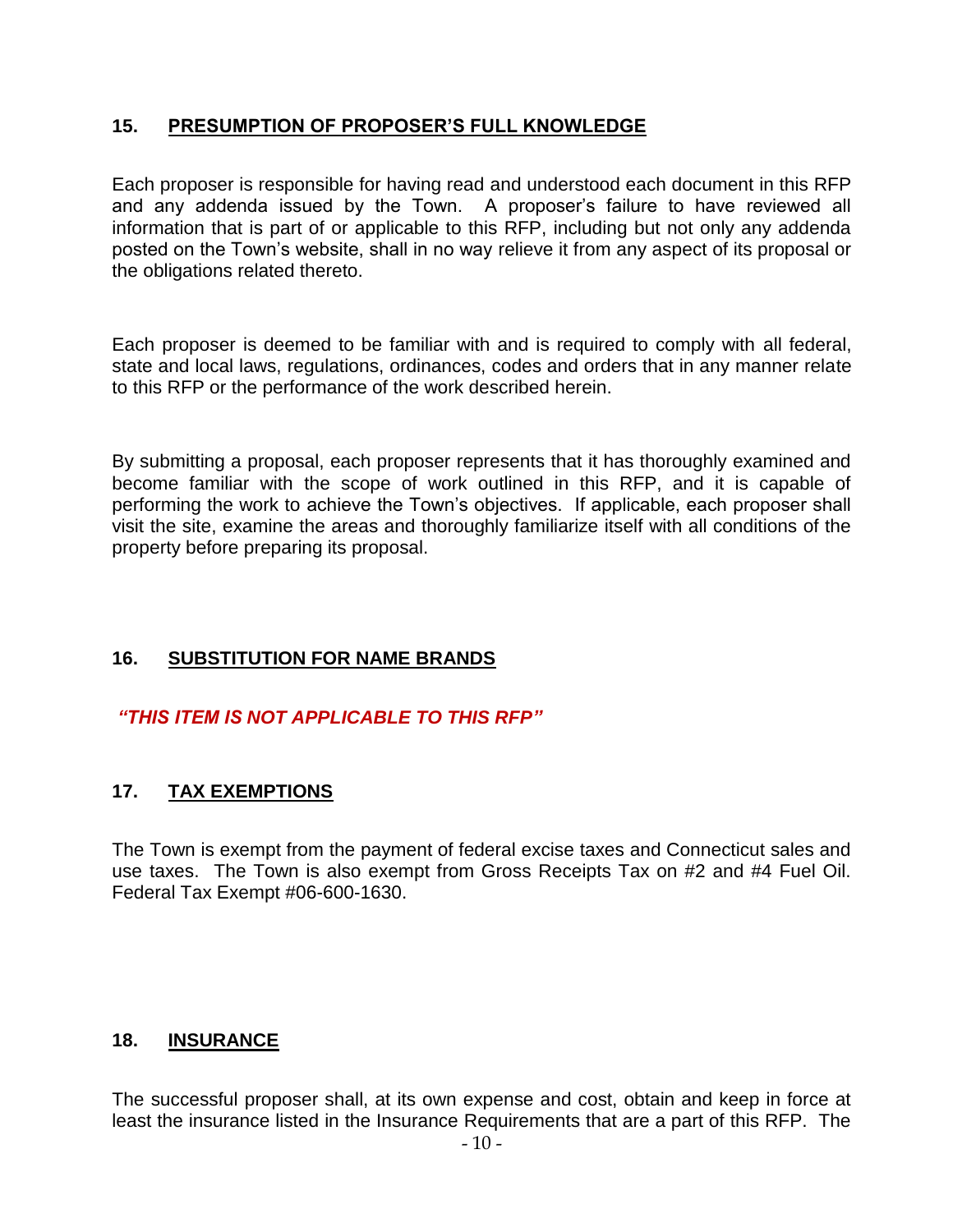Town reserves the right to request from the successful proposer a complete, certified copy of any required insurance policy.

#### **19. PERFORMANCE SECURITY**

The successful proposer shall be required to furnish the Town of Ledyard a Performance Bond within 30 Days of notification of award in the amount of 50% of the rate per gallon times the estimated volume. The cost of the Performance Bond is to be paid for by the successful bidder.

#### **20. DELIVERY ARRANGEMENTS**

The successful proposer shall deliver the items that are the subject of the RFP, at its sole cost and expense, to the location(s) listed in the Specifications. The successful Bidder shall be in contact with Ledyard Public Schools as to the delivery location and the quantity required in periodic deliveries. It shall be the responsibility of the Bidder to insure the uninterrupted supply of fuel. It is the responsibility of the supplier to see that an adequate supply of No. 2 Fuel Oil and Ultra Low Sulfur Diesel (no less than 25% of capacity) is in each tank at all times. **IMMEDIATE DELIVERY (SAME DAY) IS EXPECTED UPON NOTIFICATION OF INADEQUATE SUPPLY**. The delivery of the No. 2 Fuel Oil / No. 4 Fuel Oil/ Ultra Low Sulfur Diesel Fuel Oil shall be made, but not limited to, the properties listed in *Appendix A.*

#### **21. AWARD CRITERIA; SELECTION; CONTRACT EXECUTION**

All proposals will be publicly opened and read aloud as received on the date, at the time, and at the place identified in this RFP. Proposers may be present at the opening.

The Town reserves the right to correct, after proposer verification, any mistake in a proposal that is a clerical error, such as a price extension, decimal point error or FOB terms. If an error exists in an extension of prices, the unit price shall prevail. In the event of a discrepancy between the price quoted in words and in figures, the words shall control.

The Town reserves the rights to accept all or any part of a proposal, reject all proposals, and waive any informalities or non-material deficiencies in a proposal. The Town also reserves the right, if applicable, to award the purchase of individual items under this RFP to any combination of separate proposals or proposers.

The Town will accept the proposal that, all things considered, the Town determines is in its best interests. Although price will be an important factor, it will not be the only basis for award. Due consideration may also be given to a proposer's experience, references, service, ability to respond promptly to requests, past performance, and other criteria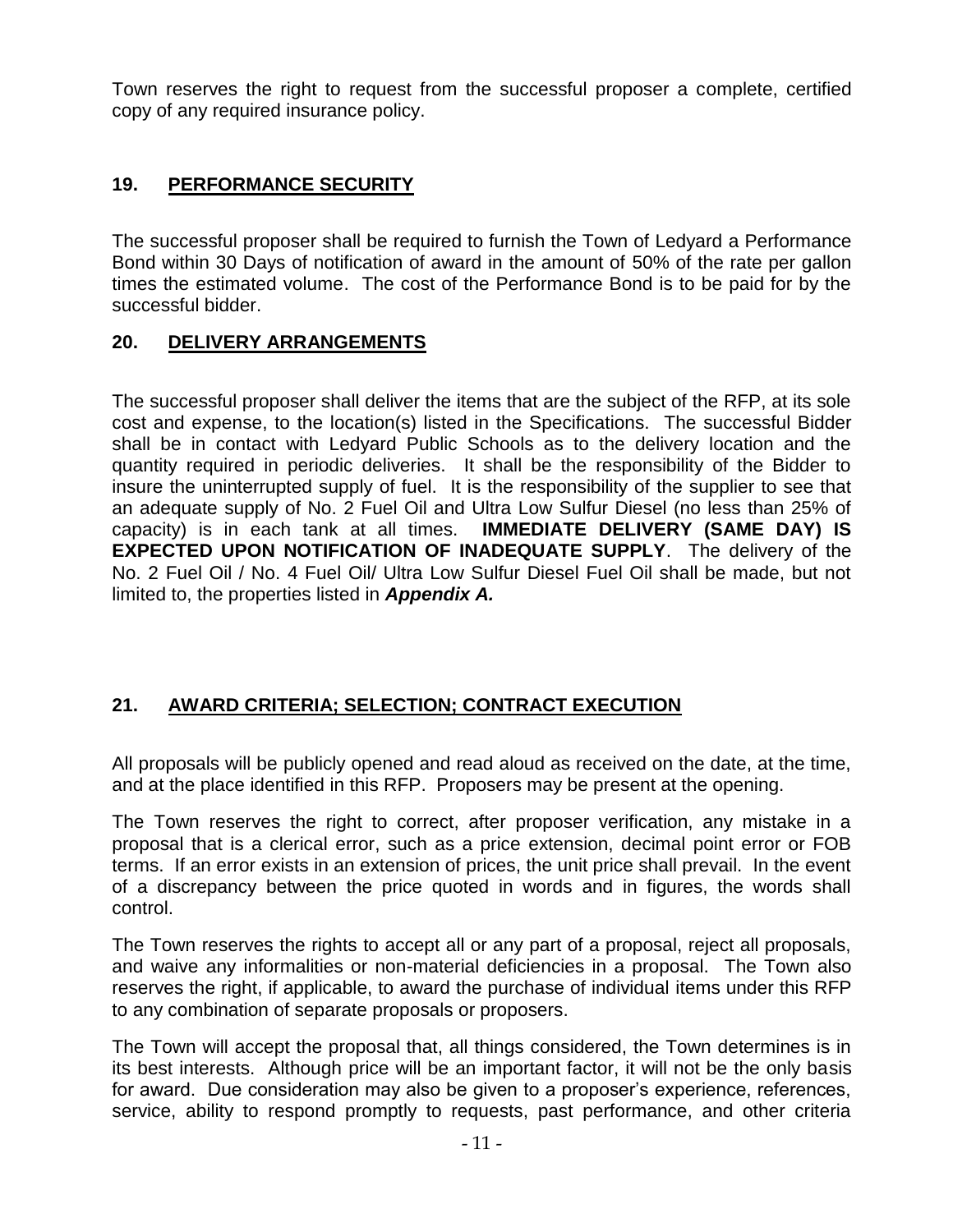relevant to the Town's interests, including compliance with the procedural requirements stated in this RFP.

The Town will not award the proposal to any business that or person who is in arrears or in default to the Town with regard to any tax, debt, contract, security or any other obligation.

The Town will select the proposal that it deems to be in the Town's best interest and issue a Preliminary Notice of Award to the successful proposer. The award may be subject to further discussions with the proposer. **The making of a preliminary award to a proposer does not provide the proposer with any rights and does not impose upon the Town any obligations. The Town is free to withdraw a preliminary award at any time and for any reason. A proposer has rights, and the Town has obligations, only if and when a Contract is executed by the Town and the proposer.**

If the proposer does not execute the Contract within ten (10) business days of the date of the Preliminary Notice of Award, unless extended by the Town, the Town may call any proposal security provided by the proposer and may enter into discussions with another proposer.

#### *"The Town will post the Preliminary Notice of Award and related information on its website, www.Ledyard.net, under "Bids and Requests for Proposals.*

The Preliminary Notice of Award and Contract Execution dates in Section 3's Key Dates are anticipated, not certain, dates.

#### **22. AFFIRMATIVE ACTION, AND EQUAL OPPORTUNITY**

Each proposer must submit a completed Proposer's Certification Concerning Equal Employment Opportunities and Affirmative Action Policy form included with this RFP. Proposers with fewer than ten (10) employees should indicate that fact on the form and return the form with their proposals.

#### **23. NONRESIDENT REAL PROPERTY CONTRACTORS**

#### *"THIS ITEM IS NOT APPLICABLE TO THIS RFP"*

#### **24. COMPLIANCE WITH IMMIGRATION LAWS**

By submitting a proposal, each proposer confirms that it has complied, and during the term of the Contract will comply, with the Immigration Reform and Control Act ("IRCA") and that each person it provides under the Contract will at all times be authorized for employment in the United States of America. Each proposer confirms that it has a properly completed Employment Eligibility Verification, Form I-9, for each person who will be assigned under the Contract and that it will require each subcontractor, if any, to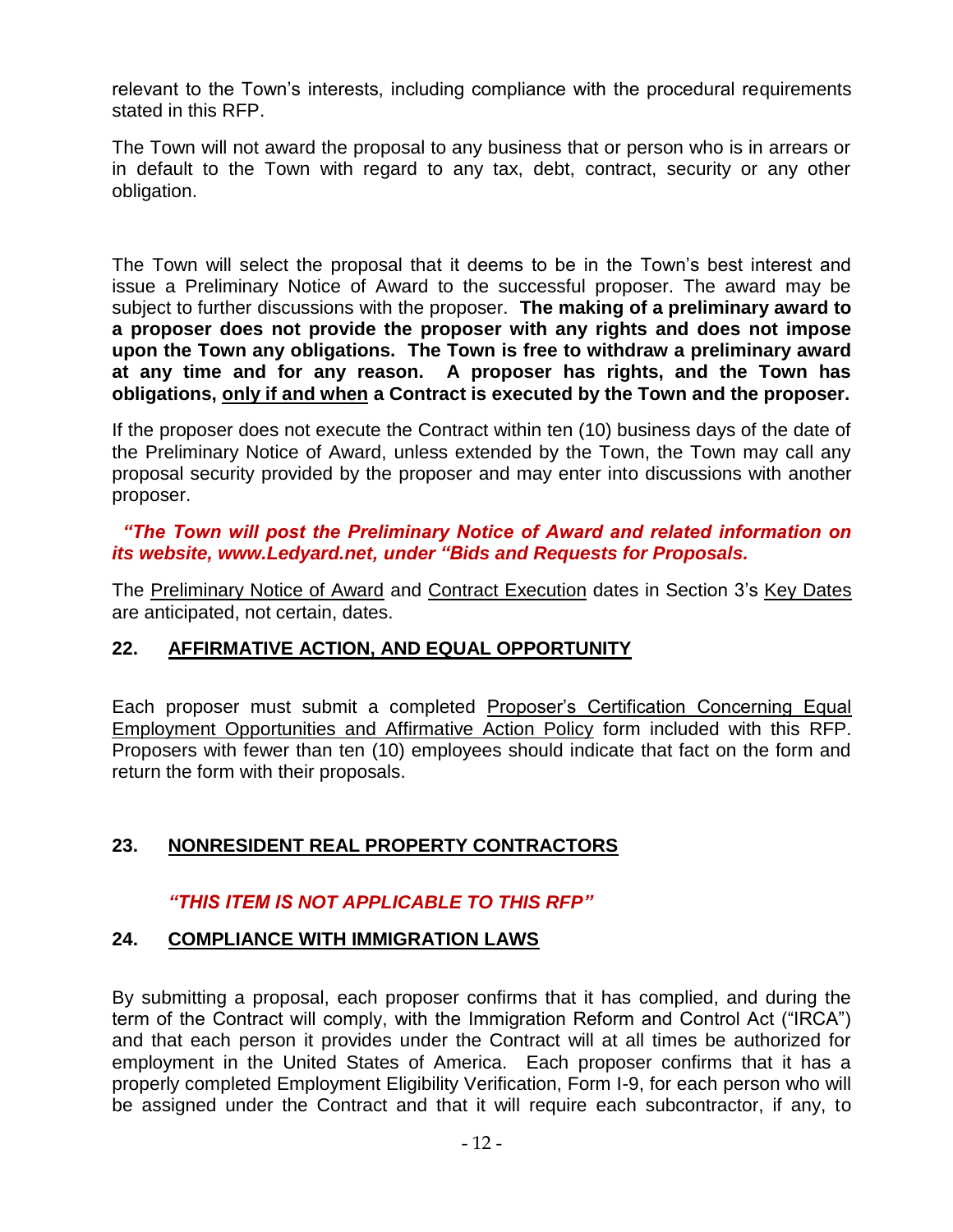confirm that it has a properly completed Form I-9 for each person who will be assigned under the Contract.

The successful proposer shall defend, indemnify, and hold harmless the Town, its employees, officers, officials, agents, volunteers and independent contractors, including any of the foregoing sued as individuals (collectively, the "Town Indemnified Parties"), against any and all proceedings, suits, actions, claims, damages, injuries, awards, judgments, losses or expenses, including fines, penalties, punitive damages, attorney's fees and costs, brought or assessed against, or incurred by, the Town Indemnified Parties related to or arising from the obligations under IRCA imposed upon the successful proposer or its subcontractor. The successful proposer shall also be required to pay any and all attorney's fees and costs incurred by the Town Indemnified Parties in enforcing any of the successful proposer's obligations under this provision, whether or not a lawsuit or other proceeding is commenced, which obligations shall survive the termination or expiration of the Contract.

#### **25. NON COLLUSION AFFIDAVIT**

Each proposer shall submit a completed Proposer's Non Collusion Affidavit that is part of this RFP.

#### **26. CONTRACT TERMS**

The following provisions will be mandatory terms of the Town's Contract with the successful proposer. If a proposer is unwilling or unable to meet any of these Contract Terms, the proposer must disclose that inability or unwillingness in its Proposal Form (see Section 11 of these Standard Instructions to Proposers):

#### a. DEFENSE, HOLD HARMLESS AND INDEMNIFICATION

The successful proposer agrees, to the fullest extent permitted by law, to defend, indemnify, and hold harmless the Town, its employees, officers, officials, agents, volunteers and independent contractors, including any of the foregoing sued as individuals (collectively, the "Town Indemnified Parties"), from and against all proceedings, suits, actions, claims, damages, injuries, awards, judgments, losses or expenses, including attorney's fees, arising out of or relating, directly or indirectly, to the successful proposer's malfeasance, misconduct, negligence or failure to meet its obligations under the RFP or the Contract. The successful proposer's obligations under this section shall not be limited in any way by any limitation on the amount or type of the successful proposer's insurance. Nothing in this section shall obligate the successful proposer to indemnify the Town Indemnified Parties against liability for damage arising out of bodily injury to persons or damage to property caused by or resulting from the negligence of the Town Indemnified Parties.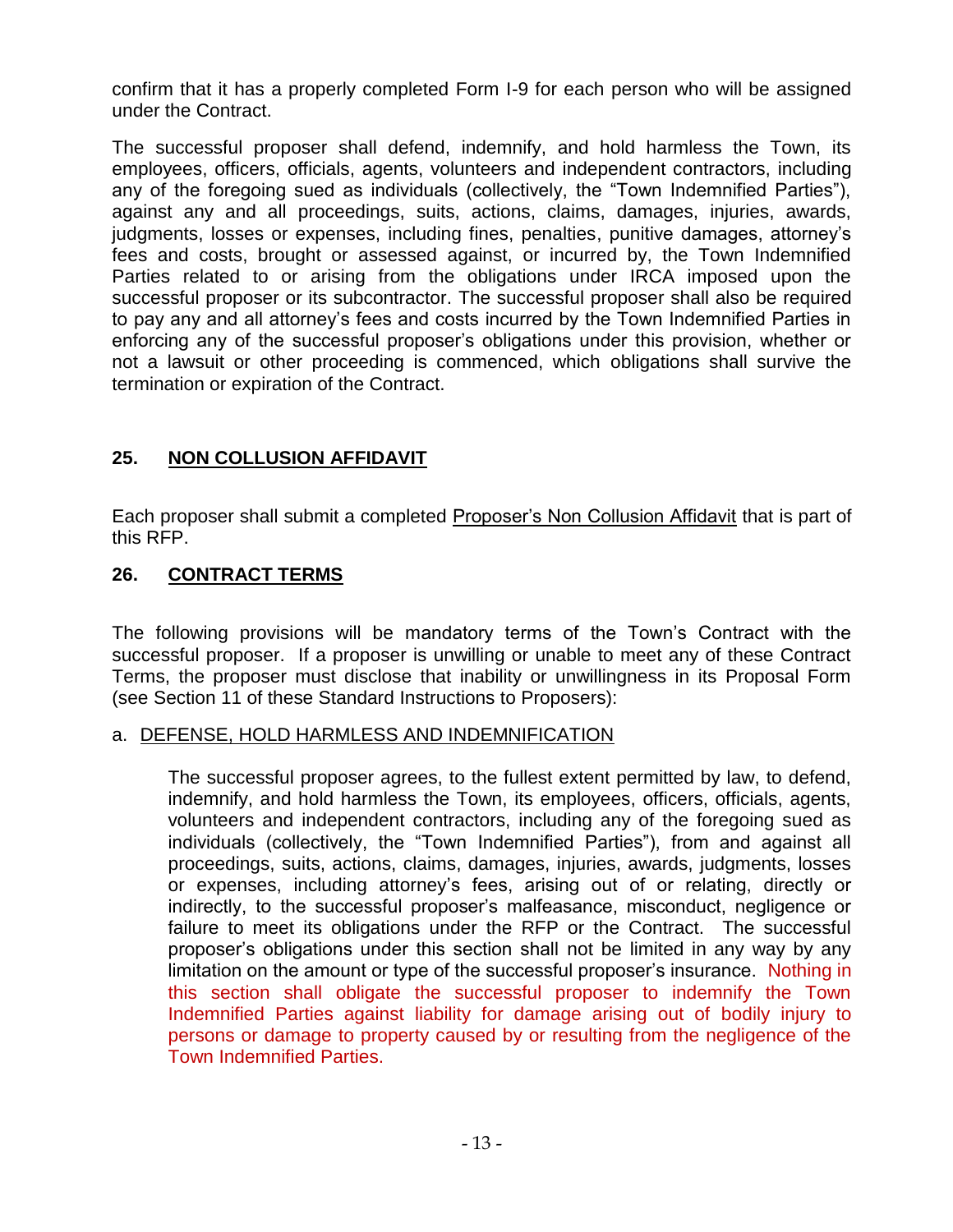In any and all claims against the Town Indemnified Parties made or brought by any employee of the successful proposer, or anyone directly or indirectly employed or contracted with by the successful proposer, or anyone for whose acts or omissions the successful proposer is or may be liable, the successful proposer's obligations under this section shall not be limited by any limitation on the amount or type of damages, compensation or benefits payable by the successful proposer under workers' compensation acts, disability benefit acts, or other employee benefits acts.

The successful proposer shall also be required to pay any and all attorney's fees incurred by the Town Indemnified Parties in enforcing any of the successful proposer's obligations under this section, which obligations shall survive the termination or expiration of this RFP and the Contract.

#### **As a municipal agency of the State of Connecticut, the Town will NOT defend, indemnify, or hold harmless the successful proposer.**

#### b. ADVERTISING

The successful proposer shall not name the Town in its advertising, news releases, or promotional efforts without the Town's prior written approval.

If it chooses, the successful proposer may list the Town in a Statement of References or similar document required as part of its response to a public procurement. The Town's permission to the successful proposer to do so is not a statement about the quality of the successful proposer's work or the Town's endorsement of the successful proposer.

#### c. W-9 FORM

The successful proposer must provide the Town with a completed W-9 form before Contract execution.

#### d. Payments

Proposers are encouraged to offer discounts for early payment. All other payments are to be made 30 days after the appropriate Town employee receives and approves the invoice, unless otherwise specified in the Specifications. A copy of the signed metered delivery ticket must accompany all bills.

#### e. TOWN INSPECTION OF WORK

The Town may inspect the successful proposer's work at all reasonable times. This right of inspection is solely for the Town's benefit and does not transfer to the Town the responsibility for discovering patent or latent defects. The successful proposer has the sole and exclusive responsibility for performing in accordance with the Contract.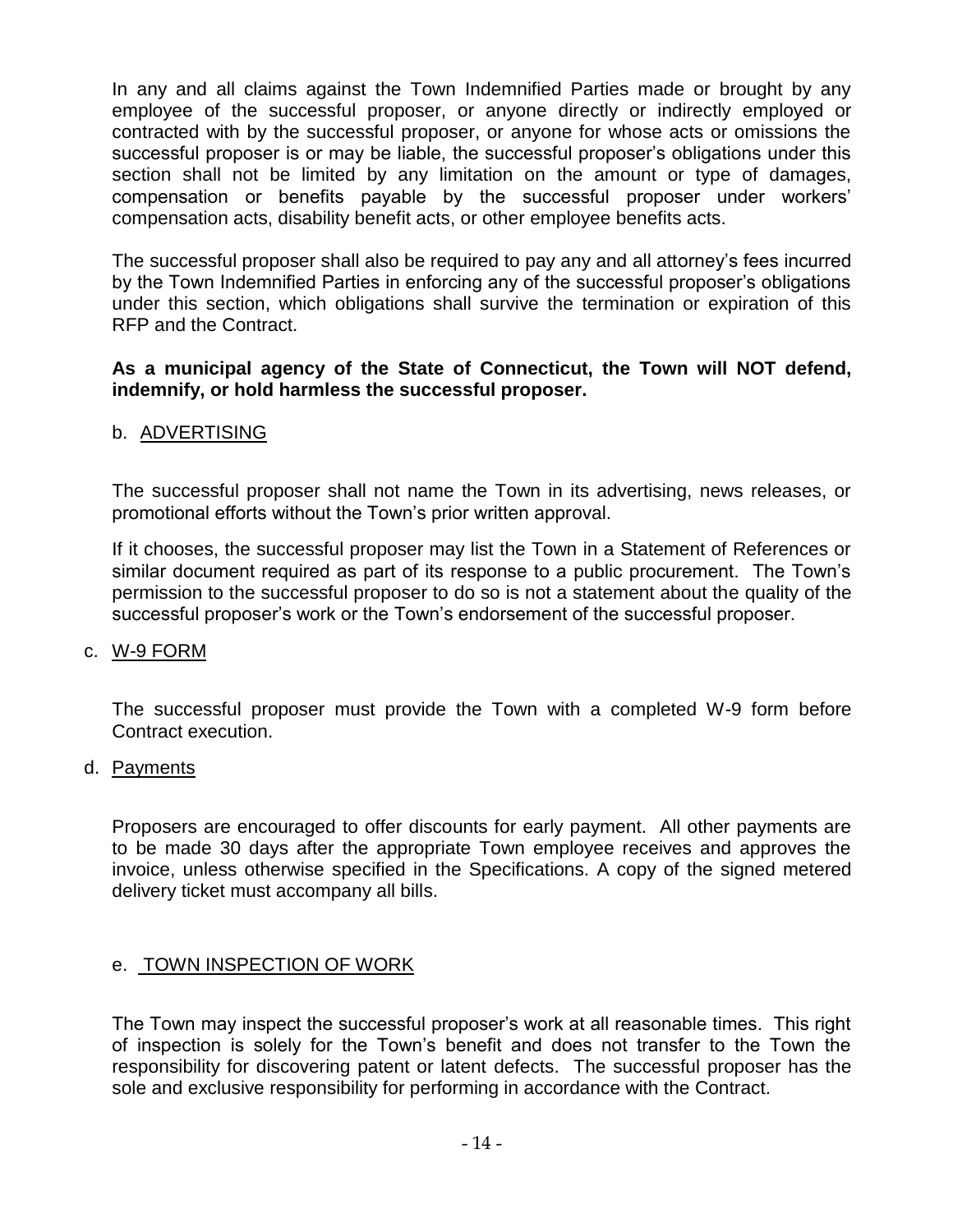#### f. REJECTED WORK OR MATERIALS

The successful proposer, at its sole cost and expense, shall remove from the Town's property rejected items, commodities and/or work within 48 hours of the Town's notice of rejection. Immediate removal may be required when safety or health issues are present.

#### g. MAINTENANCE AND AVAILABILITY OF RECORDS

The successful proposer shall maintain all records related to the work described in the RFP for a period of five (5) years after final payment under the Contract or until all pending Town, state and federal audits are completed, whichever is later. Such records shall be available for examination and audit by Town, state and federal representatives during that time.

#### h. SUBCONTRACTING

Prior to entering into any subcontract agreement(s) for the work described in the Contract, the successful proposer shall provide the Town with written notice of the identity (full legal name, street address, mailing address (if different from street address), and telephone number) of each proposed subcontractor. The Town shall have the right to object to any proposed subcontractor by providing the successful proposer with written notice thereof within seven (7) business days of receipt of all required information about the proposed subcontractor. If the Town objects to a proposed subcontractor, the successful proposer shall not use that subcontractor for any portion of the work described in the Contract.

All permitted subcontracting shall be subject to the same terms and conditions as are applicable to the successful proposer. The successful proposer shall remain fully and solely liable and responsible to the Town for performance of the work described in the Contract. The successful proposer also agrees to promptly pay each of its subcontractors within thirty (30) days of receipt of payment from the Town or otherwise in accordance with law. The successful proposer shall assure compliance with all requirements of the Contract. The successful proposer shall also be fully and solely responsible to the Town for the acts and omissions of its subcontractors and of persons employed, whether directly or indirectly, by its subcontractor(s).

#### i. PREVAILING WAGES

#### *"THIS ITEM IS NOT APPLICABLE TO THIS RFP"*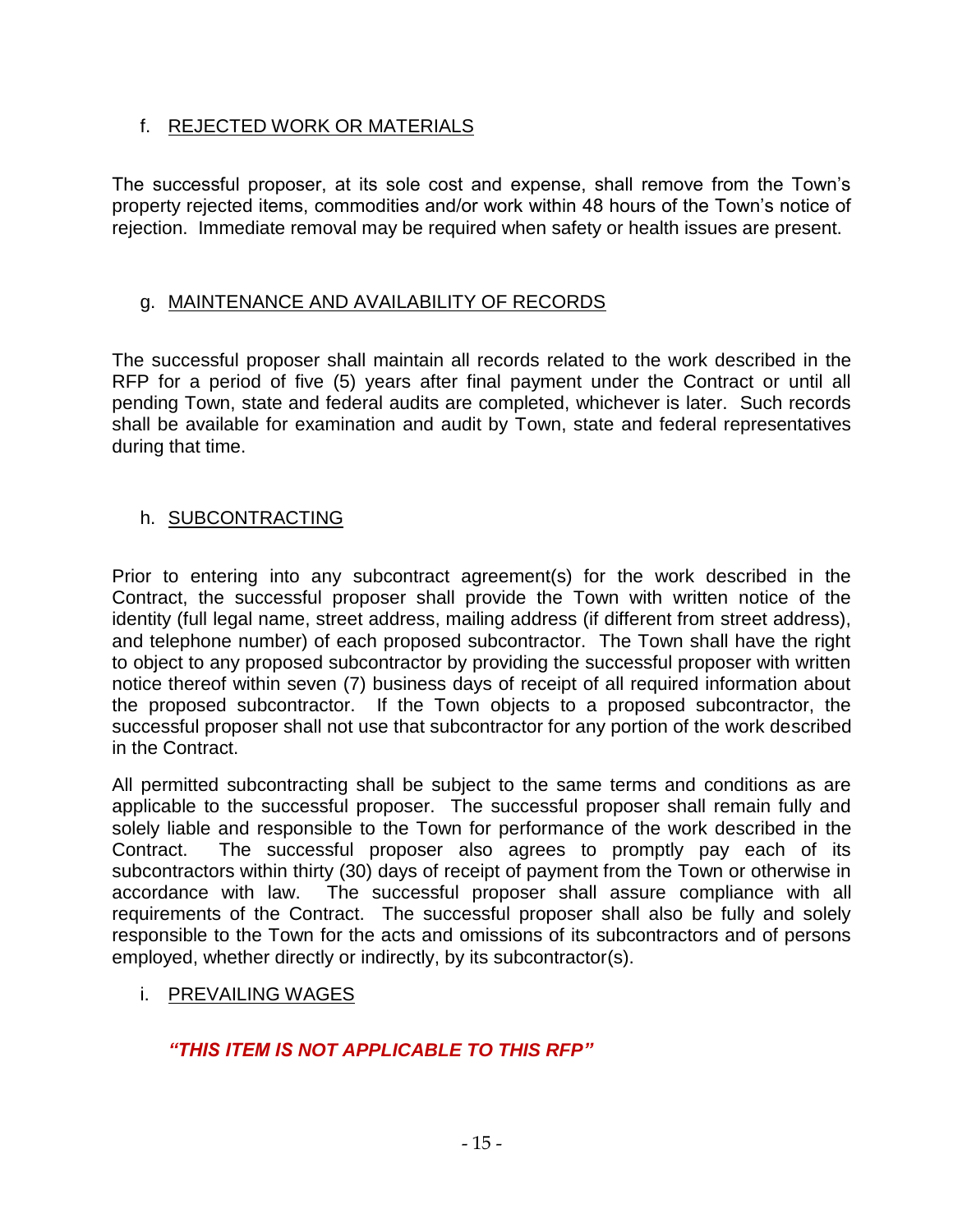#### j. PREFERENCES

#### *"THIS ITEM IS NOT APPLICABLE TO THIS RFP"*

#### k. WORKERS COMPENSATION

#### *"THIS ITEM IS NOT APPLICABLE TO THIS RFP"*

l. SAFETY

#### *"THIS ITEM IS NOT APPLICABLE TO THIS RFP*

#### m. COMPLIANCE WITH LAWS

The successful proposer shall comply with all applicable laws, regulations, ordinances, codes and orders of the United States, the State of Connecticut and the Town related to its proposal and the performance of the work described in the Contract.

#### n. LICENSES AND PERMITS

The successful proposer certifies that, throughout the Contract term, it shall have and provide proof of all approvals, permits and licenses required by the Town and/or any state or federal authority. The successful proposer shall immediately and in writing notify the Town of the loss or suspension of any such approval, permit or license.

#### o. CESSATION OF BUSINESS/BANKRUPTCY/RECEIVERSHIP

If the successful proposer ceases to exist, dissolves as a business entity, ceases to operate, files a petition or proceeding under any bankruptcy or insolvency laws or has such a petition or proceeding filed against it, the Town has the right to terminate the Contract effective immediately. In that event, the Town reserves the right, in its sole discretion as it deems appropriate and without prior notice to the successful proposer, to make arrangements with another person or business entity to provide the services described in the Contract.

#### p. AMENDMENTS

The Contract may not be altered or amended except by the written agreement of both parties.

#### q. ENTIRE AGREEMENT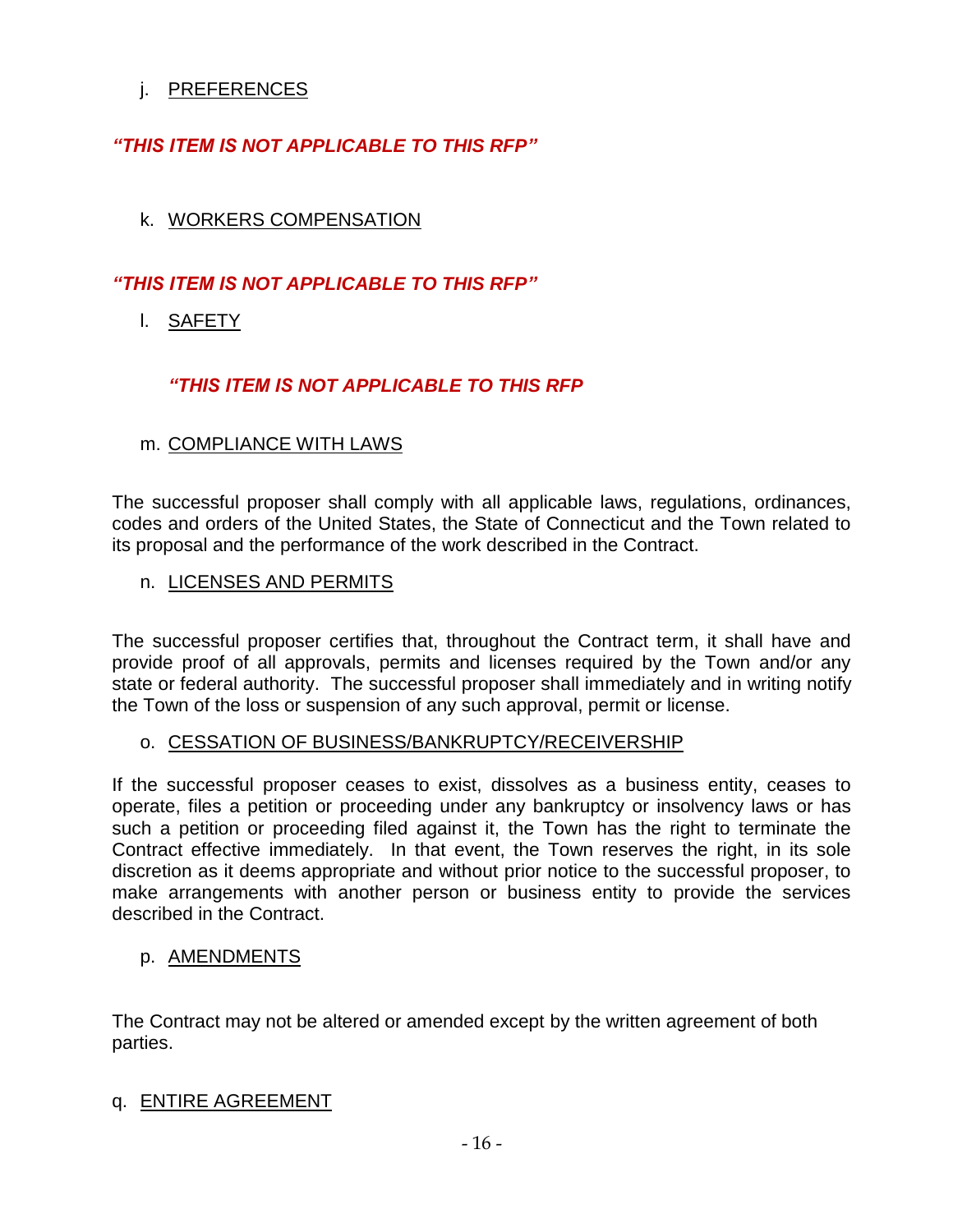It is expressly understood and agreed that the Contract contains the entire agreement between the parties, and that the parties are not, and shall not be, bound by any stipulations, representations, agreements or promises, oral or otherwise, not printed or inserted in the Contract or its attached exhibits.

#### r. VALIDITY

The invalidity of one or more of the phrases, sentences or clauses contained in the Contract shall not affect the remaining portions so long as the material purposes of the Contract can be determined and effectuated.

#### s. CONNECTICUT LAW AND COURTS

The Contract shall be governed by and construed in accordance with the internal laws (as opposed to the conflicts of law provisions) of the State of Connecticut, and the parties irrevocably submit in any suit, action or proceeding arising out of the Contract to the jurisdiction of the United States District Court for the District of Connecticut or of any court of the State of Connecticut, as applicable.

#### t. NON-EMPLOYMENT RELATIONSHIP

The Town and the successful proposer are independent parties. Nothing contained in the Contract shall create, or be construed or deemed as creating, the relationships of principal and agent, partnership, joint venture, employer and employee, and/or any relationship other than that of independent parties contracting with each other solely for the purpose of carrying out the terms and conditions of the Contract. The successful proposer understands and agrees that it is not entitled to employee benefits, including but not limited to workers compensation and employment insurance coverage, and disability. The successful proposer shall be solely responsible for any applicable taxes.

#### **END OF STANDARD INSTRUCTIONS TO PROPOSERS**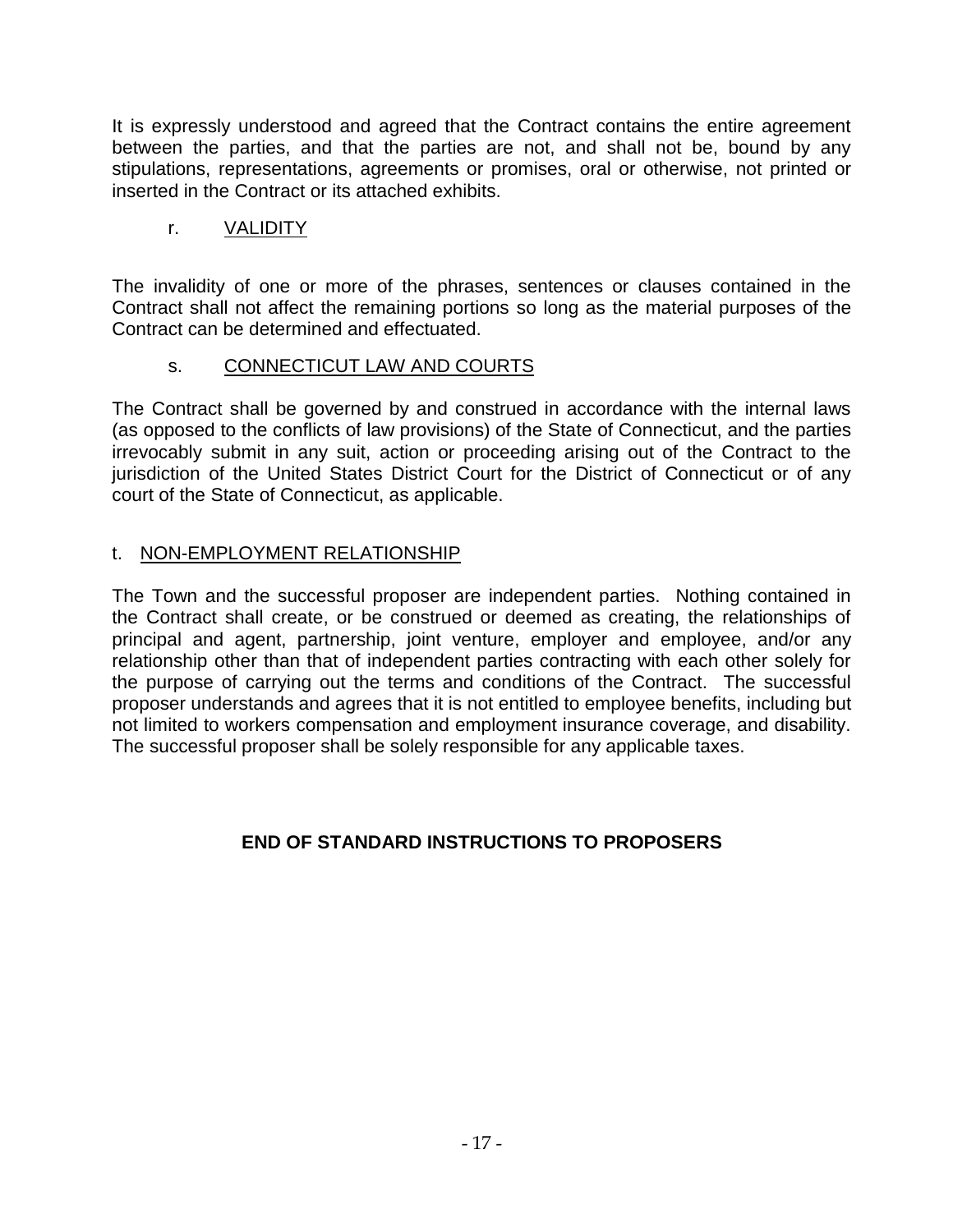#### **TOWN OF LEDYARD, CONNECTICUT**

#### **SPECIFICATIONS FOR**

#### **#2 Fuel Oil #4 Fuel Oil Ultra Low Sulfur Diesel**

#### **PROPOSAL #LPS-0028**

#### "**STATE GRANT/LOAN AGREEMENT**

#### *"THIS ITEM IS NOT APPLICABLE TO THIS RFP"*

#### **QUANTITY**

Ledyard Public Schools is undergoing an oil tank removal project during the June 2017 to August 2017 time period at Ledyard High School, along with a No. 4 to No. 2 oil conversion of its burners. It is our intent to convert during the summer of 2017 in hopes of not requiring any No. 4 Fuel Oil during the 2017-2018 contract year. However, as an alternate, Ledyard Public Schools reserves the right to convert gallonage from No. 2 Fuel Oil to No. 4 Fuel Oil at the specified volumes and vendor bid prices at any time during the 2017-2018 contract year based upon the conversion timeline and completion. A threeyear purchase volume is attached in Addenda B for further bid context.

| <b>BASE BID</b>      | 50,000 gallons of No. 2 Fuel Oil (Elementary)                                                                            |  |  |  |
|----------------------|--------------------------------------------------------------------------------------------------------------------------|--|--|--|
|                      | 38,850 Gallons of No.2 Fuel Oil (LHS Conversion)                                                                         |  |  |  |
|                      | 56,000 gallons – Ultra Low Sulfur Diesel Fuel                                                                            |  |  |  |
|                      |                                                                                                                          |  |  |  |
|                      |                                                                                                                          |  |  |  |
| <b>ALTERNATE BID</b> | 50,000 gallons of No. 2 Fuel Oil (Elementary)                                                                            |  |  |  |
|                      | Up to 38,850 gallons of No. 4 Oil 1% (Delivered as requested<br>to LHS). The Balance shall be delivered as No.2 Fuel Oil |  |  |  |
|                      | 56,000 gallons – Ultra Low Sulfur Diesel Fuel                                                                            |  |  |  |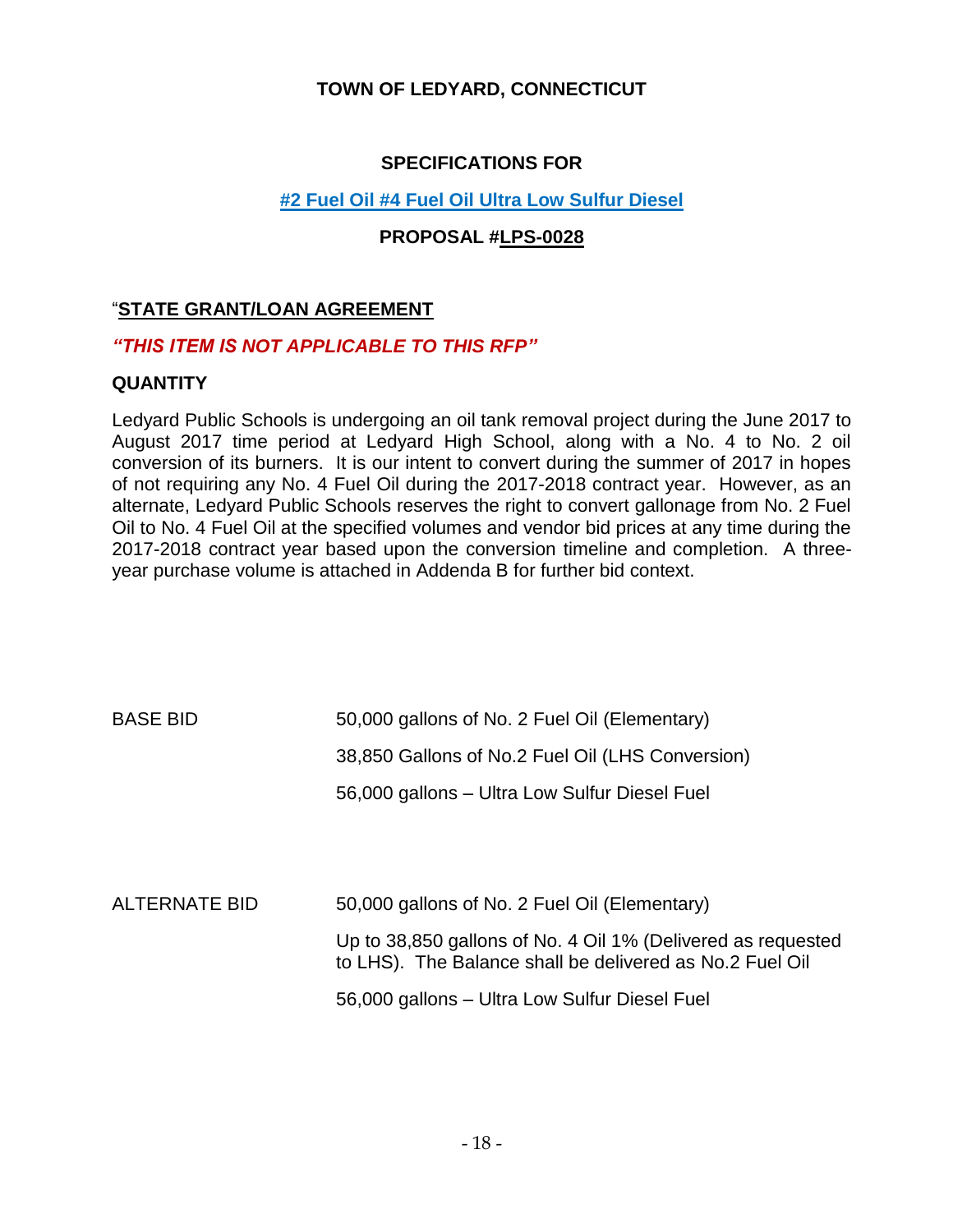#### **DELIVERY – LEDYARD HIGH SCHOOL**

Should the conversion not take place, it is the responsibility of Ledyard Public Schools to notify the supplier when a full tank load of No. 4 Fuel Oil can be delivered. **DELIVERY OF NO. 4 FUEL OIL IS REQUIRED WITHIN 48 HOURS OF NOTIFICATION.** 

#### **SPILLAGE**

Any spillage at the time of delivery will be the responsibility of the Bidder and any costs to repair resultant damages or any penalties assessed against Ledyard Public Schools, or parties thereto, because of pollution resulting from such spillage shall be borne by the Bidder.

#### **STANDARD FUEL OIL SPECIFICATIONS**

All fuel oil specified herein and delivered under these requirements shall be hydrocarbon oil that in all instances will meet or exceed the A.S.T.M. designation D396-16E1 for No. 2 fuel oil, A.S.T.M. designation D396-16E1 for No. 4 fuel oil, and A.S.T.M designation D975-16A No. 2-D S15 for Ultra Low Sulfur Diesel Fuel. Additionally, all fuel oil referred to herein is to be free of acid, grit, metal particles or any foreign matter that could clog, injure, cause damage to or breakdown burners, valves, fittings, fuel lines and/or pumps associated with the supply and production of the heat or horsepower when using the fuel oils specified.

#### **MATERIAL SAFETY DATA SHEET**

A Material Safety Data Sheet for the No 2 Fuel Oil, No. 4 Fuel Oil, and Ultra Low Sulfur Diesel Fuel must be provided to Ledyard Public Schools to comply with OSHA regulations, upon award of bid.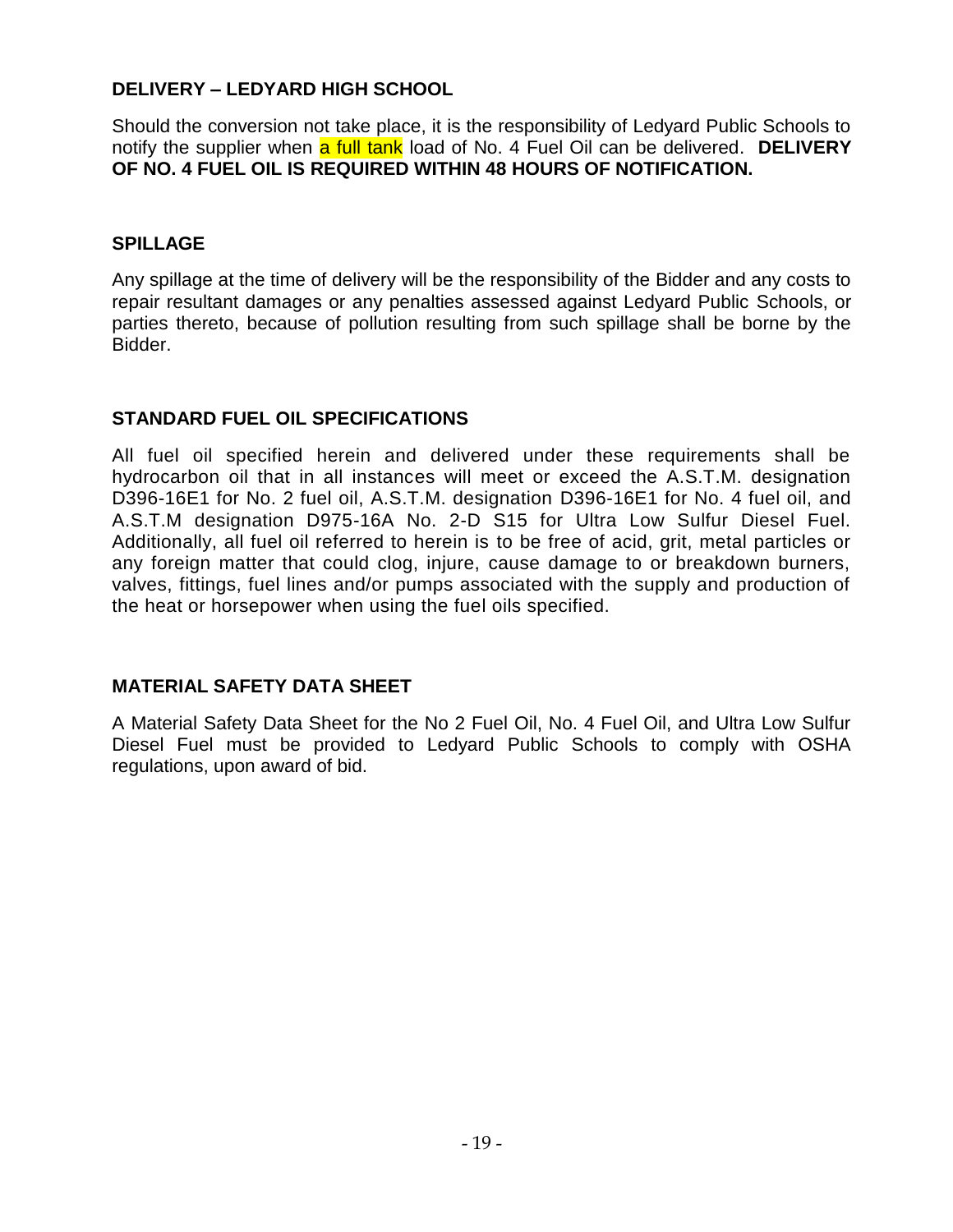BID DETAILS:

The bid price will be based on the cost of fuel as of the close of trade on the New York Mercantile Exchange the day prior to the day of the bid opening. Documentation should be provided as part of the bid submission.

The undersigned hereby offers to supply the referenced fuels and gallonage with alternate supply options for Ledyard Public Schools during the time period specified.

The undersigned further certifies that he/she is aware that Ledyard Public Schools may reject any or all bids. Bidder has not included any State or Federal taxes for which Ledyard Public Schools are not liable and is making this bid without collusion with any other person, individual or cooperation.

The undersigned has read the entire bid specifications, and by bidding, fully and completely accepts all the terms and conditions stated in the bid specifications.

#### **END OF SPECIFICATIONS**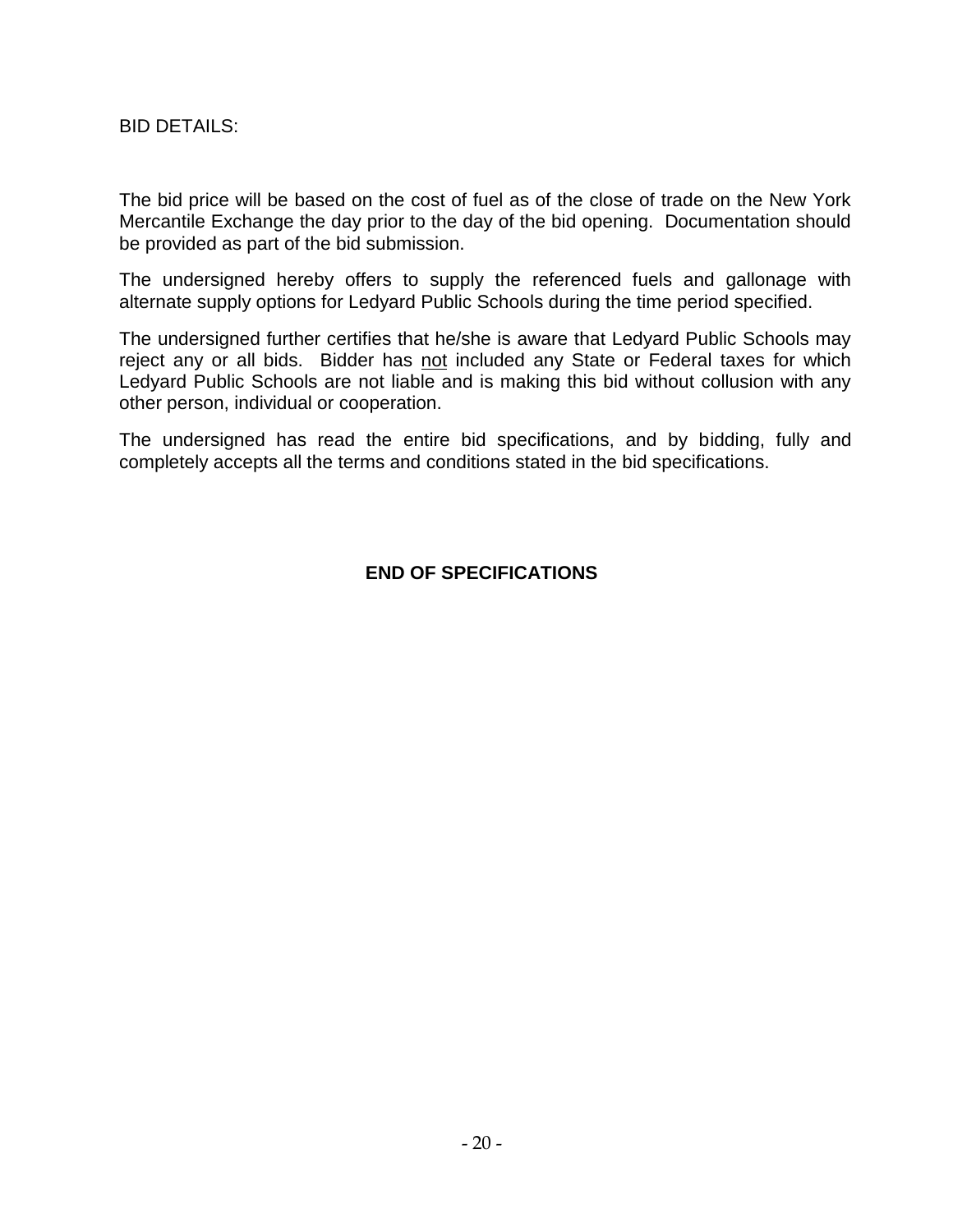#### **TOWN OF LEDYARD, CONNECTICUT**

#### **INSURANCE REQUIREMENTS FOR**

#### **#2 Fuel Oil #4 Fuel Oil Ultra Low Sulfur Diesel**

#### **PROPOSAL #LPS-0028**

The successful Bidder shall be required to furnish to Ledyard Public Schools a certificate of insurance within thirty (30) days of notification of award. Any changes in insurance coverage will require thirty (30) days' notice to Ledyard Public Schools. Insurance coverage must include Ledyard Public Schools as an additional insured. The required insurance coverage is:

Comprehensive form General Liability including premises/operations, underground explosion and collapse hazard, oil spills, completed products/operations, contractual independent contractors, broad form property damage, and personal injury.

Limits of Liability shall combine bodily injury and property damage: \$1,000,000; each occurrence. \$2,000,000; aggregate.

Automobile Liability including owned vehicles, hired vehicles, and non-owned vehicles.

Limits of liability shall combine bodily injury and property damage: \$1,000,000; each occurrence. \$2,000,000 aggregate.

Excess Liability-Umbrella Form. Limits of Liability shall combine bodily injury and property damage: \$1,000,000; each occurrence. \$2,000,000; aggregate.

Worker's Compensation Insurance. Limit of Liability shall be the statutory limit of: \$1,000,000 each accident.

#### **END OF INSURANCE REQUIREMENTS**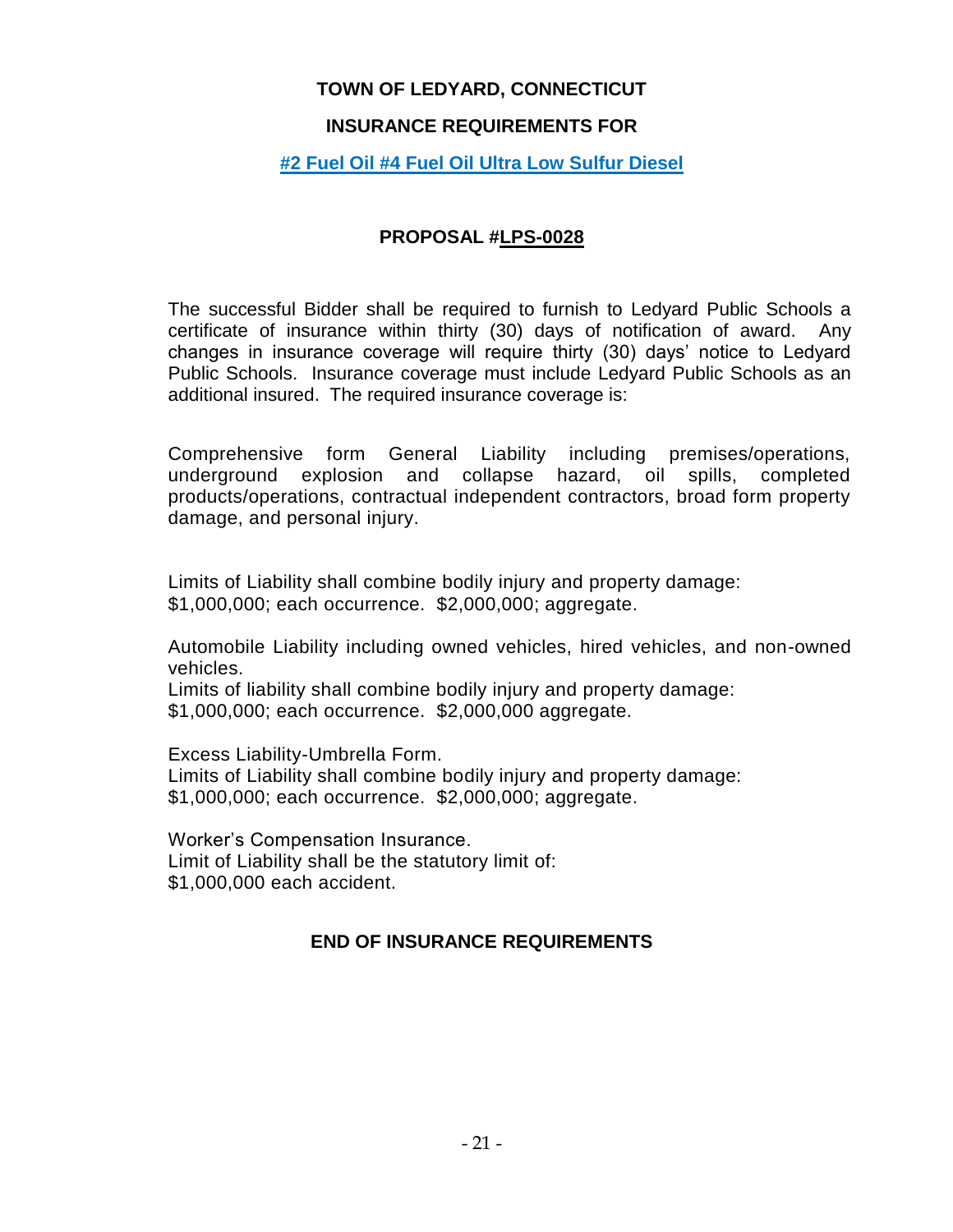#### **TOWN OF LEDYARD, CONNECTICUT**

#### **PROPOSAL FORM**

#### **#2 Fuel Oil #4 Fuel Oil Ultra Low Sulfur Diesel**

#### **PROPOSAL #LPS-0028**

#### **PROPOSER'S FULL LEGAL NAME**:

\_\_\_\_\_\_\_\_\_\_\_\_\_\_\_\_\_\_\_\_\_\_\_\_\_\_\_\_\_\_\_\_\_\_\_\_\_\_\_\_\_\_\_\_\_\_\_

Pursuant to and in full compliance with the RFP, the undersigned proposer, having visited the site or property if applicable, and having thoroughly examined each and every document comprising the RFP, including any addenda, hereby offers and agrees as follows:

To provide the products and/or services specified in, and upon the terms and conditions of, the RFP in accordance with the following schedule:

|                                                             | No 2. Fuel<br>Oil<br>(Elementary) | No. 2 Fuel | Ultra<br>$\mathbf{1}$<br>Low<br>Oil (LHS)   Sulfur Diesel |
|-------------------------------------------------------------|-----------------------------------|------------|-----------------------------------------------------------|
| Bid Price <sup>1</sup> :                                    |                                   |            |                                                           |
| Fixed Markup:                                               |                                   |            |                                                           |
| Price Per Gallon Without<br>Tax:                            |                                   |            |                                                           |
| National Oil<br>Heat<br>Alliance<br>Research<br>Assessment: |                                   |            |                                                           |
| Leaking Underground<br>Storage Tank Tax:                    |                                   |            |                                                           |
| Oil Spill Recovery Fee:                                     |                                   |            |                                                           |
| Other Tax $2$ :                                             |                                   |            |                                                           |
| TOTAL with Taxes and<br>Fees Per Gallon:                    |                                   |            |                                                           |

#### **BID PRICING – BASE BID**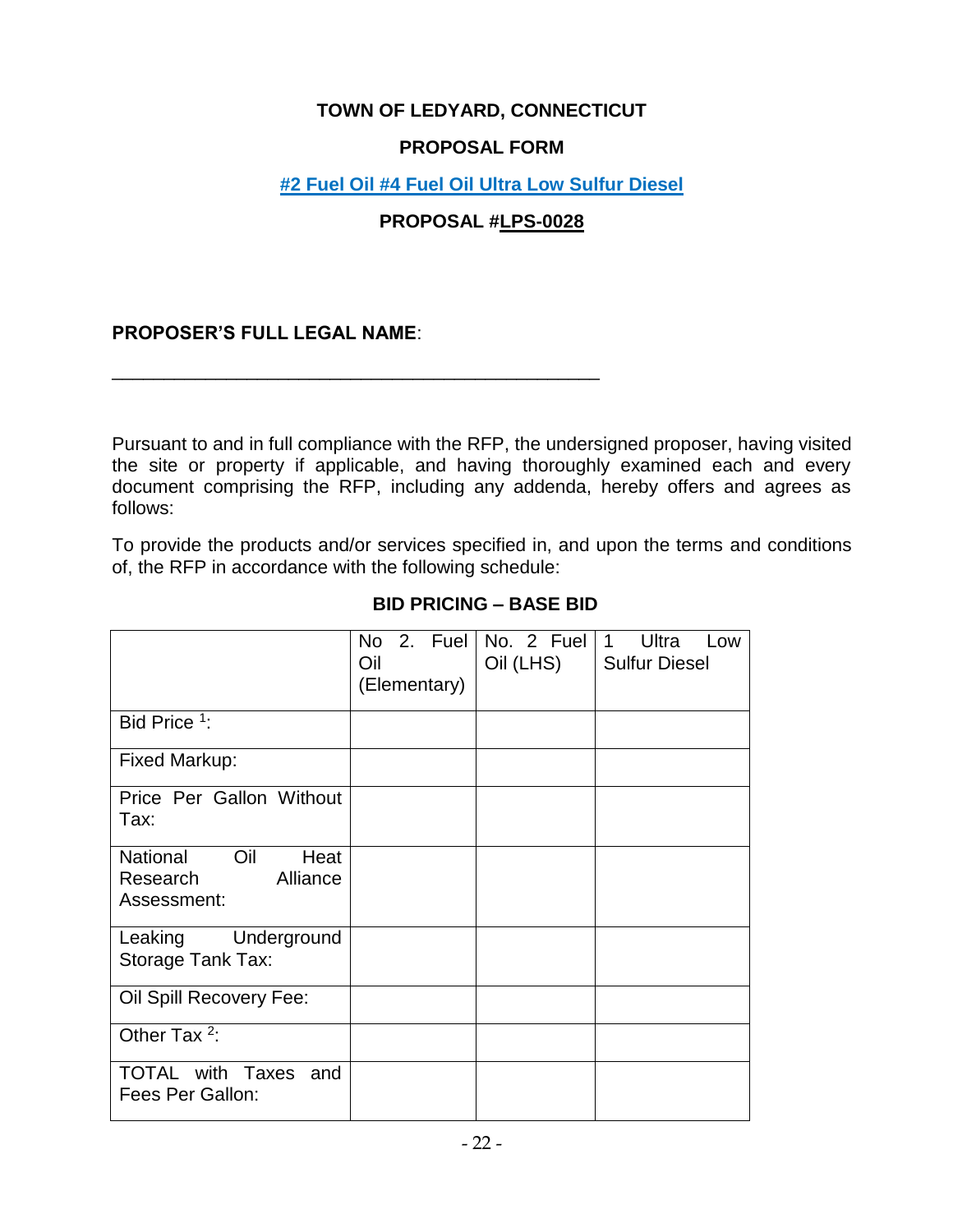#### **BID PRICING – ALTERNATE BID**

|                                                                       | Oil | No 2. Fuel<br>(Elementary) | No. 2/4 Fuel<br>Oil (LHS) | Ultra<br>1<br>Low<br><b>Sulfur Diesel</b> |
|-----------------------------------------------------------------------|-----|----------------------------|---------------------------|-------------------------------------------|
| Bid Price $1$ :                                                       |     |                            |                           |                                           |
| <b>Fixed Markup:</b>                                                  |     |                            |                           |                                           |
| Price Per Gallon Without<br>Tax:                                      |     |                            |                           |                                           |
| Oil<br><b>National</b><br>Heat<br>Alliance<br>Research<br>Assessment: |     |                            |                           |                                           |
| Leaking<br>Underground<br>Storage Tank Tax:                           |     |                            |                           |                                           |
| Oil Spill Recovery Fee:                                               |     |                            |                           |                                           |
| Other Tax <sup>2</sup> :                                              |     |                            |                           |                                           |
| TOTAL with Taxes and<br>Fees Per Gallon:                              |     |                            |                           |                                           |

1. Based upon Heating Oil Contract(s) as traded on the New York Mercantile Exchange on the day of the bid.

2. Please Define.

#### **ACKNOWLEDGEMENT**

In submitting this Proposal Form, the undersigned proposer acknowledges that the price(s) include all labor, materials, transportation, hauling, overhead, fees and insurances, bonds or letters of credit, profit, security, permits and licenses, and all other costs to cover the completed work called for in the RFP. Except as otherwise expressly stated in the RFP, no additional payment of any kind will be made for work accomplished under the price(s) as proposed.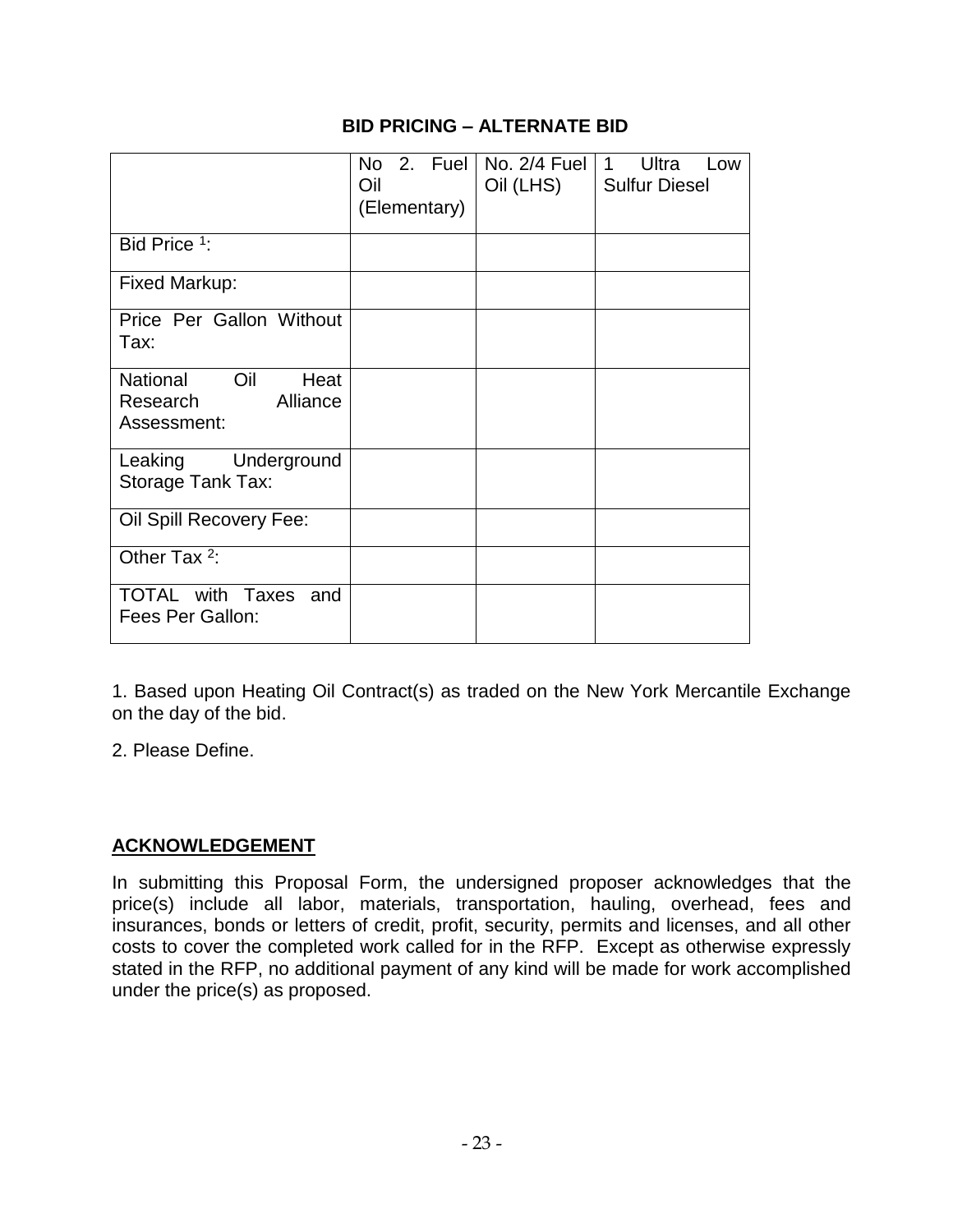#### **REQUIRED DISCLOSURES**

#### 1. Exceptions to or Modifications or Clarifications of the RFP

This proposal does not take exception to or seek to modify or clarify any requirement of the RFP, including but not only any of the Contract Terms set forth in Section 26 of the Standard Instructions to Proposers.

OR

\_\_\_\_\_\_ This proposal takes exception(s) to or seeks to modify or clarify certain of the RFP requirements, including but not only the following Contract Terms set forth in Section 26 of the Standard Instructions to Proposers. **Attached is a sheet fully describing each such exception.**

2. State Debarment List

Is the proposer on the State of Connecticut's Debarment List?

\_\_\_\_\_\_ Yes

 $\blacksquare$ 

3. Occupational Safety and Health Law Violations

Has the proposer or any firm, corporation, partnership or association in which it has an interest (1) been cited for three (3) or more willful or serious violations of any occupational safety and health act or of any standard, order or regulation promulgated pursuant to such act, during the three-year period preceding the proposal (provided such violations were cited in accordance with the provisions of any state occupational safety and health act or the Occupational Safety and Health Act of 1970, and not abated within the time fixed by the citation and such citation has not been set aside following appeal to the appropriate agency or court having jurisdiction) or (2) received one or more criminal convictions related to the injury or death of any employee in the three-year period preceding the proposal?

\_\_\_\_\_\_ Yes

 $\blacksquare$ 

If "yes," attach a sheet fully describing each such matter.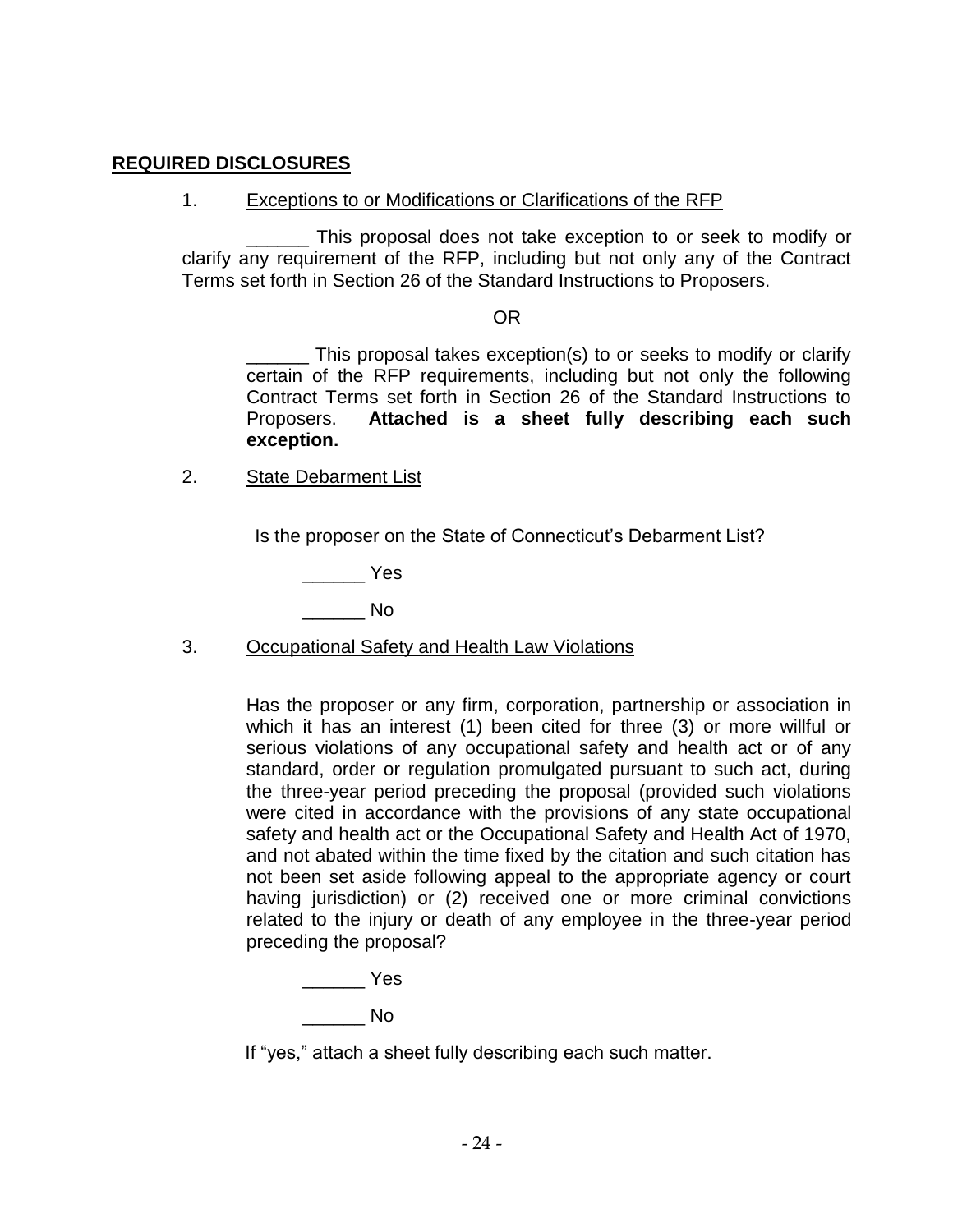#### 4. Arbitration/Litigation

Has either the proposer or any of its principals (regardless of place of employment) been involved for the most recent ten (10) years in any pending or resolved arbitration or litigation?

\_\_\_\_\_\_ Yes

 $\blacksquare$ 

If "yes," attach a sheet fully describing each such matter.

#### 5. Criminal Proceedings

Has the proposer or any of its principals (regardless of place of employment) ever been the subject of any criminal proceedings?

\_\_\_\_\_\_ Yes

\_\_\_\_\_\_ No

If "yes," attach a sheet fully describing each such matter.

#### 6. Ethics and Offenses in Public Projects or Contracts

Has either the proposer or any of its principals (regardless of place of employment) ever been found to have violated any state or local ethics law, regulation, ordinance, code, policy or standard, or to have committed any other offense arising out of the submission of proposals or bids or the performance of work on public works projects or contracts?

\_\_\_\_\_\_ Yes

 $\blacksquare$ 

If "yes," attach a sheet fully describing each such matter.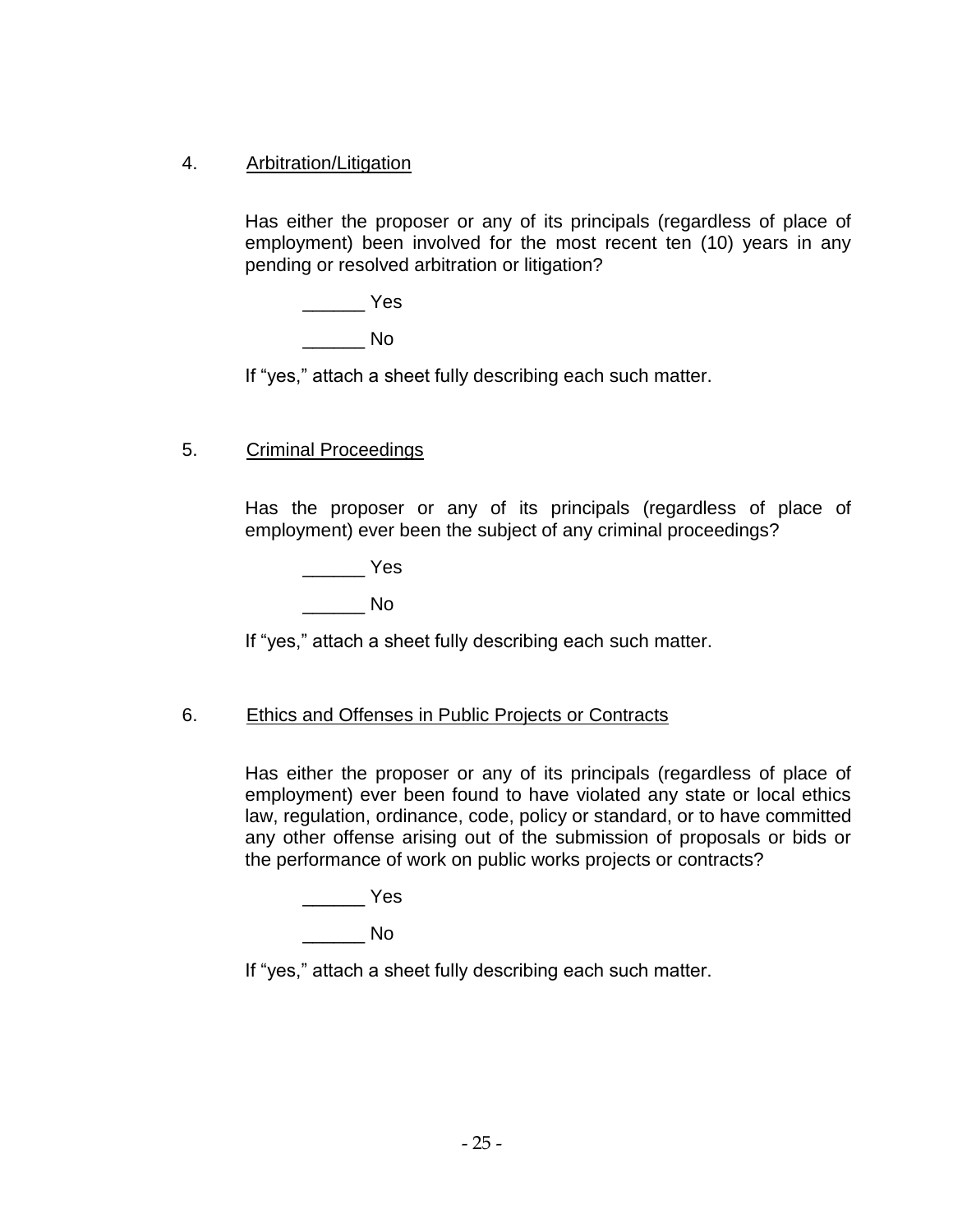**NOTE:** THIS DOCUMENT, IN ORDER TO BE CONSIDERED A VALID PROPOSAL, MUST BE SIGNED BY A PRINCIPAL OFFICER OR OWNER OF THE BUSINESS ENTITY THAT IS SUBMITTING THE PROPOSAL. SUCH SIGNATURE CONSTITUTES THE PROPOSER'S REPRESENTATIONS THAT IT HAS READ, UNDERSTOOD AND FULLY ACCEPTED EACH AND EVERY PROVISION OF EACH DOCUMENT COMPROMISING THE RFP, UNLESS AN EXCEPTION IS DESCRIBED ABOVE.

BY \_\_\_\_\_\_\_\_\_\_\_\_\_\_\_\_\_\_\_\_\_\_\_\_\_\_\_ TITLE:

\_\_\_\_\_\_\_\_\_\_\_\_\_\_\_\_\_\_\_\_\_\_\_\_\_\_\_\_\_ (PRINT NAME)

\_\_\_\_\_\_\_\_\_\_\_\_\_\_\_\_\_\_\_\_\_\_\_\_\_\_\_\_\_\_ DATE:\_\_\_\_\_\_\_\_\_\_\_\_\_\_\_\_\_\_\_\_\_\_\_\_\_\_\_\_\_

(SIGNATURE)

**END OF PROPOSAL FORM**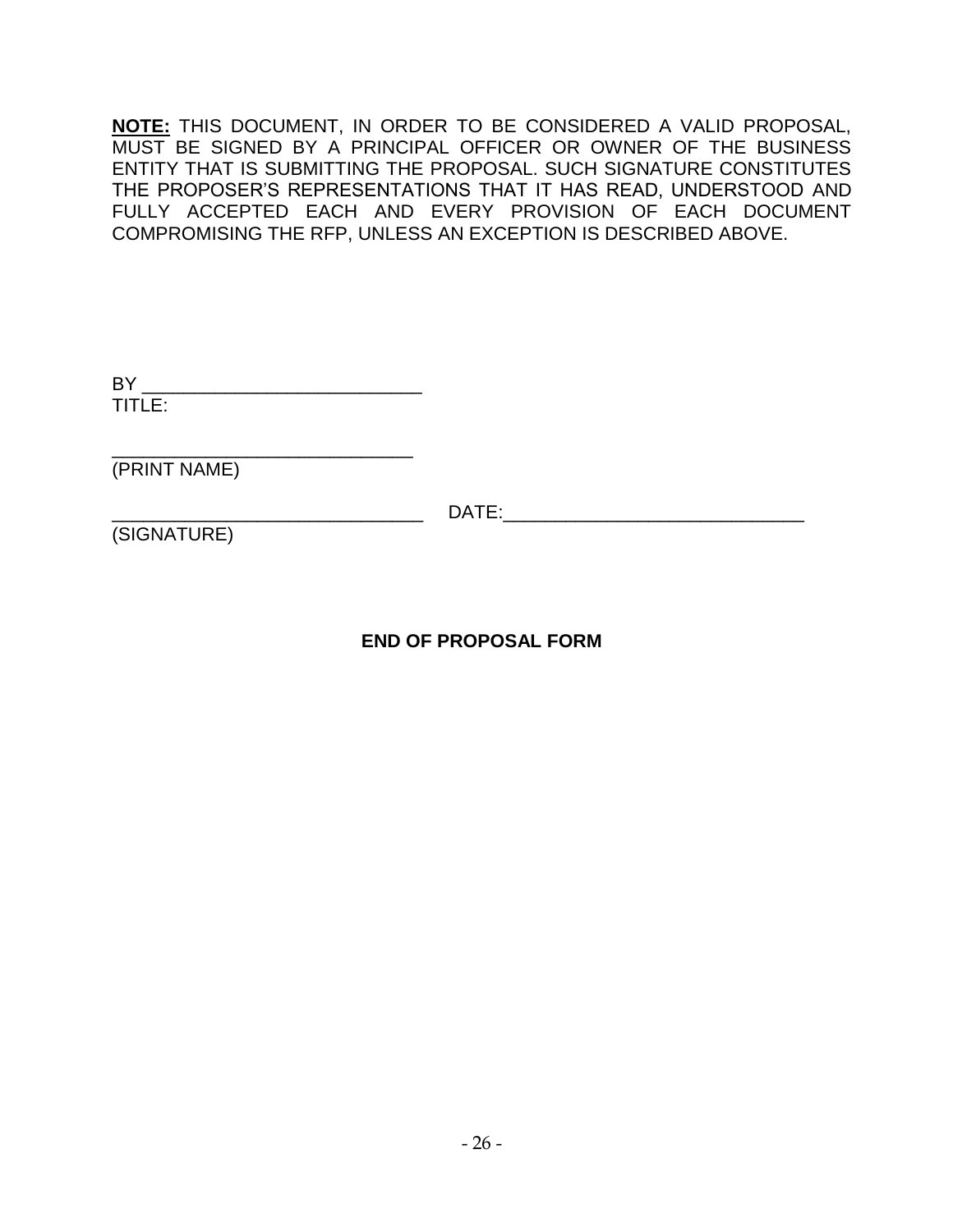#### **TOWN OF LEDYARD, CONNECTICUT**

#### **PROPOSER'S LEGAL STATUS DISCLOSURE**

Please fully complete the applicable section below, attaching a separate sheet if you need additional space.

For purposes of this disclosure, "permanent place of business" means an office continuously maintained, occupied and used by the proposer's regular employees regularly in attendance to carry on the proposer's business in the proposer's own name. An office maintained, occupied and used by a proposer only for the duration of a contract will not be considered a permanent place of business. An office maintained, occupied and used by a person affiliated with a proposer will not be considered a permanent place of business of the proposer.

#### **IF A SOLELY OWNED BUSINESS:**

Proposer's Full Legal Name

Street Address

Mailing Address (if different from Street Address)

Owner's Full Legal Name

Number of years engaged in business under sole proprietor or trade name

Does the proposer have a "permanent place of business" in Connecticut, as defined above?

\_\_\_\_\_\_\_\_ Yes \_\_\_\_\_\_\_\_ No

If yes, please state the full street address (not a post office box) of that "permanent place of business."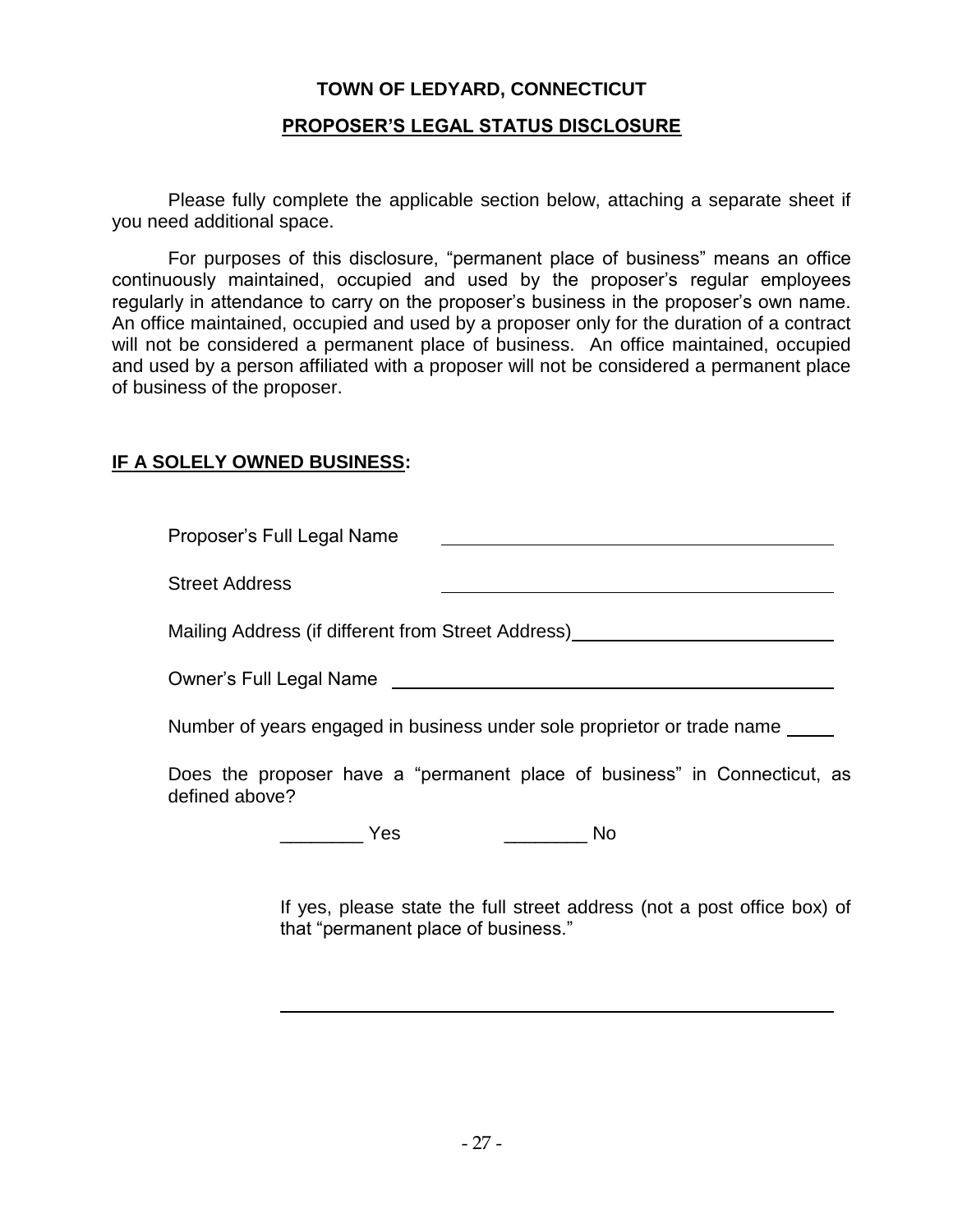#### **IF A CORPORATION:**

| Proposer's Full Legal Name                                                                               |           |                                                                           |
|----------------------------------------------------------------------------------------------------------|-----------|---------------------------------------------------------------------------|
| <b>Street Address</b>                                                                                    |           | <u> 1989 - Johann Barn, amerikansk politiker (</u>                        |
| Mailing Address (if different from Street Address)<br>Mailing Address (if different from Street Address) |           |                                                                           |
|                                                                                                          |           |                                                                           |
|                                                                                                          |           |                                                                           |
| <b>Names of Current Officers</b>                                                                         |           |                                                                           |
| President                                                                                                | Secretary | <b>Chief Financial Officer</b>                                            |
| defined above?                                                                                           |           | Does the proposer have a "permanent place of business" in Connecticut, as |

\_\_\_\_\_\_\_\_ Yes \_\_\_\_\_\_\_\_ No

\_\_\_\_\_\_\_\_\_\_\_\_\_\_\_\_\_\_\_\_\_\_\_\_\_\_\_\_\_\_\_\_\_\_\_\_\_\_\_\_\_\_\_\_\_\_\_\_\_\_\_\_\_\_

If yes, please state the full street address (not a post office box) of that "permanent place of business."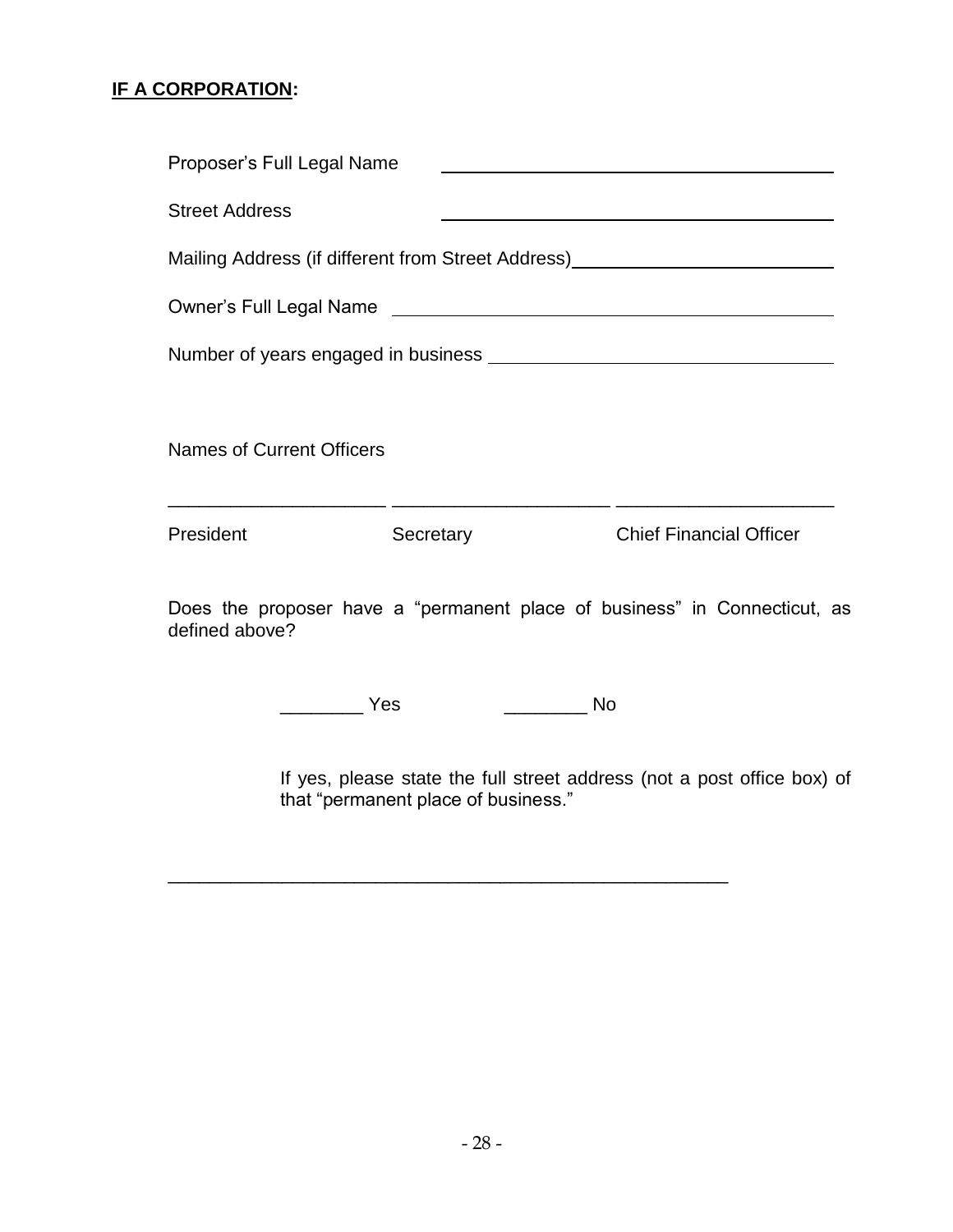#### **IF A LIMITED LIABILITY COMPANY:**

| Proposer's Full Legal Name                |                                                                                                                                                                                                                                      |
|-------------------------------------------|--------------------------------------------------------------------------------------------------------------------------------------------------------------------------------------------------------------------------------------|
| <b>Street Address</b>                     |                                                                                                                                                                                                                                      |
|                                           | Mailing Address (if different from Street Address)<br>Mailing Address (if different from Street Address)                                                                                                                             |
|                                           |                                                                                                                                                                                                                                      |
|                                           | Number of years engaged in business <b>Number of years and the set of the set of the set of the set of the set of the set of the set of the set of the set of the set of the set of the set of the set of the set of the set of </b> |
| Names of Current Manager(s) and Member(s) |                                                                                                                                                                                                                                      |
|                                           |                                                                                                                                                                                                                                      |
| Name & Title (if any)                     | Residential Address (street only)                                                                                                                                                                                                    |
| Name & Title (if any)                     | <b>Residential Address (street only)</b>                                                                                                                                                                                             |
| Name & Title (if any)                     | Residential Address (street only)                                                                                                                                                                                                    |
| Name & Title (if any)                     | <b>Residential Address (street only)</b>                                                                                                                                                                                             |
| Name & Title (if any)                     | Residential Address (street only)                                                                                                                                                                                                    |
| defined above?                            | Does the proposer have a "permanent place of business" in Connecticut, as                                                                                                                                                            |

\_\_\_\_\_\_\_\_ Yes \_\_\_\_\_\_\_\_ No

If yes, please state the full street address (not a post office box) of that "permanent place of business."

\_\_\_\_\_\_\_\_\_\_\_\_\_\_\_\_\_\_\_\_\_\_\_\_\_\_\_\_\_\_\_\_\_\_\_\_\_\_\_\_\_\_\_\_\_\_\_\_\_\_\_\_\_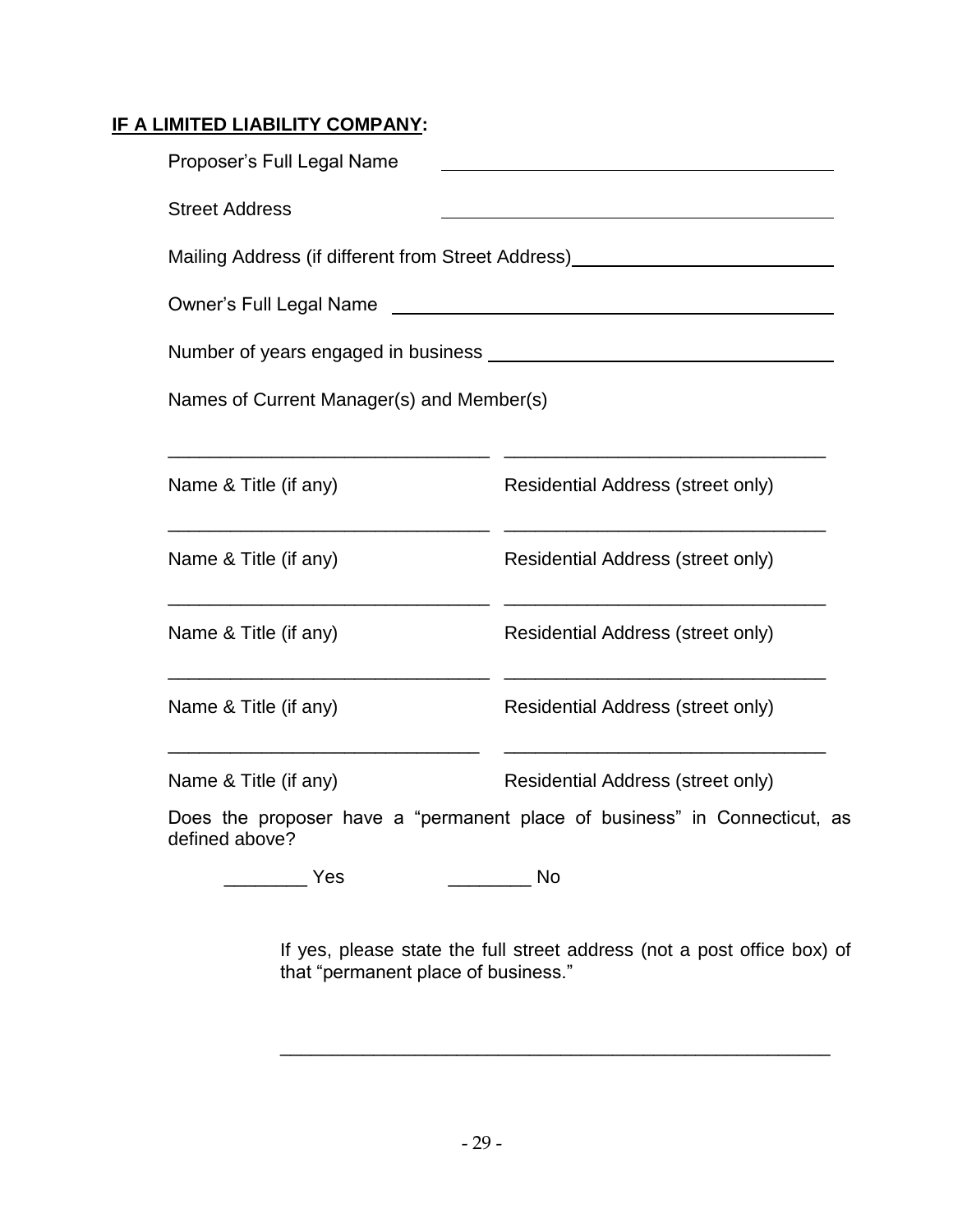#### **IF A PARTNERSHIP:**

| Proposer's Full Legal Name       |                                                                                                                 |
|----------------------------------|-----------------------------------------------------------------------------------------------------------------|
| <b>Street Address</b>            |                                                                                                                 |
|                                  | Mailing Address (if different from Street Address)<br>Mailing Address (if different from Street Address)        |
|                                  | Owner's Full Legal Name Latter and Communication of the Communication of the Communication of the Communication |
|                                  |                                                                                                                 |
| <b>Names of Current Partners</b> |                                                                                                                 |
|                                  |                                                                                                                 |
| Name & Title (if any)            | Residential Address (street only)                                                                               |
| Name & Title (if any)            | Residential Address (street only)                                                                               |
| Name & Title (if any)            | Residential Address (street only)                                                                               |
| Name & Title (if any)            | Residential Address (street only)                                                                               |

Does the proposer have a "permanent place of business" in Connecticut, as defined above?

| v.o<br>-- | ٦ı |
|-----------|----|
|-----------|----|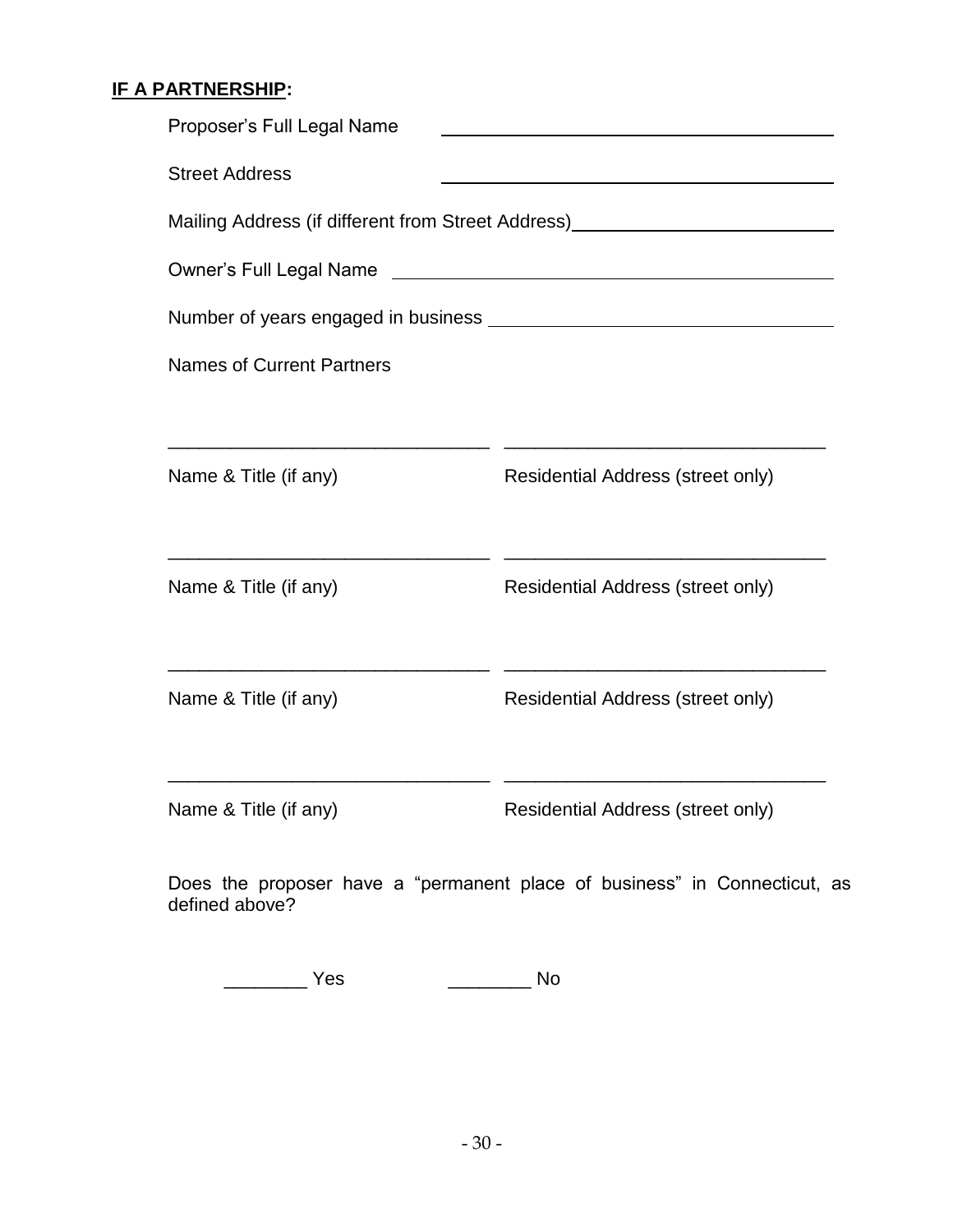If yes, please state the full street address (not a post office box) of that "permanent place of business."

Proposer's Full Legal Name

(print)

Name and Title of Proposer's Authorized Representative

\_\_\_\_\_\_\_\_\_\_\_\_\_\_\_\_\_\_\_\_\_\_\_\_\_\_\_\_\_\_\_\_\_\_\_\_\_\_\_\_\_\_\_

\_\_\_\_\_\_\_\_\_\_\_\_\_\_\_\_\_\_\_\_\_\_\_\_\_\_\_\_\_\_\_\_\_\_\_\_\_\_\_\_\_\_

\_\_\_\_\_\_\_\_\_\_\_\_\_\_\_\_\_\_\_\_\_\_\_\_\_\_\_\_\_\_\_\_\_\_\_\_\_\_\_\_\_

\_\_\_\_\_\_\_\_\_\_\_\_\_\_\_\_\_\_\_\_\_\_\_\_\_\_\_\_\_\_\_\_\_\_\_\_\_\_\_\_\_\_\_

\_\_\_\_\_\_\_\_\_\_\_\_\_\_\_\_\_\_\_\_\_\_\_\_\_\_\_\_\_\_\_\_\_\_\_\_\_\_\_\_\_\_\_

(signature)

Proposer's Representative, Duly Authorized

Date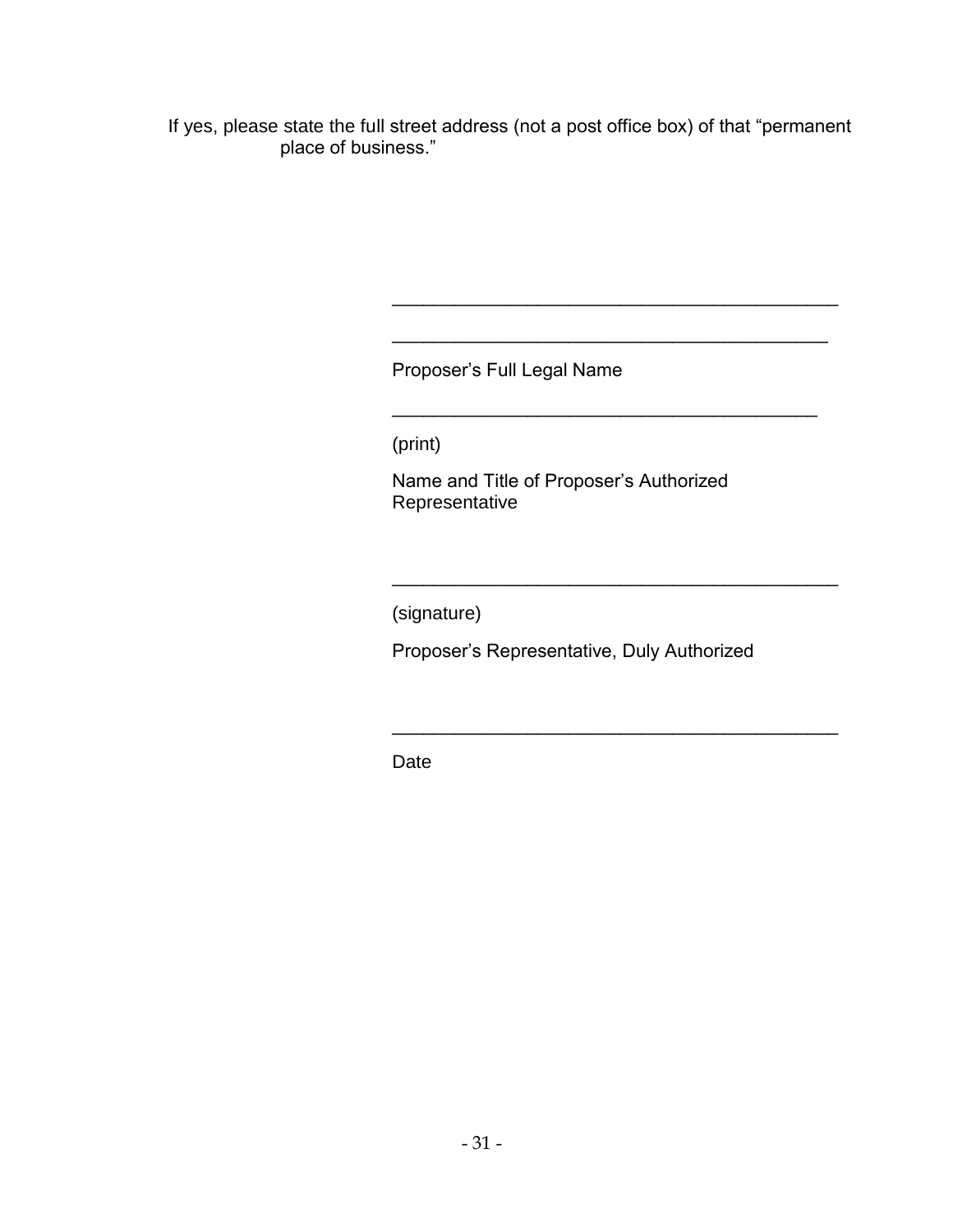#### **TOWN OF LEDYARD, CONNECTICUT**

#### **#2 Fuel Oil #4 Fuel Oil Ultra Low Sulfur Diesel**

#### **PROPOSAL #LPS-0028**

#### **HOLD HARMLESS AGREEMENT**

Contractor/organization agrees that it will indemnify and hold harmless the Ledyard Board of Education its respective officers, agents and employees from any loss, costs, damages, expenses, judgments and liability whatsoever kind or nature howsoever the same may be caused resulting directly or indirectly by any act or omission of the contractor, any subcontractor, anyone directly or indirectly employed by any of them or anyone for whose acts any of them may be liable resulting in bodily injury including sickness and death, personal injury or damage to property directly or indirectly, including the loss of use resulting there from as permitted by law unless and to the extent caused by the Ledyard Board of Education's willful acts.

I/we understand the conditions set forth within this instrument and agree to provide the required certification and will hold the Ledyard Board of Education harmless as outlined in the above statement.

**\_\_\_\_\_\_\_\_\_\_\_\_\_\_\_\_\_\_\_\_\_\_\_\_\_\_\_\_\_\_\_\_\_\_\_\_\_\_\_\_\_\_\_\_\_\_\_\_\_\_\_\_\_\_\_\_\_\_\_\_\_\_\_\_\_\_\_\_**

**\_\_\_\_\_\_\_\_\_\_\_\_\_\_\_\_\_\_\_\_\_\_\_\_\_\_\_\_\_\_\_\_\_\_\_\_\_\_\_\_\_\_\_\_\_\_\_\_\_\_\_\_\_\_\_\_\_\_\_\_\_\_\_\_\_\_\_\_**

**\_\_\_\_\_\_\_\_\_\_\_\_\_\_\_\_\_\_\_\_\_\_\_\_\_\_\_\_\_\_\_\_\_\_\_\_\_\_\_\_\_\_\_\_\_\_\_\_\_\_\_\_\_\_\_\_\_\_\_\_\_\_\_\_\_\_\_\_**

**\_\_\_\_\_\_\_\_\_\_\_\_\_\_\_\_\_\_\_\_\_\_\_\_\_\_\_\_\_\_\_\_\_\_\_\_\_\_\_\_\_\_\_\_\_\_\_\_\_\_\_\_\_\_\_\_\_\_\_\_\_\_\_\_\_\_\_\_**

**\_\_\_\_\_\_\_\_\_\_\_\_\_\_\_\_\_\_\_\_\_\_\_\_\_\_\_\_\_\_\_\_\_\_\_\_\_\_\_\_\_\_\_\_\_\_\_\_\_\_\_\_\_\_\_\_\_\_\_\_\_\_\_\_\_\_\_\_**

**\_\_\_\_\_\_\_\_\_\_\_\_\_\_\_\_\_\_\_\_\_\_\_\_\_\_\_\_\_\_\_\_\_\_\_\_\_\_\_\_\_\_\_\_\_\_\_\_\_\_\_\_\_\_\_\_\_\_\_\_\_\_\_\_\_\_\_\_**

#### **CONTRACTOR/ORGANIZATION NAME**

#### **AUTHORIZED SIGNATURE**

**PRINTED NAME** 

**AUTHORIZED SIGNATURE** 

**PRINTED NAME** 

**DATE** 

#### **END OF LEGAL STATUS DISCLOSURE FORM**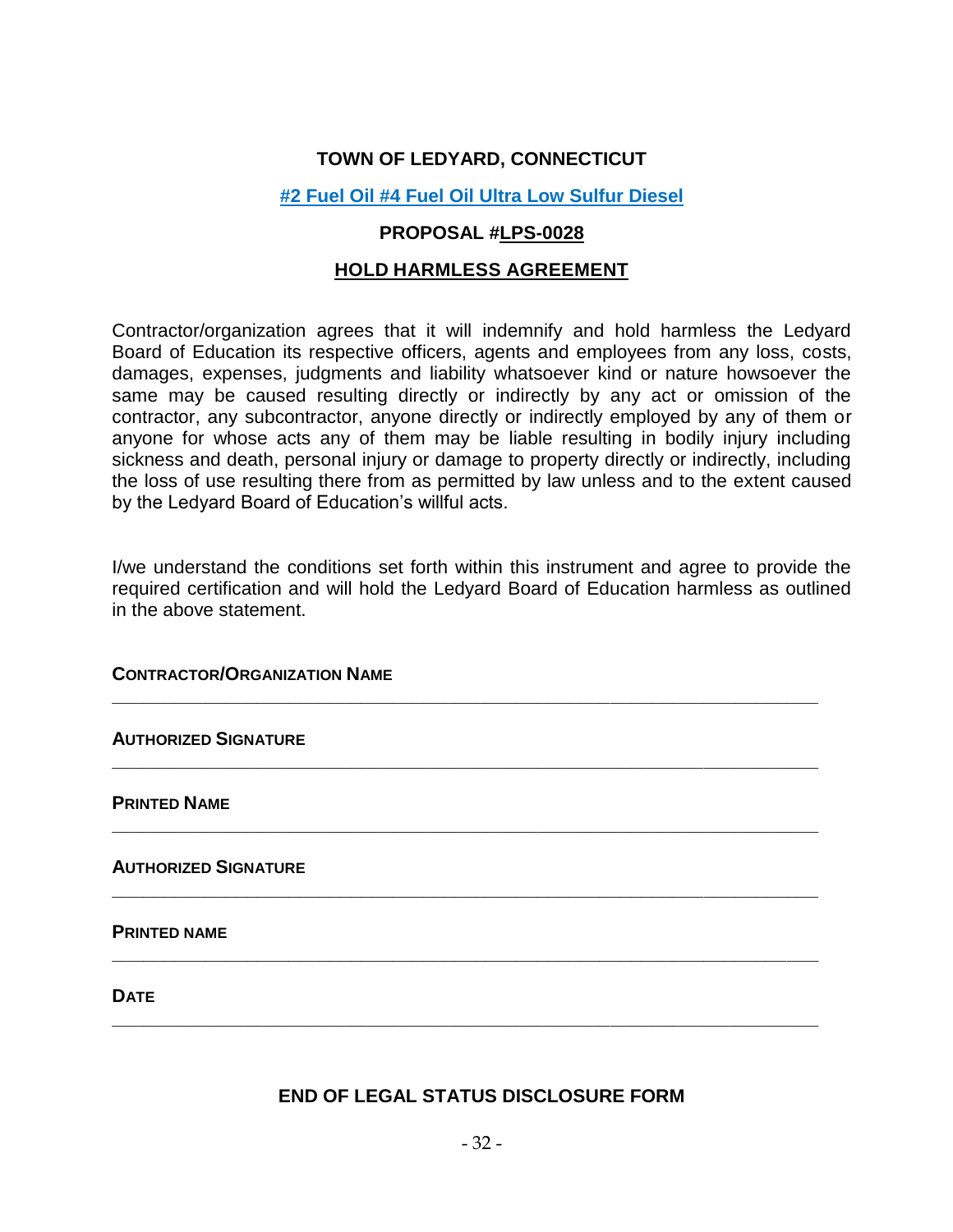## **TOWN OF LEDYARD, CONNECTICUT PROPOSAL #LPS-0028**

#### **#2 Fuel Oil #4 Fuel Oil Ultra Low Sulfur Diesel**

#### **PROPOSER'S CERTIFICATION**

### **Concerning Equal Employment Opportunities And Affirmative Action Policy**

I/we, the proposer, certify that:

- 1) I/we are in compliance with the equal opportunity clause as set forth in Connecticut state law (Executive Order No. Three, http://www.cslib.org/exeorder3.htm).
- 2) I/we do not maintain segregated facilities.
- 3) I/we have filed all required employer's information reports.
- 4) I/we have developed and maintain written affirmative action programs.
- 5) I/we list job openings with federal and state employment services.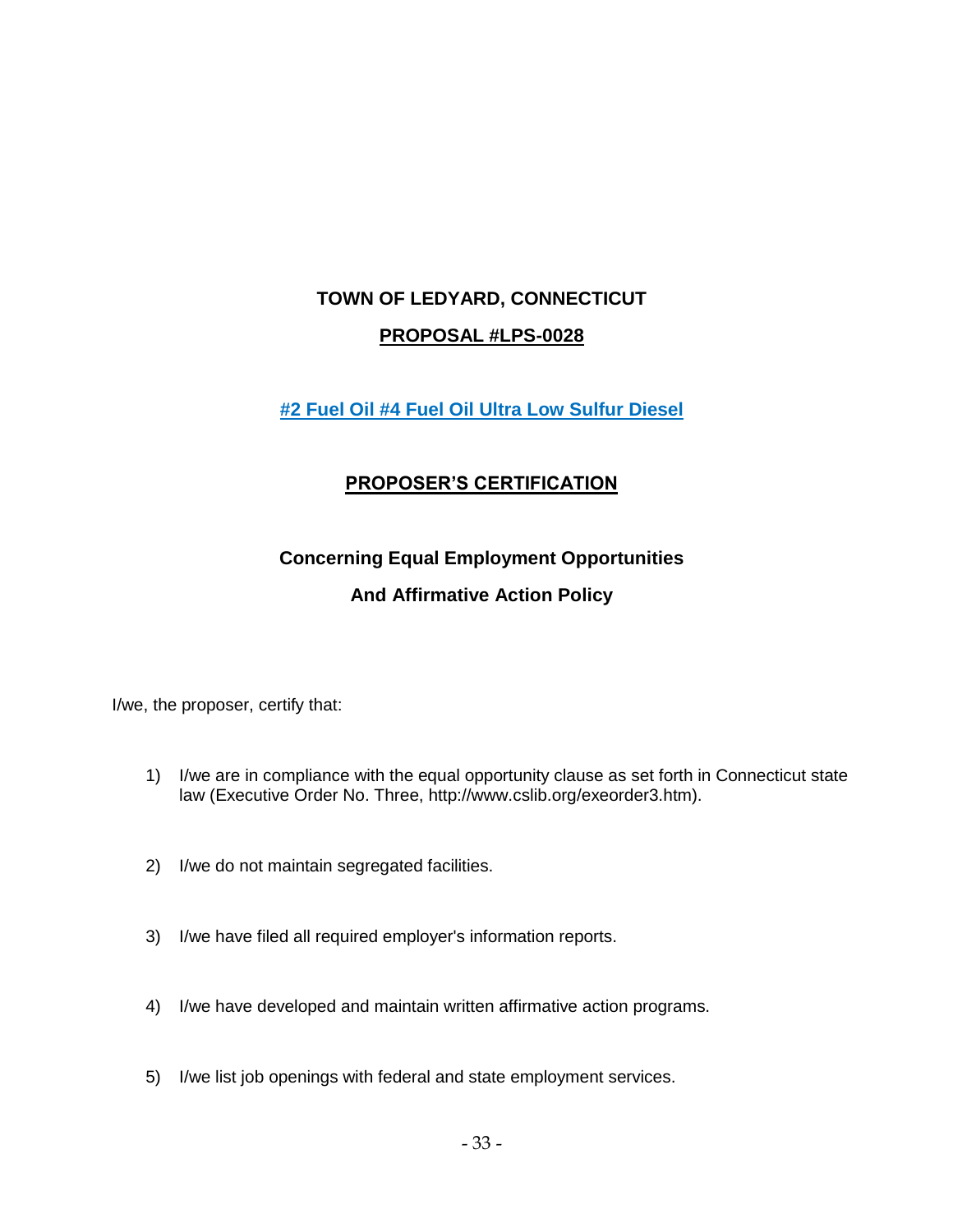- 6) I/we attempt to employ and advance in employment qualified handicapped individuals.
- 7) I/we are in compliance with the Americans with Disabilities Act.
- 8) I/we (check one):

**\_\_\_\_\_\_** have an Affirmative Action Program, or

\_\_\_\_\_ employ 10 people or fewer.

\_\_\_\_\_\_\_\_\_\_\_\_\_\_\_\_\_\_\_\_\_\_\_\_\_\_\_\_\_\_\_\_ Legal Name of Proposer

(Signature)

Proposer's Representative, Duly Authorized

\_\_\_\_\_\_\_\_\_\_\_\_\_\_\_\_\_\_\_\_\_\_\_\_\_\_\_\_\_\_\_\_\_\_\_\_

\_\_\_\_\_\_\_\_\_\_\_\_\_\_\_\_\_\_\_\_\_\_\_\_\_\_\_\_\_\_\_\_\_\_\_\_

Name of Proposer's Authorized Representative

Title of Proposer's Authorized Representative

\_\_\_\_\_\_\_\_\_\_\_\_\_\_\_\_\_\_\_\_\_\_\_\_\_\_\_\_\_\_\_\_\_\_\_\_

\_\_\_\_\_\_\_\_\_\_\_\_\_\_\_\_\_\_\_\_\_\_\_\_\_\_\_\_\_\_\_\_\_\_\_\_

Date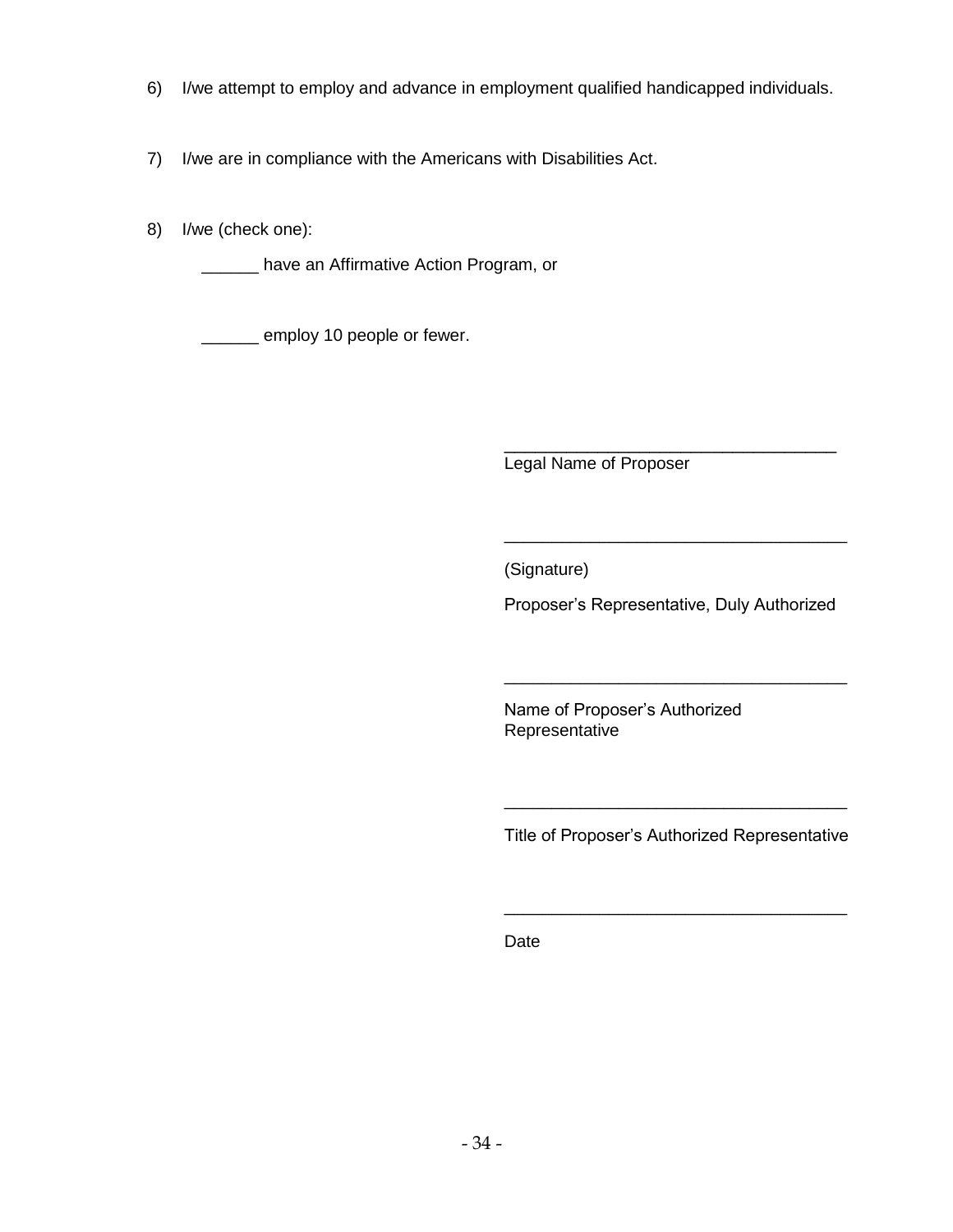## **TOWN OF LEDYARD, CONNECTICUT PROPOSER'S NON COLLUSION AFFIDAVIT**

#### **PROPOSAL FOR: #2 Fuel Oil #4 Fuel Oil Ultra Low Sulfur Diesel**

#### **PROPOSAL NUMBER: LPS-0028**

The undersigned proposer, having fully informed himself/herself/itself regarding the accuracy of the statements made herein, certifies that:

- (1) the proposal is genuine; it is not a collusive or sham proposal;
- (2) the proposer developed the proposal independently and submitted it without collusion with, and without any agreement, understanding, communication or planned common course of action with, any other person or entity designed to limit independent competition;
- (3) the proposer, its employees and agents have not communicated the contents of the proposal to any person not an employee or agent of the proposer and will not communicate the proposal to any such person prior to the official opening of the proposal; and
- (4) no elected or appointed official or other officer or employee of the Town of Ledyard is directly or indirectly interested in the proposer's proposal, or in the supplies, materials, equipment, work or labor to which it relates, or in any of the profits thereof.

The undersigned proposer further certifies that this affidavit is executed for the purpose of inducing the Town of Ledyard to consider its proposal and make an award in accordance therewith.

Legal Name of Proposer

\_\_\_\_\_\_\_\_\_\_\_\_\_\_\_\_\_\_\_\_\_\_\_\_\_\_\_\_\_\_\_\_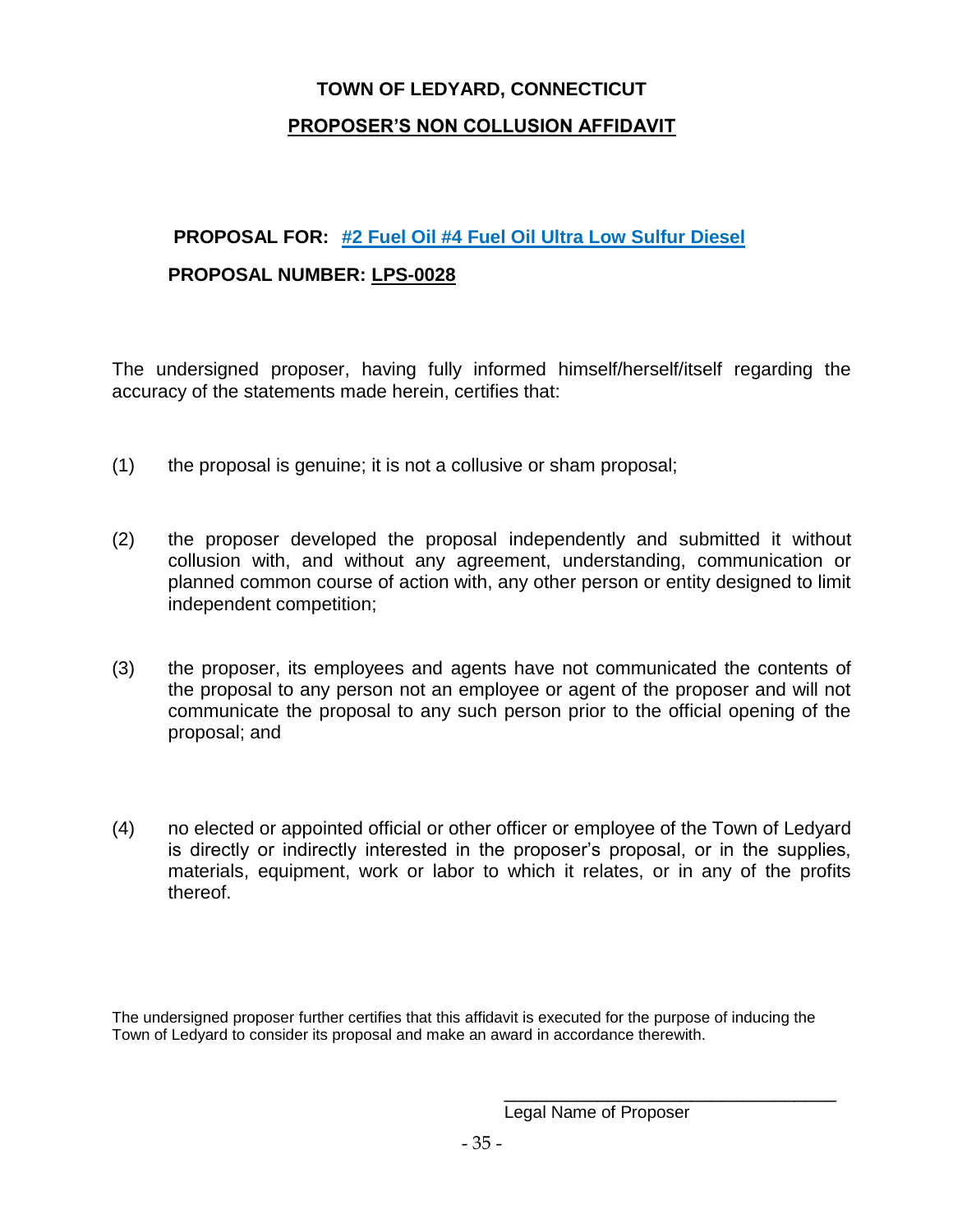(signature)

Proposer's Representative, Duly Authorized

\_\_\_\_\_\_\_\_\_\_\_\_\_\_\_\_\_\_\_\_\_\_\_\_\_\_\_\_\_\_\_\_\_\_\_\_

\_\_\_\_\_\_\_\_\_\_\_\_\_\_\_\_\_\_\_\_\_\_\_\_\_\_\_\_\_\_\_\_\_\_\_\_

Name of Proposer's Authorized Representative

Title of Proposer's Authorized Representative

\_\_\_\_\_\_\_\_\_\_\_\_\_\_\_\_\_\_\_\_\_\_\_\_\_\_\_\_\_\_\_\_\_\_\_\_

\_\_\_\_\_\_\_\_\_\_\_\_\_\_\_\_\_\_\_\_\_\_\_\_\_\_\_\_\_\_\_\_\_\_\_\_

Date

Subscribed and sworn to before me this \_\_\_\_\_\_\_ day of \_\_\_\_\_\_\_\_\_\_\_\_\_\_\_\_\_\_\_,  $20$ \_\_\_.

> \_\_\_\_\_\_\_\_\_\_\_\_\_\_\_\_\_\_\_\_\_\_\_\_\_\_\_\_\_\_\_\_\_ Notary Public

My Commission Expires: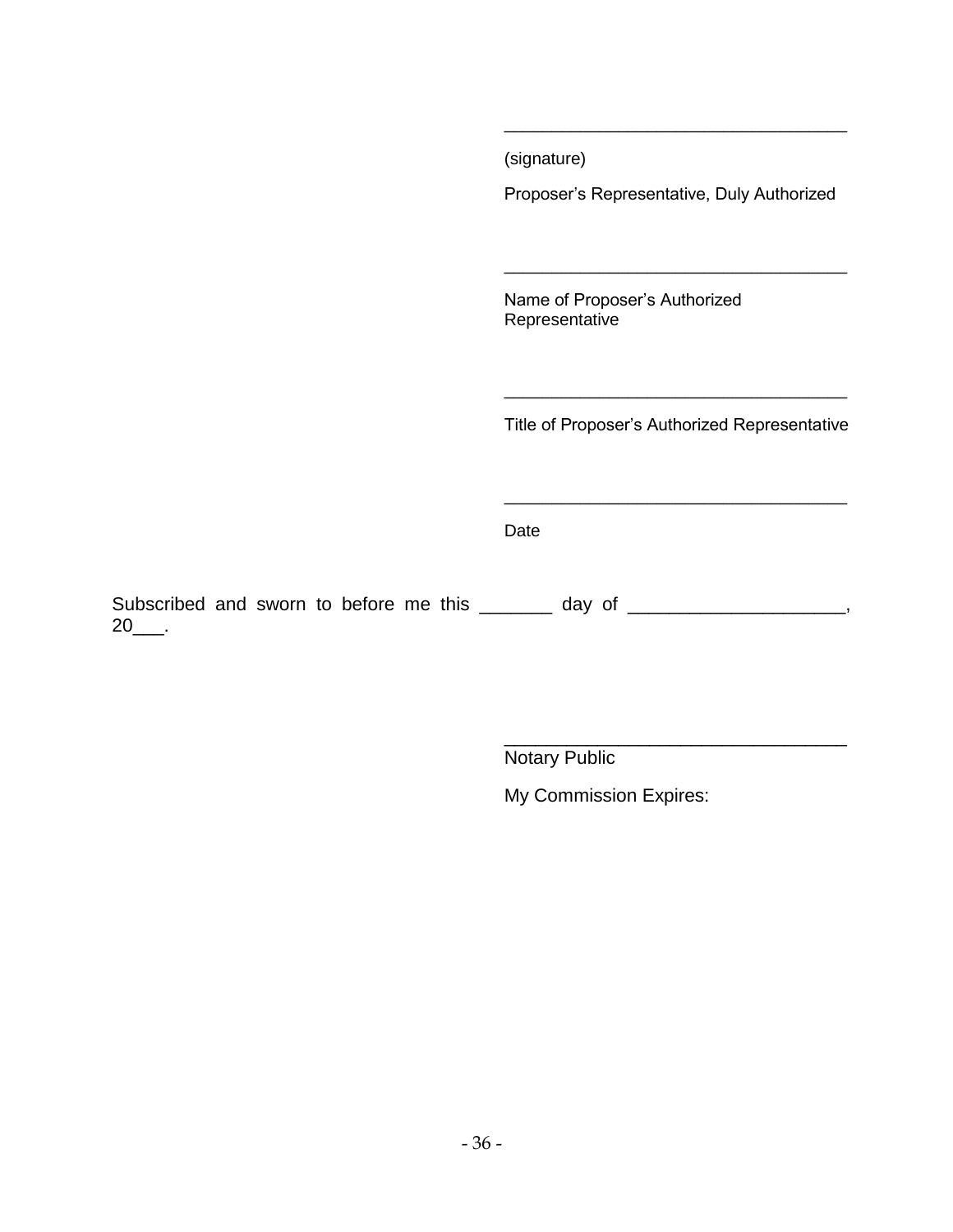#### **TOWN OF LEDYARD, CONNECTICUT**

#### **PROPOSAL # LPS-0028 #2 Fuel Oil #4 Fuel Oil Ultra Low Sulfur Diesel**

#### **PROPOSER'S STATEMENT OF REFERENCES**

\_\_\_\_\_\_\_\_\_\_\_\_\_\_\_\_\_\_\_\_\_\_\_\_\_\_\_\_\_\_\_\_\_\_\_\_\_\_\_\_\_\_\_\_\_\_\_\_\_\_\_\_\_\_\_\_\_\_\_\_\_\_\_

\_\_\_\_\_\_\_\_\_\_\_\_\_\_\_\_\_\_\_\_\_\_\_\_\_\_\_\_\_\_\_\_\_\_\_\_\_\_\_\_\_\_\_\_\_\_\_\_\_\_\_\_\_\_\_\_\_\_\_\_\_\_\_

Provide at least three (3) references with annual deliveries of at least 50% of the specified quantities of this bid specification:

1. BUSINESS NAME\_\_\_\_\_\_\_\_\_\_\_\_\_\_\_\_\_\_\_\_\_\_\_\_\_\_\_\_\_\_\_\_\_\_\_\_\_\_\_\_\_\_\_\_\_\_\_\_

ADDRESS\_\_\_\_\_\_\_\_\_\_\_\_\_\_\_\_\_\_\_\_\_\_\_\_\_\_\_\_\_\_\_\_\_\_\_\_\_\_\_\_\_\_\_\_\_\_\_\_\_\_\_\_\_\_

CITY, STATE\_\_\_\_\_\_\_\_\_\_\_\_\_\_\_\_\_\_\_\_\_\_\_\_\_\_\_\_\_\_\_\_\_\_\_\_\_\_\_\_\_\_\_\_\_\_\_\_\_\_\_\_

TELEPHONE:

INDIVIDUAL CONTACT NAME AND POSITION

2. BUSINESS NAME

ADDRESS\_\_\_\_\_\_\_\_\_\_\_\_\_\_\_\_\_\_\_\_\_\_\_\_\_\_\_\_\_\_\_\_\_\_\_\_\_\_\_\_\_\_\_\_\_\_\_\_\_\_\_\_\_\_

CITY, STATE\_\_\_\_\_\_\_\_\_\_\_\_\_\_\_\_\_\_\_\_\_\_\_\_\_\_\_\_\_\_\_\_\_\_\_\_\_\_\_\_\_\_\_\_\_\_\_\_\_\_\_\_

TELEPHONE:\_\_\_\_\_\_\_\_\_\_\_\_\_\_\_\_\_\_\_\_\_\_\_\_\_\_\_\_\_\_\_\_\_\_\_\_\_\_\_\_\_\_\_\_\_\_\_\_\_\_\_

INDIVIDUAL CONTACT NAME AND POSITION

3. BUSINESS

NAME\_\_\_\_\_\_\_\_\_\_\_\_\_\_\_\_\_\_\_\_\_\_\_\_\_\_\_\_\_\_\_\_\_\_\_\_\_\_\_\_\_\_\_\_\_\_\_\_\_\_

ADDRESS\_\_\_\_\_\_\_\_\_\_\_\_\_\_\_\_\_\_\_\_\_\_\_\_\_\_\_\_\_\_\_\_\_\_\_\_\_\_\_\_\_\_\_\_\_\_\_\_\_\_\_\_\_\_\_\_

CITY, STATE\_\_\_\_\_\_\_\_\_\_\_\_\_\_\_\_\_\_\_\_\_\_\_\_\_\_\_\_\_\_\_\_\_\_\_\_\_\_\_\_\_\_\_\_\_\_\_\_\_\_\_\_\_\_

TELEPHONE\_\_\_\_\_\_\_\_\_\_\_\_\_\_\_\_\_\_\_\_\_\_\_\_\_\_\_\_\_\_\_\_\_\_\_\_\_\_\_\_\_\_\_\_\_\_\_\_\_\_\_\_\_\_

INDIVIDUAL CONTACT NAME AND POSITION

#### **END OF STATEMENT OF REFERENCES**

\_\_\_\_\_\_\_\_\_\_\_\_\_\_\_\_\_\_\_\_\_\_\_\_\_\_\_\_\_\_\_\_\_\_\_\_\_\_\_\_\_\_\_\_\_\_\_\_\_\_\_\_\_\_\_\_\_\_\_\_\_\_\_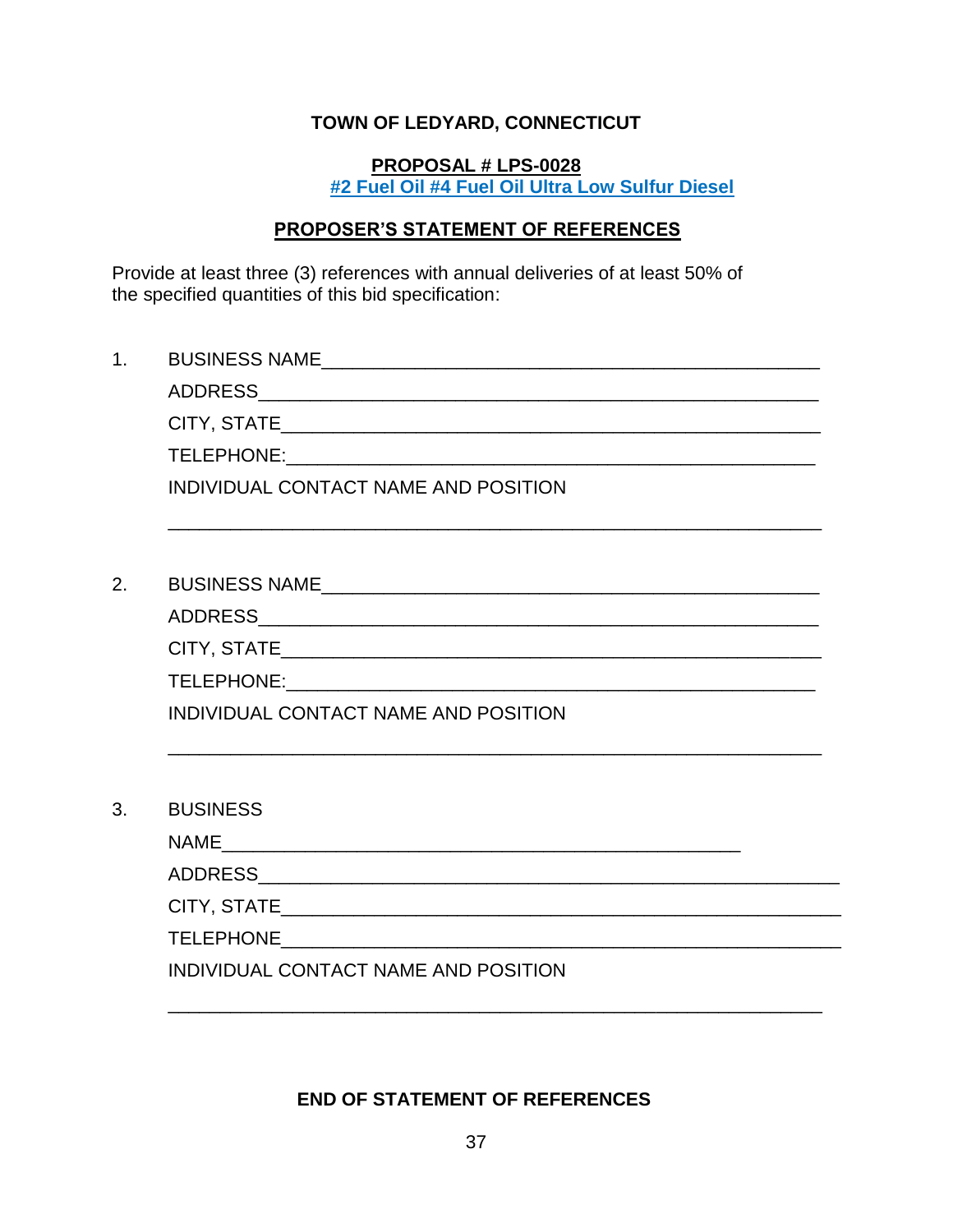#### **SAMPLE CONTRACT FOR #2 Fuel Oil #4 Fuel Oil Ultra Low Sulfur Diesel**

This Contract is made as of the \_\_\_\_\_ day of \_\_\_\_\_\_\_\_\_, 20\_\_\_ (the "Effective Date"), by and between the Town of Ledyard, **Electerate Letter and Connecticut, a** municipal corporation organized and existing under the laws of the State of Connecticut (the "Town"), and *[\_\_\_\_\_\_\_\_\_\_\_\_\_\_\_\_\_\_\_\_\_\_\_\_\_\_\_\_\_\_\_\_\_]* (the "Contracting Party").

#### RECITALS:

WHEREAS, the Town has issued a Request for Proposals for **#2 Fuel Oil #4 Fuel Oil Ultra Low Sulfur Diesel** (the "RFP"), a copy of which, along with any addenda, is attached as Exhibit A;

WHEREAS, the Contracting Party submitted a proposal to the Town dated (the "Proposal"), a copy of which is attached as Exhibit B;

WHEREAS, the Town has selected the Contracting Party to perform the supply and deliver the products (as defined in Section 1 below); and

WHEREAS, the Town and the Contracting Party desire to enter into a formal contract for the supply and deliver of the products.

NOW THEREFORE, in consideration of the recitals set forth above and the parties' mutual promises and obligations contained below, the parties agree as follows:

**1.** Work: The Contracting Party agrees to supply and deliver the products described more fully in the attached Exhibits A and B (collectively, the "Work").

The Contracting Party also agrees to comply with all of the terms and conditions set forth herein and in the RFP, including but not only **all of the terms set forth in Section 26 (the "Contract Terms") of the Standard Instructions to Bidders**.

**2.** Term: *[July 1st, 2017 – June 30th, 2018]*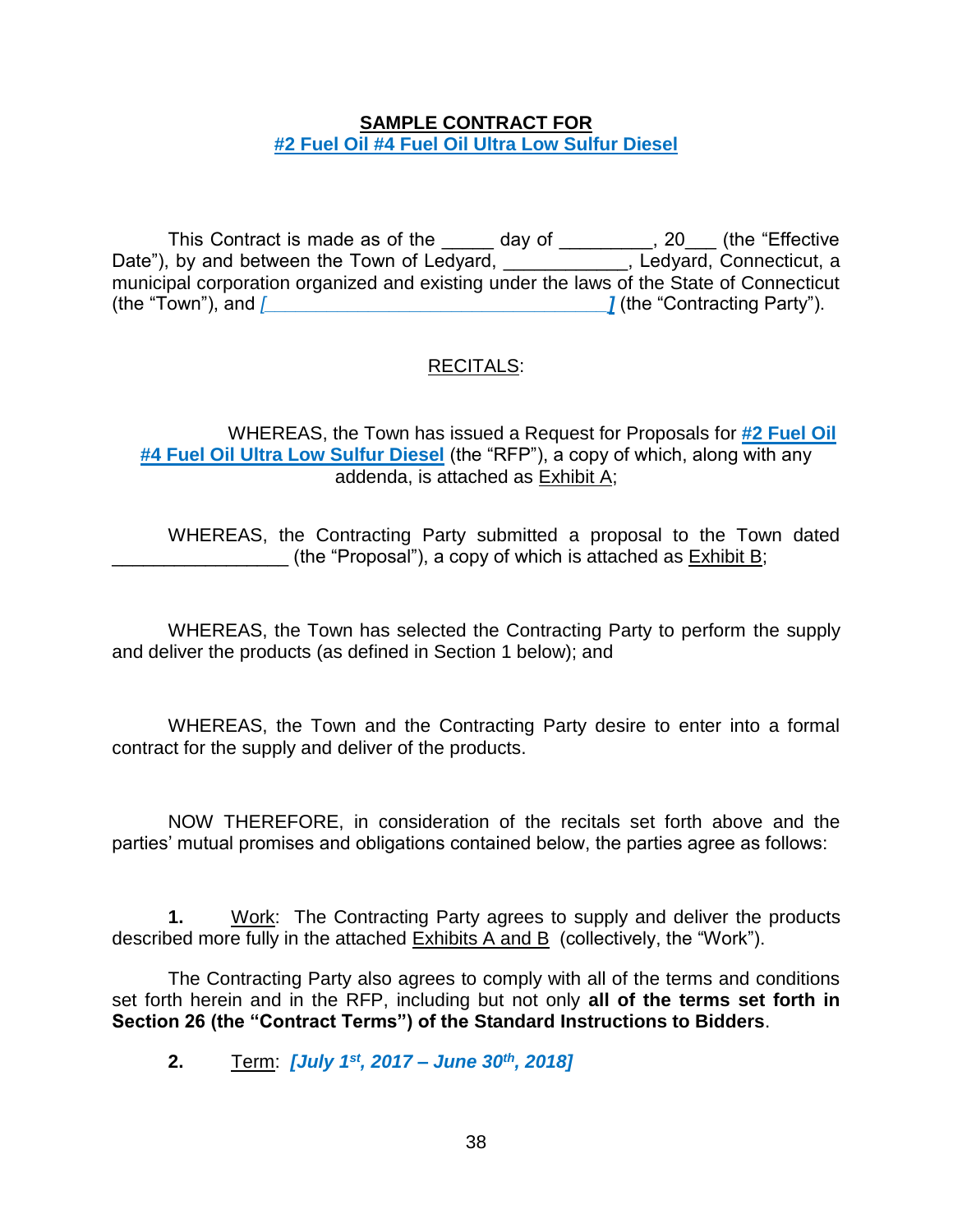**3.** Contract Includes Exhibits; Order of Construction: The Contract includes the RFP (Exhibit A) and the Proposal (Exhibit B), which are made a part hereof. In the event of a conflict or inconsistency between or among this document, the RFP, and the Proposal, this document shall have the highest priority, the RFP the second priority, and the Proposal the third priority.

**4.** Price and Payment: (See Attached Proposal Form)

**5.** Right to Terminate: If the Contracting Party's fails to comply with any of the terms, provisions or conditions of the Contract, including the exhibits, the Town shall have the right, in addition to all other available remedies, to declare the Contract in default and, therefore, to terminate it and to resubmit the subject matter of the Contract to further public procurement. In that event, the Contracting Party shall pay the Town, as liquidated damages, the amount of any excess of the price of the new contract over the Contract price provided for herein, plus any legal or other costs or expenses incurred by the Town in terminating this Contract and securing a new contracting party.

**6.** No Waiver or Estoppel: Either party's failure to insist upon the strict performance by the other of any of the terms, provisions and conditions of the Contract shall not be a waiver or create an estoppel. Notwithstanding any such failure, each party shall have the right thereafter to insist upon the other party's strict performance, and neither party shall be relieved of such obligation because of the other party's failure to comply with or otherwise to enforce or to seek to enforce any of the terms, provisions and conditions hereof.

**7.** Notice: Any notices provided for hereunder shall be given to the parties in writing (which may be hardcopy, facsimile, or e-mail) and shall be effective upon receipt at their respective addresses set forth below:

If to the Town:

Ledyard Public Schools

Attention : Jason Lathrop

4 Blonders Blvd. Ledyard, CT 06339

860 464-8589 (F) [jlathrop@ledyard.net](mailto:jlathrop@ledyard.net)

If to the Contracting Party:

Name

Address

Phone/email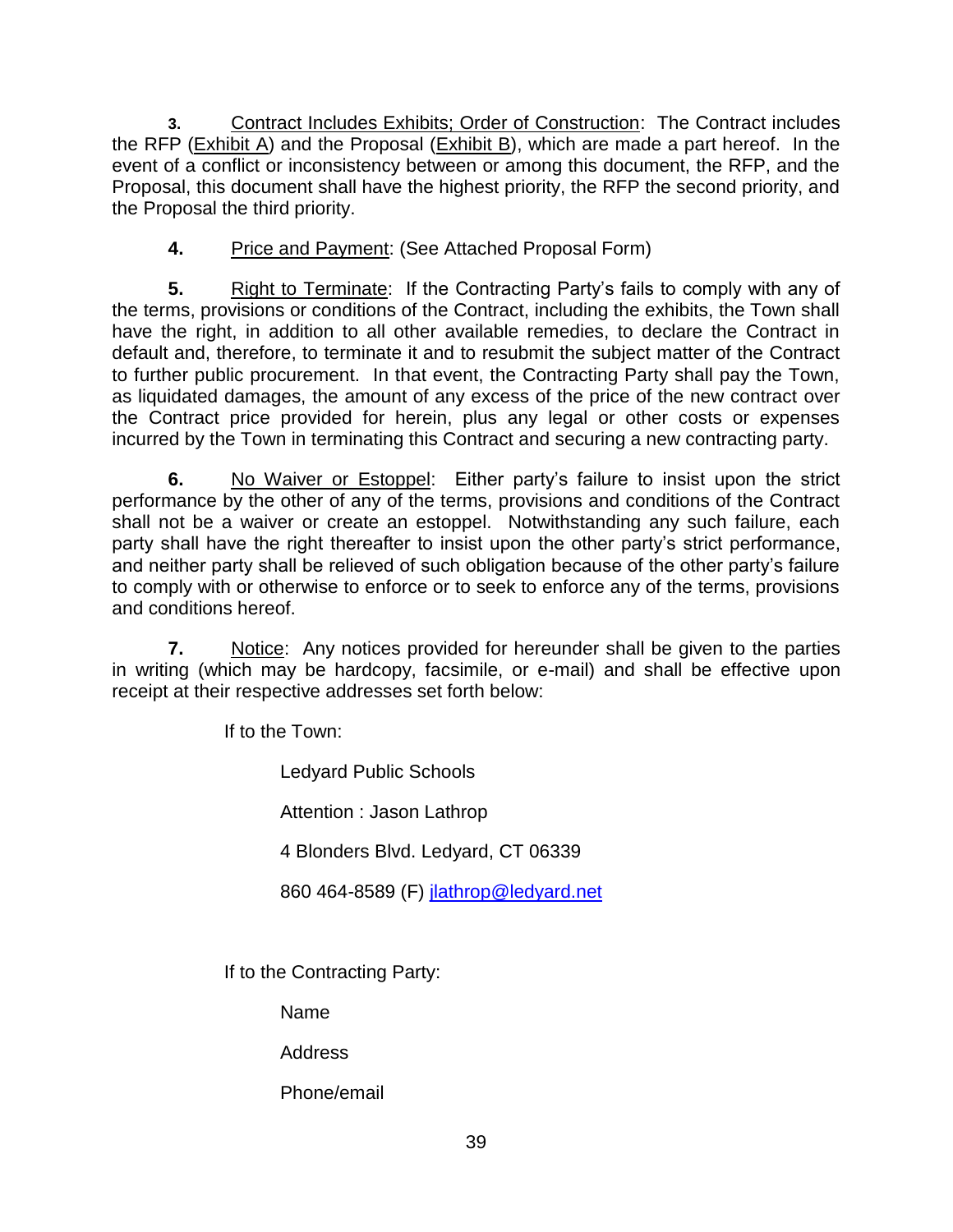Execution: This Contract may be executed in one or more counterparts, each of which shall be considered an original instrument, but all of which shall be considered one and the same agreement, and shall become binding when one or more counterparts have been signed by each of the parties hereto and delivered (including delivery by facsimile) to each of the parties.

IN WITNESS THEREOF, the parties have executed this contract as of the last date signed below.

#### LEDYARD PUBLIC SCHOOLS

 $\mathsf{B}\mathsf{v}$ 

Its \_\_\_\_\_\_\_\_\_\_\_\_\_\_,Duly Authorized

Date: **Date: Date: Date: Date:** 

#### [CONTRACTING PARTY LEGAL NAME]

By\_\_\_\_\_\_\_\_\_\_\_\_\_\_\_\_\_\_\_\_\_\_\_\_\_\_\_\_\_\_

Its\_\_\_\_\_\_\_\_\_\_\_\_\_, Duly Authorized

Date: \_\_\_\_\_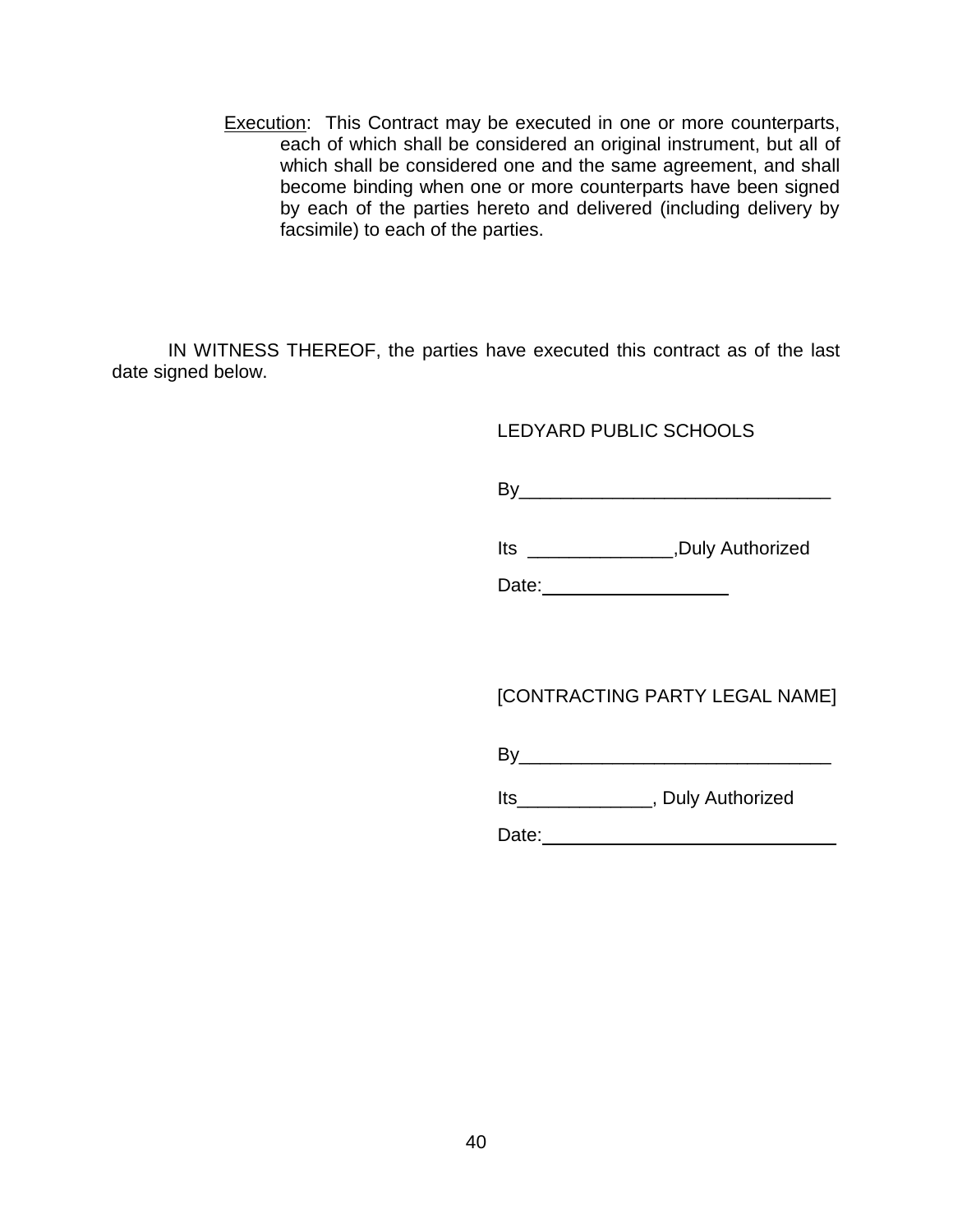#### **STATE OF CONNECTICUT CONTRACTOR VERIFICATION TO BE COMPLETED BY THE SUCCESSFUL BIDDER**

#### **STATE OF CONNECTICUT**

#### **Contractor Verification**

**Directions to Contractor**: Connecticut law requires that any contractor applying or bidding for a contract (including individuals who are independent contractors) with a local or regional board of education, a governing council of a state or local charter school, or interdistrict magnet school operator require any employee with the contractor who would be in a position involving directstudent contact to supply the contractor with the information provided in this form. Information may be collected either through a written communication or telephonically.

In addition, pursuant to Connecticut General Statutes (C.G.S.) § 10-233c, the contractor is required to contact – eithertelephonically or through written communication – any current or former employer of an employee if such employer was a local or regional boardof education, a governing council of a state or local charter school, or interdistrict magnet school operator or if the employment caused the employee to have contact with children, to request any information concerning whether there was a finding of abuse or neglect or sexual misconduct against the employee. If the contractor receives any information indicating such a finding, or otherwise has knowledge of such a condition, the contractor must immediately forward such information to any local or regional board ofeducation with which the contractor is under contract.

**Directions to Employee of Contractor:** Pursuant to Connecticut state law, employees of a contractor who would be in a position involving direct student contact must supply all of the information provided in Section 2 of thisform.

| Name                           |  |
|--------------------------------|--|
| Street address                 |  |
| City, State, Zip Code          |  |
| Contact person                 |  |
| Telephone number/email address |  |

#### **Section 1 – To be completed by Contractor**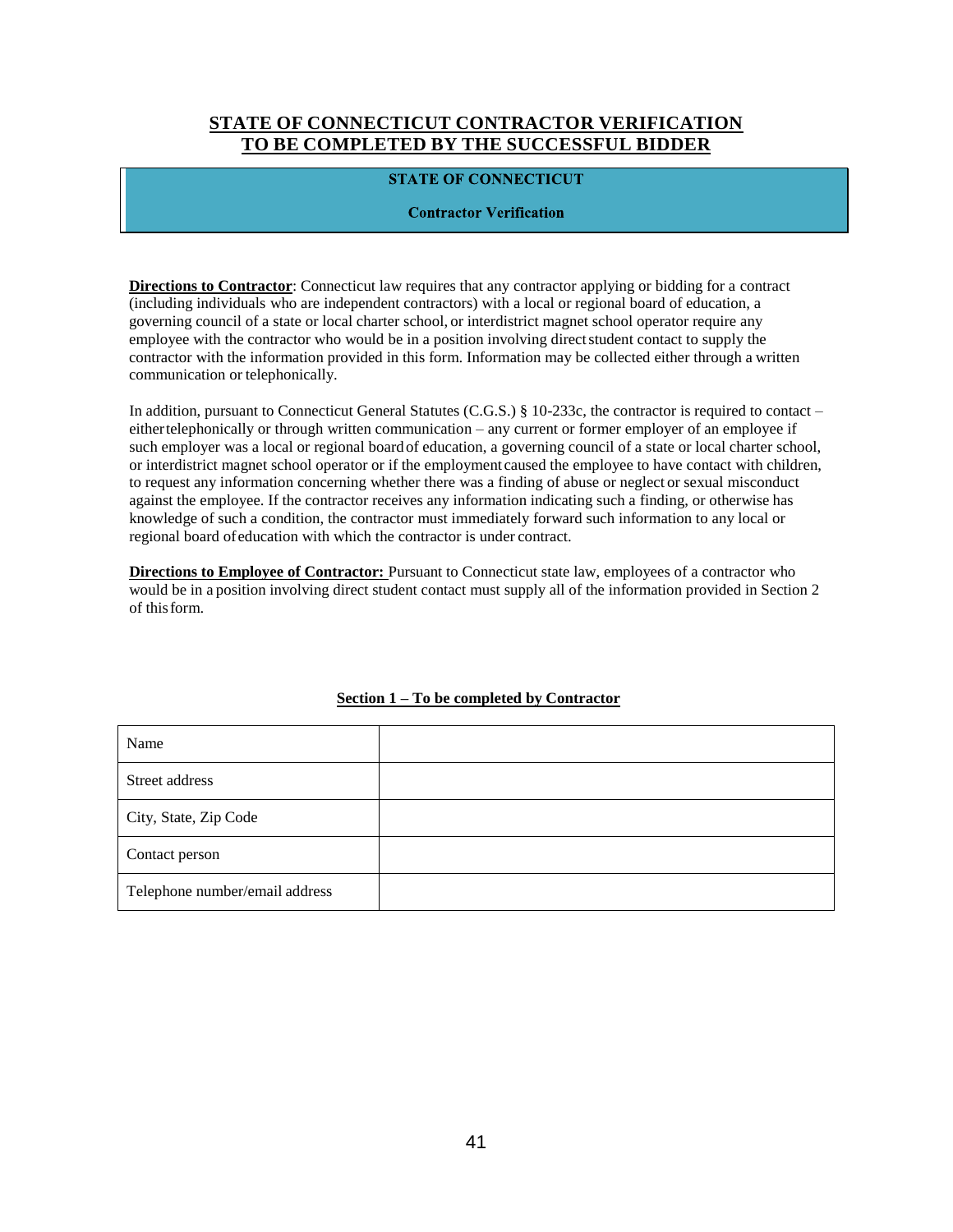#### **Section 2 – To be completed by Employee of Contractor**

Part A. Please list the name, address and telephone number of each current or former employer below, if such current or former employer was a local or regional board of education, a governing council of a state or local charter school, or interdistrict magnet school operator, or if such employment otherwise caused you to have contact with children.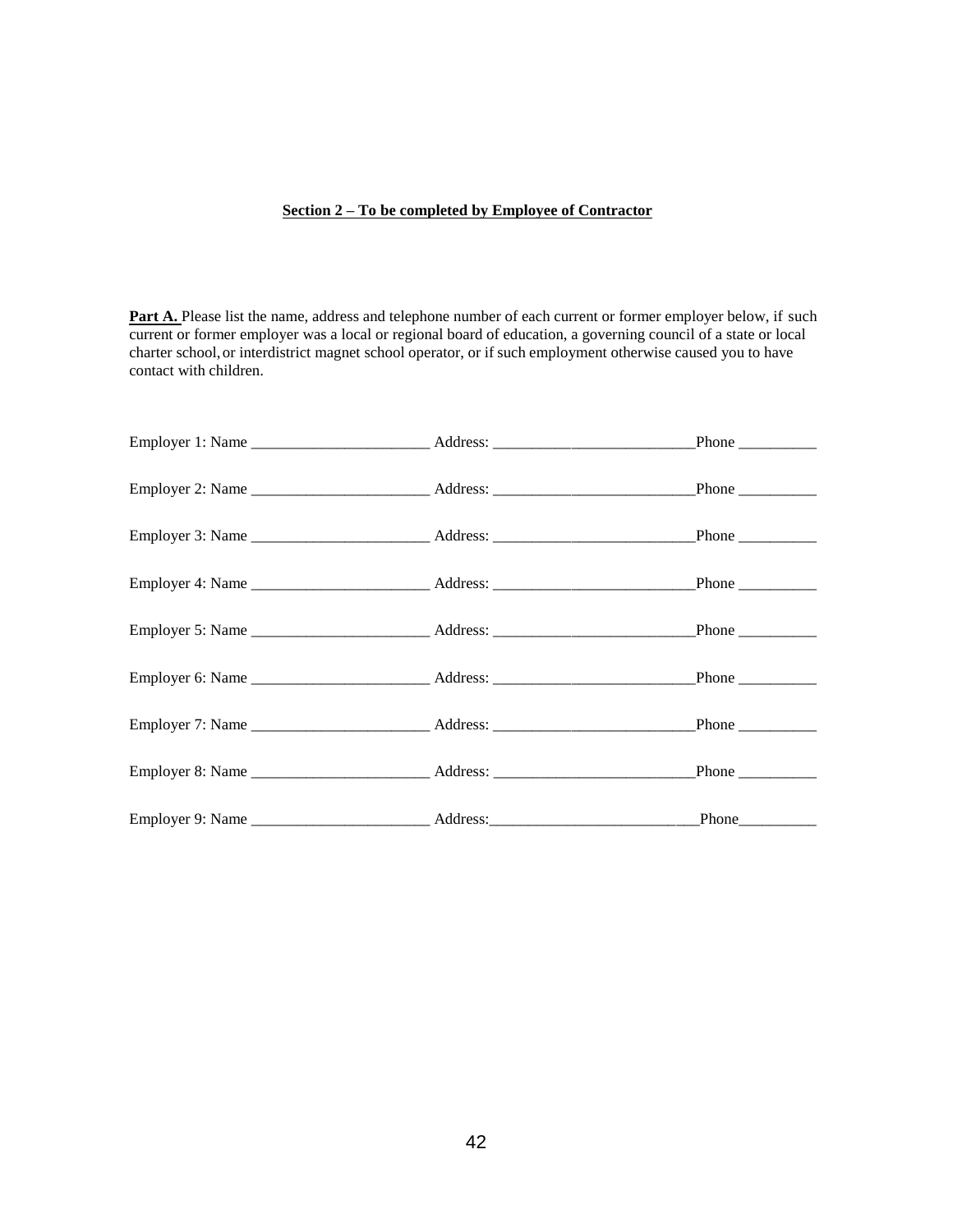**Part B.** Please complete the questions below in their entirety.

Have you ever (check one):

Been the subject of an abuse or neglect or sexual misconduct investigation by any employer, state agency or municipal police department (answer "no" if the investigation resulted in a finding that all allegations were unsubstantiated)?

N Been disciplined or asked to resign from employment or resigned from or otherwise separated from any employment while an allegation of abuse or neglect was pending or under investigation by the Department of Children and Families (the "department"), or an allegation of sexual misconduct was pending or under investigation or due to an allegation substantiated

abuse or neglect or sexual misconduct?

N Had a professional or occupational license or certificate suspended or revoked or ever surrendered such a licenseor certificate while an allegation of abuse or neglect was pending or under investigation by the department or an investigation of sexual misconduct was pending or under investigation, or due to an allegation substantiated by the department of abuse or neglect or of sexual misconduct or a conviction for abuse or neglect or sexual misconduct

pursuant to section 17a-101g of abuse or neglect, or of sexual misconduct or a conviction for

**Part C – Written Consent and Disclosure Authorization.** I hereby authorize the entities I have listed in Section 2 of this formto release to the entity listed in Section 1 of this form the information required to be released by my previous employer pursuant to (C.G.S.) § 10-222c along with any related records. I hereby consent to and authorize disclosure by the State Department of Education of the information requested pursuant to C.G.S. § 10-222c, as amended by Public Act 16-67, and I hereby authorize the release bythe State Department of Education of any related records. I further hereby release the above-named employer(s) and the State Department of Education from any and all liability of any kind that may arise from the disclosure or release of records requested pursuant to C.G.S. § 10-222c, as amended by Public Act 16-67.

Signature of Applicant Date  $\Box$ 

 $\overline{\phantom{a}}$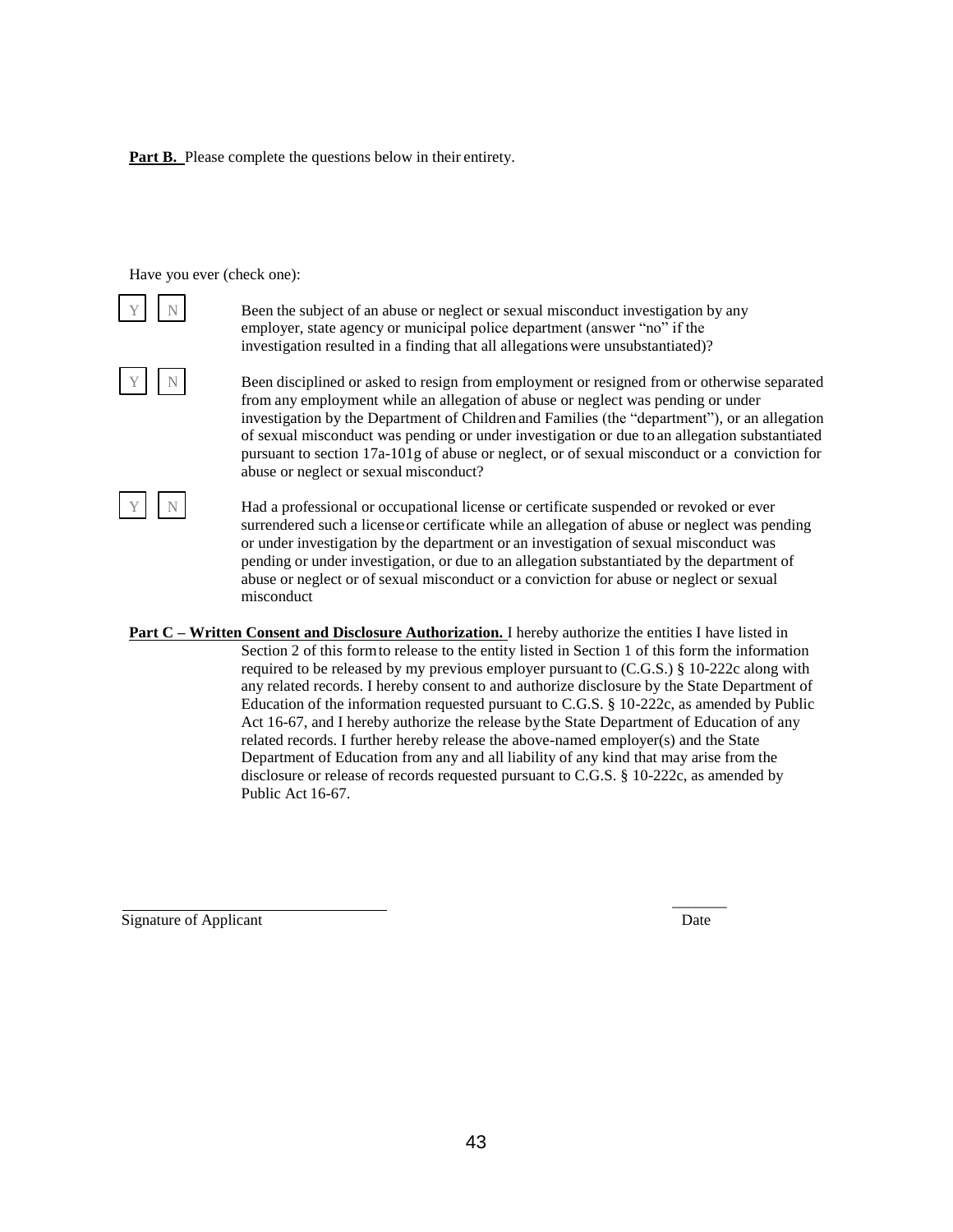#### **NOTES:**

The terms provided below are currently defined in state law as follows. Please note that statutes may be amended from time to time.

Sexual Misconduct means – "any verbal, nonverbal, written or electronic communication, or any other act directed toward or witha student that is designed to establish a sexual relationship with the student, including a sexual invitation, dating or soliciting adate, engaging in sexual dialog, making sexually suggestive comments, self-disclosure or physical exposure of a sexual or erotic nature and any other sexual, indecent or erotic contact with a student." Connecticut General Statutes § 10-222c(k).

Abuse or neglect means – "abuse or neglect as described in Section 46b-120, and includes any violation of Sections 53a-70,53a-70a, 53a-71, 53a-72a, 53a-72b or 53a-73a." Connecticut General Statutes § 10-222c(k).

The Connecticut State Department of Education is an affirmative action/equal opportunity employer and does not discriminate on the basis of race, color, religion, sex, gender identity or expression, sexual orientation, marital status, national origin, ancestry, age, criminal record, political beliefs, genetic information, intellectual disability, past or present history of mental disability, learning disability, or physical disability, including, butnot limited to, blindness or any other basis prohibited by Connecticut state and/or federal nondiscrimination laws.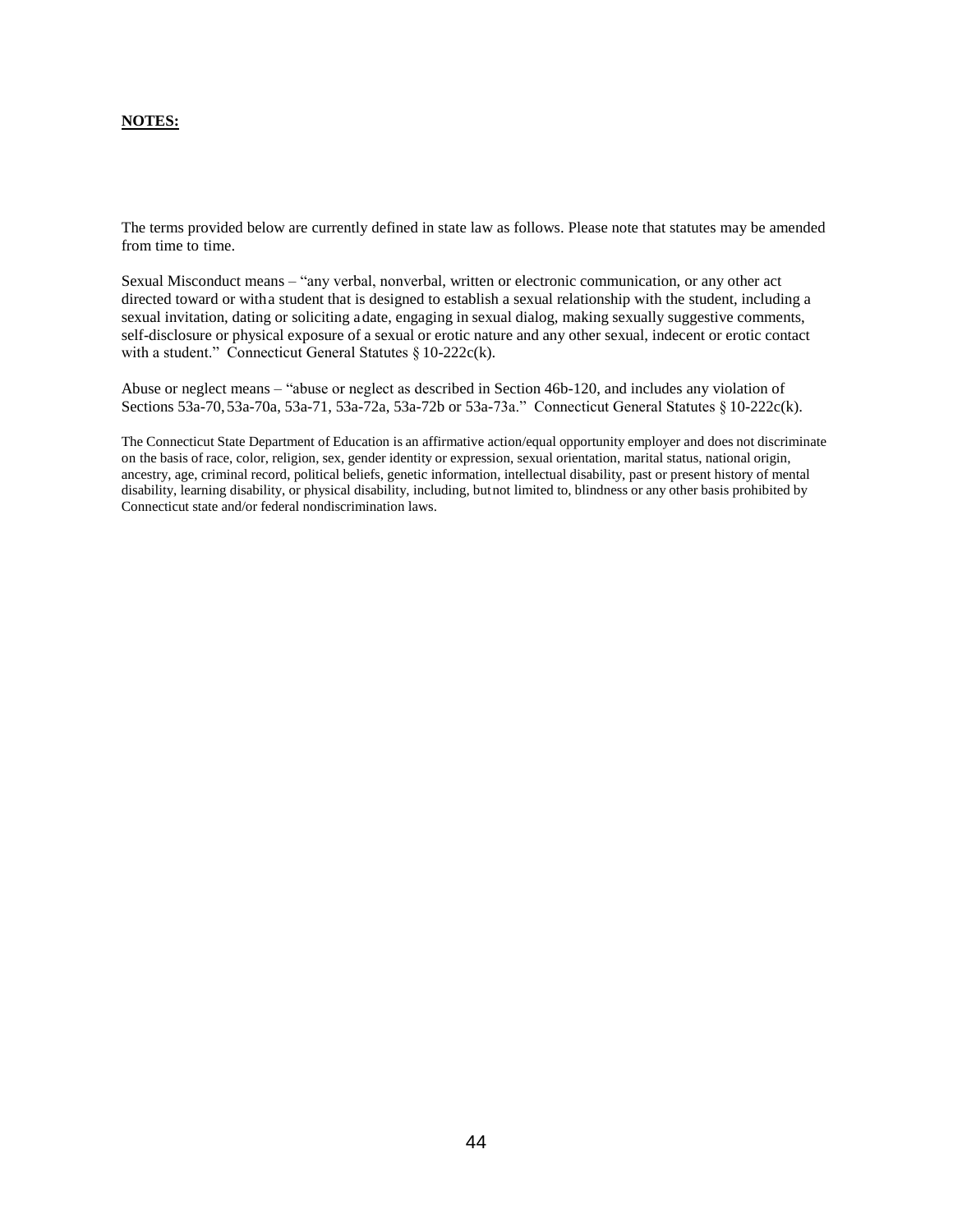| <b>APPENDIX A</b>              |                      |                          |  |  |  |
|--------------------------------|----------------------|--------------------------|--|--|--|
| <b>LOCATION</b>                | <b>TANK SIZE</b>     | <b>AVERAGE LOAD SIZE</b> |  |  |  |
| <b>LEDYARD CENTER SCHOOL</b>   | 5,000                | 2,000                    |  |  |  |
| <b>740 COLONEL LEDYARD HWY</b> | 2,500                | 1,000                    |  |  |  |
| LEDYARD CT 06339               | #2 FUEL OIL(BOTH)    |                          |  |  |  |
|                                |                      |                          |  |  |  |
| <b>CENTRAL OFFICE</b>          | 500                  | 350                      |  |  |  |
| <b>4 BLONDER BLVD</b>          | #2 FUEL OIL          |                          |  |  |  |
| LEDYARD CT 06339               |                      |                          |  |  |  |
|                                |                      |                          |  |  |  |
| <b>LEDYARD HIGH SCHOOL</b>     | 1375                 | 750                      |  |  |  |
| <b>24 GALLUP HILL ROAD</b>     | $# 2$ FUEL OIL       |                          |  |  |  |
| LEDYARD CT 06339               |                      |                          |  |  |  |
|                                |                      |                          |  |  |  |
| <b>LEDYARD HIGH SCHOOL</b>     | 12,000               | 6300                     |  |  |  |
| <b>24 GALLUP HILL ROAD</b>     | #2 FUEL OIL          |                          |  |  |  |
| LEDYARD CT 06339               | OR #4 FUEL OIL       |                          |  |  |  |
|                                |                      |                          |  |  |  |
| <b>GALLUP HILL SCHOOL</b>      | 8,000                | 2,000                    |  |  |  |
| <b>169 GALLUP HILL ROAD</b>    | #2 FUEL OIL          |                          |  |  |  |
| LEDYARD CT 06339               |                      |                          |  |  |  |
|                                |                      |                          |  |  |  |
| <b>LEDYARD BUS DEPOT</b>       | 8,000                | 3,000                    |  |  |  |
| <b>1350 BALDWIN HILL ROAD</b>  | <b>ULTRA LOW</b>     |                          |  |  |  |
|                                | <b>SULFUR DIESEL</b> |                          |  |  |  |
| <b>GALES FERRY CT 06335</b>    |                      |                          |  |  |  |
|                                |                      |                          |  |  |  |